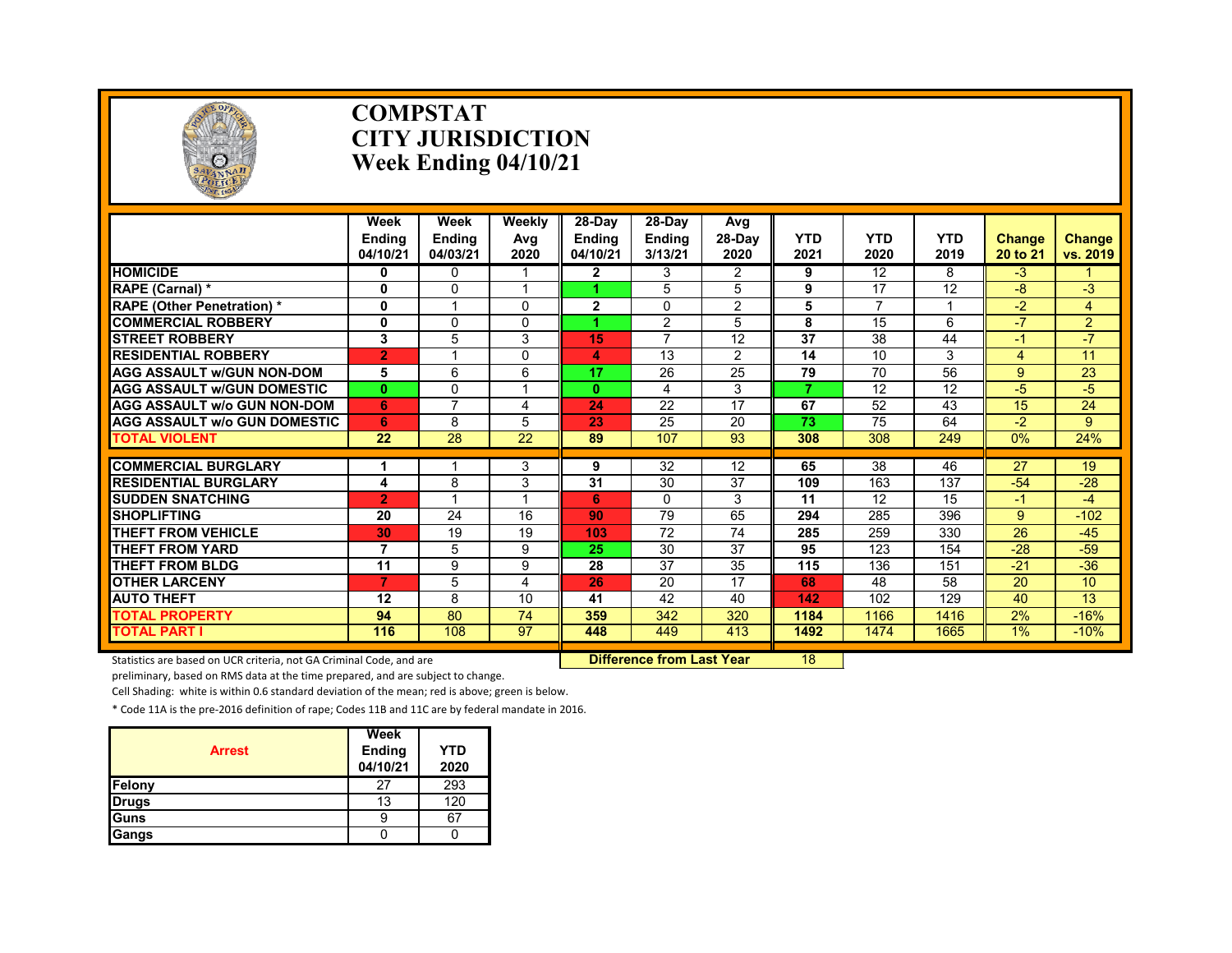

#### **COMPSTATNORTH PRECINCTWeek Ending 04/10/21**

#### **PRECINCT COMMANDER:**

**CAPT. BEN HERRON**



|                                     | Week<br><b>Endina</b><br>04/10/21 | Week<br>Ending<br>04/03/21 | Weekly<br>Avg<br>2020 | $28-Day$<br><b>Ending</b><br>04/10/21 | 28-Day<br><b>Endina</b><br>3/13/21 | Avg<br>28-Day<br>2020 | <b>YTD</b><br>2021 | <b>YTD</b><br>2020 | <b>YTD</b><br>2019 | <b>Change</b><br>20 to 21 | Change<br>vs. 2019 |
|-------------------------------------|-----------------------------------|----------------------------|-----------------------|---------------------------------------|------------------------------------|-----------------------|--------------------|--------------------|--------------------|---------------------------|--------------------|
| <b>HOMICIDE</b>                     | 0                                 | $\Omega$                   | $\Omega$              | 0                                     | $\Omega$                           |                       |                    | 3                  | $\overline{2}$     | $-2$                      | $-1$               |
| RAPE (Carnal) *                     | 0                                 | $\Omega$                   | $\Omega$              | $\bf{0}$                              | $\Omega$                           | $\overline{c}$        | 1                  | 6                  | 4                  | $-5$                      | $-3$               |
| <b>RAPE (Other Penetration) *</b>   | $\bf{0}$                          | $\Omega$                   | 0                     | $\bf{0}$                              | $\Omega$                           | $\mathbf 0$           | 0                  | $\Omega$           | $\Omega$           | $\Omega$                  | $\overline{0}$     |
| <b>COMMERCIAL ROBBERY</b>           | 0                                 | $\Omega$                   | 0                     | 0                                     | $\mathbf{0}$                       | $\overline{ }$        | 0                  | 2                  | $\overline{A}$     | $-2$                      | $-1$               |
| <b>STREET ROBBERY</b>               | $\overline{2}$                    | 2                          |                       | 9                                     | $\mathbf{0}$                       | 4                     | 14                 | 12                 | 14                 | $\overline{2}$            | $\Omega$           |
| <b>RESIDENTIAL ROBBERY</b>          | 0                                 | $\mathbf{0}$               | $\Omega$              | 0                                     | 9                                  | $\Omega$              | 1                  | 3                  | $\Omega$           | $-2$                      | 1                  |
| <b>AGG ASSAULT w/GUN NON-DOM</b>    | $\bf{0}$                          | 2                          | 2                     | 2                                     | 2                                  | $\overline{7}$        | 11                 | 22                 | 11                 | $-11$                     | $\overline{0}$     |
| <b>AGG ASSAULT w/GUN DOMESTIC</b>   | $\mathbf{0}$                      | $\mathbf{0}$               | 0                     | $\mathbf{0}$                          | ۸                                  | $\overline{ }$        | 3                  | 3                  |                    | $\Omega$                  | $\overline{2}$     |
| <b>AGG ASSAULT W/o GUN NON-DOM</b>  | $\overline{2}$                    | 2                          |                       | $\overline{7}$                        | 9                                  | 5                     | 23                 | 17                 | 15                 | 6                         | 8                  |
| <b>AGG ASSAULT W/o GUN DOMESTIC</b> | и                                 | $\Omega$                   |                       | $\overline{2}$                        | 4                                  | 5                     | 14                 | 12                 | 15                 | $\overline{2}$            | $-1$               |
| <b>TOTAL VIOLENT</b>                | 5                                 | 6                          | 6                     | 20                                    | 25                                 | 25                    | 68                 | 80                 | 63                 | $-15%$                    | 8%                 |
|                                     |                                   |                            |                       |                                       |                                    |                       |                    |                    |                    |                           |                    |
| <b>COMMERCIAL BURGLARY</b>          | 0                                 | $\mathbf{0}$               |                       | 3                                     | 12                                 | 3                     | 21                 | 9                  | 12                 | 12                        | 9                  |
| <b>RESIDENTIAL BURGLARY</b>         | 1                                 |                            |                       | 6                                     | 3                                  | $\overline{7}$        | 18                 | 37                 | 17                 | $-19$                     | 1                  |
| <b>SUDDEN SNATCHING</b>             | $\overline{2}$                    |                            | 0                     | 6                                     | $\Omega$                           | 2                     | 8                  | $\overline{ }$     | 5                  | 4                         | 3                  |
| <b>SHOPLIFTING</b>                  | 4                                 | 3                          | 2                     | 11                                    | -1                                 | 10                    | 30                 | 35                 | 46                 | $-5$                      | $-16$              |
| <b>THEFT FROM VEHICLE</b>           | 12                                | 8                          | 4                     | 50                                    | 29                                 | 17                    | 110                | 35                 | 70                 | 75                        | 40                 |
| <b>THEFT FROM YARD</b>              | 1                                 |                            | 2                     | 6                                     | 5                                  | 10                    | 25                 | 31                 | 41                 | $-6$                      | $-16$              |
| <b>THEFT FROM BLDG</b>              | 4                                 | 3                          | 2                     | 10                                    | 8                                  | 8                     | 30                 | 26                 | 31                 | 4                         | $-1$               |
| <b>OTHER LARCENY</b>                | 1                                 |                            |                       | 5                                     | 3                                  | 4                     | 11                 | 9                  | 10                 | $\overline{2}$            | 1                  |
| <b>AUTO THEFT</b>                   | 3                                 | 4                          | 2                     | 14                                    | 14                                 | 9                     | 45                 | 25                 | 16                 | 20                        | 29                 |
| <b>TOTAL PROPERTY</b>               | 28                                | 22                         | 16                    | 111                                   | 75                                 | 68                    | 298                | 214                | 248                | 39%                       | 20%                |
| <b>TOTAL PART I</b>                 | 33                                | $\overline{28}$            | 22                    | 131                                   | 100                                | 93                    | 366                | 294                | 311                | 24%                       | 18%                |

Statistics are based on UCR criteria, not GA Criminal Code, and are **Difference from Last Year** 72

preliminary, based on RMS data at the time prepared, and are subject to change.

Cell Shading: white is within 0.6 standard deviation of the mean; red is above; green is below.

| <b>Arrests</b> | Week<br>Ending<br>04/10/21 | <b>YTD</b><br>2020 |
|----------------|----------------------------|--------------------|
| Felony         |                            | 59                 |
| <b>Drugs</b>   |                            | 13                 |
| Guns           |                            |                    |
| Gangs          |                            |                    |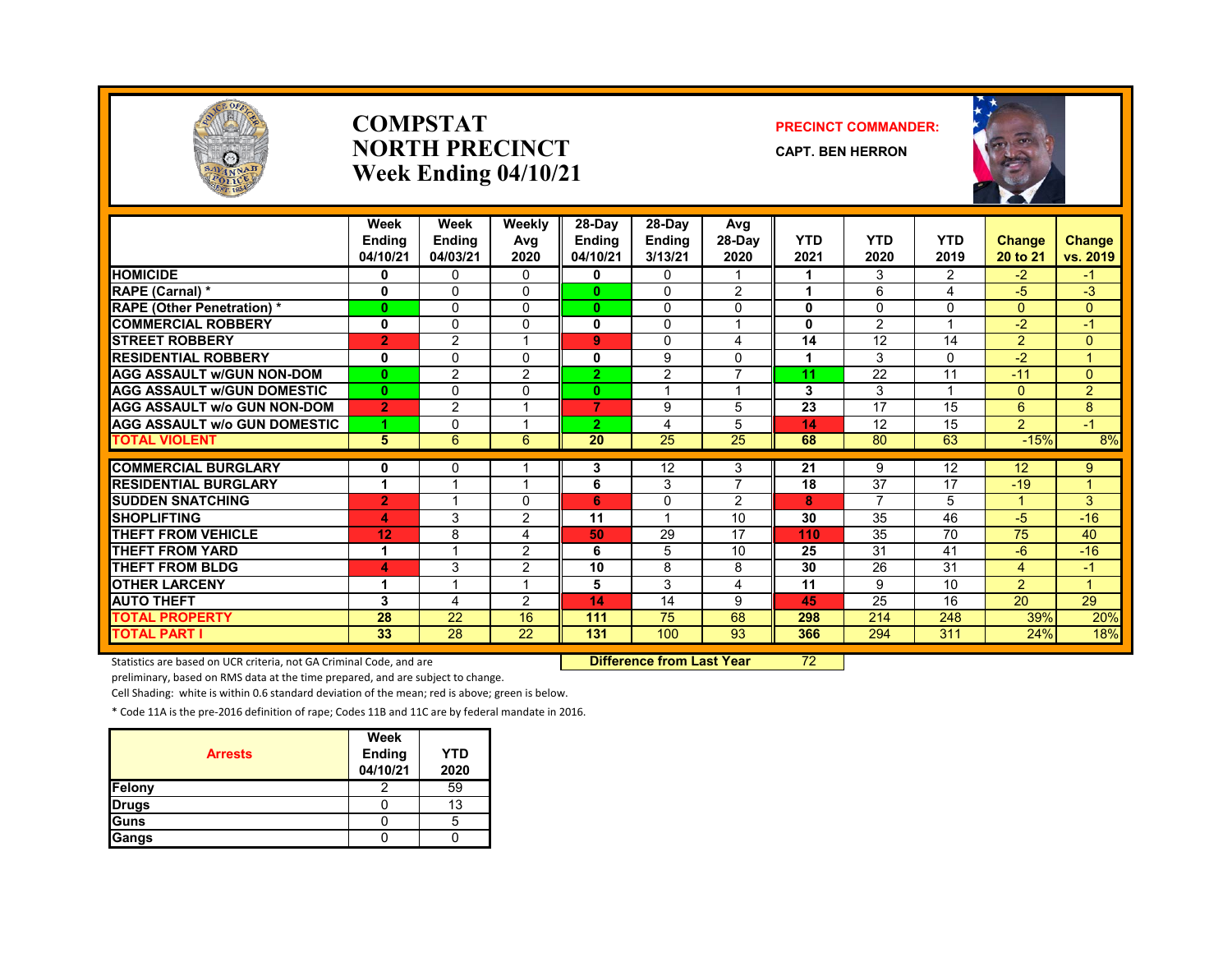

#### **COMPSTATCENTRAL PRECINCTWeek Ending 04/10/21**

#### **PRECINCT COMMANDER:**

**CAPT. TONYA REID**



|                                               | Week<br>Ending<br>04/10/21 | Week<br>Ending<br>04/03/21 | Weekly<br>Avg<br>2020 | 28-Day<br>Ending<br>04/10/21 | $28-Dav$<br><b>Ending</b><br>3/13/21 | Avg<br>28-Day<br>2020 | <b>YTD</b><br>2021 | <b>YTD</b><br>2020 | <b>YTD</b><br>2019 | Change<br>20 to 21   | <b>Change</b><br>vs. 2019 |
|-----------------------------------------------|----------------------------|----------------------------|-----------------------|------------------------------|--------------------------------------|-----------------------|--------------------|--------------------|--------------------|----------------------|---------------------------|
| <b>HOMICIDE</b>                               | 0                          | $\Omega$                   | $\Omega$              | 1.                           | 1                                    |                       | 3.                 | 7                  |                    | $-4$                 | $\overline{2}$            |
| <b>RAPE (Carnal) *</b>                        | 0                          | $\Omega$                   | $\Omega$              | $\mathbf{0}$                 | 3                                    |                       | 3                  | 6                  |                    | $-3$                 | $\overline{2}$            |
| <b>RAPE (Other Penetration) *</b>             | 0                          |                            | 0                     | 1                            | 0                                    | $\Omega$              | $\overline{2}$     |                    |                    |                      | $\mathbf{1}$              |
| <b>COMMERCIAL ROBBERY</b>                     | 0                          | $\Omega$                   | $\Omega$              | 0                            |                                      |                       | 3                  | 2                  |                    |                      | $\overline{2}$            |
| <b>STREET ROBBERY</b>                         | $\bf{0}$                   |                            |                       | $\overline{2}$               | 3                                    | 3                     | 10                 | 11                 | 13                 | $\blacktriangleleft$ | $-3$                      |
| <b>RESIDENTIAL ROBBERY</b>                    | 1                          | $\overline{\mathbf{A}}$    | 0                     | $\overline{2}$               | 4                                    |                       | 3                  | 3                  |                    | $\Omega$             | $\overline{2}$            |
| <b>AGG ASSAULT W/GUN NON-DOM</b>              |                            | 3                          | 2                     | 5.                           | 10                                   | 6                     | 28                 | 22                 | 20                 | 6                    | 8                         |
| <b>AGG ASSAULT w/GUN DOMESTIC</b>             | $\bf{0}$                   | $\Omega$                   | $\Omega$              | 0                            | $\Omega$                             |                       | $\bf{0}$           | 3                  | 4                  | $-3$                 | -4                        |
| <b>AGG ASSAULT w/o GUN NON-DOM</b>            | 1                          | $\Omega$                   |                       | 4                            | 3                                    | 4                     | 9                  | 11                 | 8                  | $-2$                 | 1                         |
| <b>AGG ASSAULT W/o GUN DOMESTIC</b>           |                            | 2                          |                       | 3.                           | 7                                    | 5                     | 14                 | 24                 | 15                 | $-10$                | $-1$                      |
| <b>TOTAL VIOLENT</b>                          | 4                          | 8                          | 6                     | 18                           | 29                                   | 24                    | 75                 | 90                 | 65                 | $-17%$               | 15%                       |
| <b>COMMERCIAL BURGLARY</b>                    |                            |                            |                       |                              |                                      |                       |                    | 12                 | 12                 |                      |                           |
| <b>RESIDENTIAL BURGLARY</b>                   | 0<br>1                     | 5                          |                       | 13                           | $\overline{2}$<br>15                 | 4<br>11               | 13<br>41           | 56                 | 45                 | $-15$                | 1<br>$-4$                 |
|                                               | $\bf{0}$                   |                            | $\Omega$              | 0                            | $\Omega$                             |                       |                    | $\overline{2}$     | $\overline{2}$     | $-1$                 | $-1$                      |
| <b>SUDDEN SNATCHING</b><br><b>SHOPLIFTING</b> |                            | 0<br>2                     | 3                     | 8.                           | $\overline{17}$                      | 12                    | 46                 | 50                 | 68                 | $-4$                 | $-22$                     |
| <b>THEFT FROM VEHICLE</b>                     | $\mathbf{2}$               | 3                          |                       | 13                           | 17                                   | 16                    | 59                 | 53                 | 68                 | 6                    | -9                        |
| <b>THEFT FROM YARD</b>                        | 4<br>3                     | 2                          | 4<br>3                | 9                            | 9                                    | 11                    | 29                 | 42                 | $\overline{57}$    | $-13$                | $-28$                     |
|                                               |                            |                            |                       |                              | $\overline{7}$                       |                       |                    |                    |                    |                      |                           |
| <b>THEFT FROM BLDG</b>                        | 1                          | 3                          | 2                     | 5                            |                                      | 8                     | 21                 | 25                 | 38                 | $-4$                 | $-17$                     |
| <b>OTHER LARCENY</b>                          | 1                          | 4                          |                       | 8                            | 10<br>7                              | 5                     | 24                 | 16                 | 22                 | 8                    | $\overline{2}$            |
| <b>AUTO THEFT</b>                             | 3                          |                            | 3                     | 8                            |                                      | 12                    | 29                 | 37                 | 39                 | -8                   | $-10$                     |
| <b>TOTAL PROPERTY</b>                         | 15                         | 18                         | 18                    | 65                           | 84                                   | 80                    | 263                | 293                | 351                | $-10%$               | $-25%$                    |
| <b>TOTAL PART I</b>                           | 19                         | 26                         | 24                    | 83                           | 113                                  | 104                   | 338                | 383                | 416                | $-12%$               | $-19%$                    |

Statistics are based on UCR criteria, not GA Criminal Code, and are **Difference from Last Year** -45

preliminary, based on RMS data at the time prepared, and are subject to change.

Cell Shading: white is within 0.6 standard deviation of the mean; red is above; green is below.

|                | Week               |                    |
|----------------|--------------------|--------------------|
| <b>Arrests</b> | Ending<br>04/10/21 | <b>YTD</b><br>2020 |
| Felony         | 12                 | 131                |
| <b>Drugs</b>   | 3                  | 50                 |
| Guns           |                    | 19                 |
| Gangs          |                    |                    |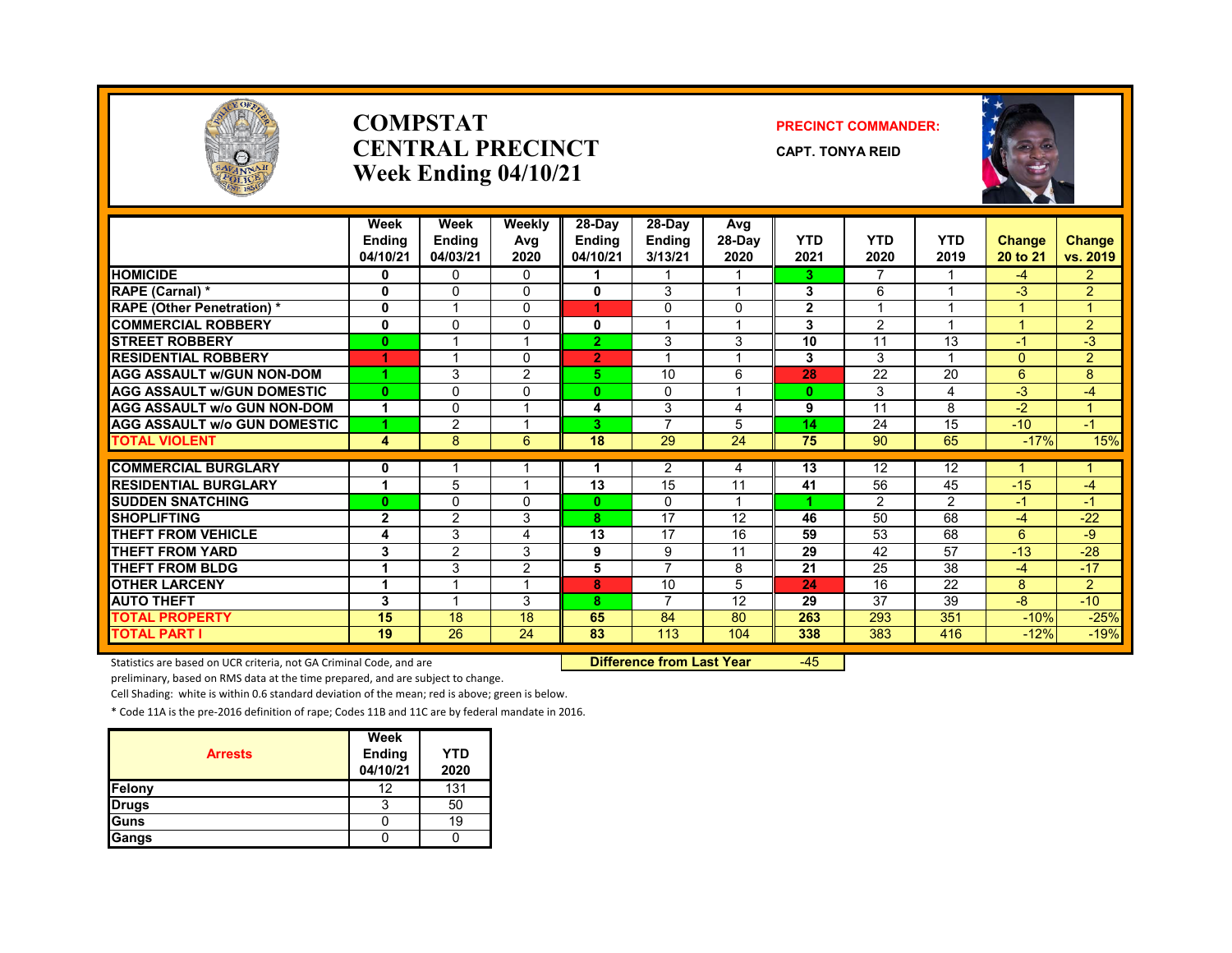

#### **COMPSTATSOUTH PRECINCTWeek Ending 04/10/21**

#### **PRECINCT COMMANDER:**

**CAPT. ALEX TOBAR**



|                                                     | Week<br><b>Endina</b><br>04/10/21 | Week<br><b>Ending</b><br>04/03/21 | Weekly<br>Avg<br>2020 | 28-Day<br><b>Endina</b><br>04/10/21 | 28-Day<br><b>Endina</b><br>3/13/21 | Avg<br>28-Day<br>2020   | <b>YTD</b><br>2021 | <b>YTD</b><br>2020 | <b>YTD</b><br>2019 | <b>Change</b><br>20 to 21 | Change<br>vs. 2019     |
|-----------------------------------------------------|-----------------------------------|-----------------------------------|-----------------------|-------------------------------------|------------------------------------|-------------------------|--------------------|--------------------|--------------------|---------------------------|------------------------|
| <b>HOMICIDE</b>                                     | 0                                 | $\Omega$                          | $\Omega$              | 1                                   |                                    | $\mathbf{0}$            | 3                  | $\overline{2}$     | 4                  |                           | -1                     |
| RAPE (Carnal) *                                     | 0                                 | $\Omega$                          | $\Omega$              | $\mathbf{0}$                        | и                                  |                         | $\mathbf{2}$       | 5                  | 3                  | $-3$                      | $-1$                   |
| <b>RAPE (Other Penetration)*</b>                    | $\bf{0}$                          | $\Omega$                          | $\Omega$              | 4.                                  | $\Omega$                           | $\overline{\mathbf{A}}$ | $\overline{2}$     | 4                  | $\Omega$           | $-2$                      | 2                      |
| <b>COMMERCIAL ROBBERY</b>                           | 0                                 | $\Omega$                          | <sup>0</sup>          | 0                                   | $\Omega$                           | 2                       | $\overline{2}$     | 8                  | 3                  | $-6$                      | -1                     |
| <b>STREET ROBBERY</b>                               | $\mathbf{0}$                      |                                   |                       |                                     | 2                                  | $\overline{2}$          | 7                  | 10                 | 6                  | $-3$                      | $\overline{1}$         |
| <b>RESIDENTIAL ROBBERY</b>                          | 4                                 | $\Omega$                          | $\Omega$              | 1                                   | 3                                  |                         | 6                  | 3                  | 0                  | 3                         | 6                      |
| <b>AGG ASSAULT w/GUN NON-DOM</b>                    | $\overline{2}$                    |                                   |                       | 4                                   | 5                                  | 5                       | 16                 | 14                 | 9                  | $\overline{2}$            | $\overline{7}$         |
| <b>AGG ASSAULT w/GUN DOMESTIC</b>                   | $\bf{0}$                          | $\mathbf{0}$                      | $\Omega$              | $\mathbf{0}$                        | 2                                  |                         | $\overline{2}$     | 3                  | 5                  | $-1$                      | -3                     |
| <b>AGG ASSAULT w/o GUN NON-DOM</b>                  | 1                                 | $\Omega$                          |                       | 3                                   | $\overline{7}$                     | 3                       | 15                 | 8                  | 9                  | $\overline{7}$            | 6                      |
| <b>AGG ASSAULT w/o GUN DOMESTIC</b>                 | $\overline{2}$                    | 3                                 |                       | 9                                   | 8                                  | 5                       | 25                 | 15                 | 14                 | 10                        | 11                     |
| <b>TOTAL VIOLENT</b>                                | 6                                 | 5                                 | 5                     | 20                                  | 29                                 | 20                      | 80                 | 72                 | 53                 | 11%                       | 51%                    |
| <b>COMMERCIAL BURGLARY</b>                          |                                   | $\Omega$                          |                       |                                     |                                    | 3                       | 24                 |                    | 19                 | 17                        |                        |
| <b>RESIDENTIAL BURGLARY</b>                         | 0                                 | $\mathbf{0}$                      |                       | 4                                   | 14<br>3                            | 8                       | 12                 | 28                 | 15                 | $-16$                     | $\overline{5}$<br>$-3$ |
| <b>SUDDEN SNATCHING</b>                             | $\bf{0}$                          | 0                                 | $\Omega$              | $\mathbf{0}$                        | $\Omega$                           |                         | $\overline{2}$     |                    | 4                  | $\blacktriangleleft$      | $-2$                   |
| <b>SHOPLIFTING</b>                                  | 3                                 | 7                                 |                       | 26                                  | 49                                 | 27                      | 141                | 111                | 212                | 30                        | $-71$                  |
|                                                     |                                   |                                   | 6                     |                                     |                                    | 22                      | 71                 | 88                 | 87                 | $-17$                     | $-16$                  |
| <b>THEFT FROM VEHICLE</b><br><b>THEFT FROM YARD</b> | 11<br>$\mathbf{2}$                | 5<br>$\Omega$                     | 2                     | 25<br>4                             | 15<br>11                           | $\overline{ }$          | 22                 | 18                 | 22                 | 4                         | $\Omega$               |
| <b>THEFT FROM BLDG</b>                              |                                   |                                   |                       | 7                                   |                                    | 10                      | 35                 | 35                 |                    |                           |                        |
|                                                     | 4                                 | 2                                 | 3                     |                                     | 10                                 |                         | 14                 | 8                  | 44                 | $\Omega$<br>6             | -9                     |
| <b>OTHER LARCENY</b>                                | 3                                 | $\Omega$                          |                       | 6                                   | 2                                  | 4                       |                    |                    | 8                  |                           | $6\overline{6}$        |
| <b>AUTO THEFT</b>                                   | $\mathbf{2}$                      | 3                                 | 2                     | 9                                   | 8                                  | 10                      | 32                 | 19                 | 35                 | 13                        | $-3$                   |
| <b>TOTAL PROPERTY</b>                               | 26                                | 17                                | 22                    | 82                                  | 112                                | 92                      | 353                | 315                | 446                | 12%                       | $-21%$                 |
| <b>TOTAL PART I</b>                                 | 32                                | 22                                | 26                    | 102                                 | 141                                | 112                     | 433                | 387                | 499                | 12%                       | $-13%$                 |

Statistics are based on UCR criteria, not GA Criminal Code, and are **Difference from Last Year** 46

preliminary, based on RMS data at the time prepared, and are subject to change.

Cell Shading: white is within 0.6 standard deviation of the mean; red is above; green is below.

| <b>Arrests</b> | Week<br>Ending<br>04/10/21 | <b>YTD</b><br>2020 |
|----------------|----------------------------|--------------------|
| Felony         |                            | 73                 |
| <b>Drugs</b>   |                            | 35                 |
| Guns           |                            |                    |
| Gangs          |                            |                    |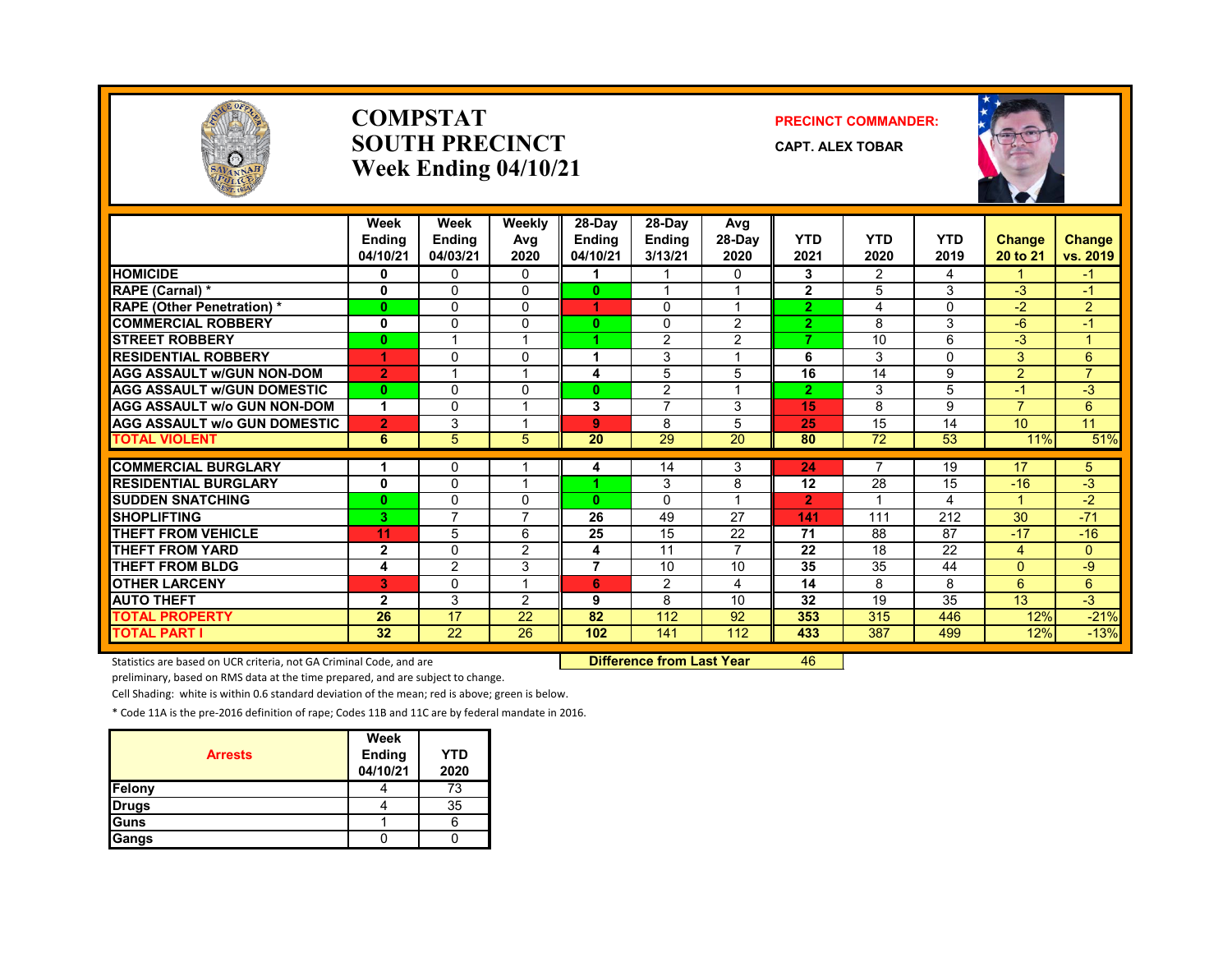

#### **COMPSTATEAST PRECINCTWeek Ending 04/10/21**

#### **PRECINCT COMMANDER:**

**CAPT. SHINITA YOUNG**



|                                     | Week<br><b>Endina</b> | Week<br><b>Ending</b>   | Weekly<br>Avg  | $28-Dav$<br><b>Endina</b> | 28-Day<br><b>Ending</b> | Avg<br>$28-Day$ | <b>YTD</b>     | <b>YTD</b>     | <b>YTD</b>     | <b>Change</b>  | <b>Change</b>  |
|-------------------------------------|-----------------------|-------------------------|----------------|---------------------------|-------------------------|-----------------|----------------|----------------|----------------|----------------|----------------|
|                                     | 04/10/21              | 04/03/21                | 2020           | 04/10/21                  | 3/13/21                 | 2020            | 2021           | 2020           | 2019           | 20 to 21       | vs. 2019       |
| <b>HOMICIDE</b>                     | 0                     | 0                       | 0              | 0                         |                         | 0               | $\mathbf{2}$   | $\Omega$       |                | $\overline{2}$ |                |
| RAPE (Carnal) *                     | 0                     | 0                       | $\Omega$       |                           | $\overline{\mathbf{A}}$ | $\Omega$        | 3              | $\Omega$       | 4              | 3              | $-1$           |
| <b>RAPE (Other Penetration)*</b>    | $\mathbf{0}$          | 0                       | $\Omega$       | $\mathbf{0}$              | $\Omega$                | $\overline{ }$  | 1              | $\overline{2}$ | $\Omega$       | $-1$           |                |
| <b>COMMERCIAL ROBBERY</b>           | 0                     | 0                       | $\Omega$       |                           | $\overline{ }$          | 1               | 3              | 3              | $\overline{ }$ | $\Omega$       | $\overline{2}$ |
| <b>STREET ROBBERY</b>               | 1                     | 1                       | ۰              | 3                         | 2                       | 2               | 6              | 5              | 11             | и              | $-5$           |
| <b>RESIDENTIAL ROBBERY</b>          | 0                     | 0                       | $\Omega$       |                           | 0                       | 0               | 4              |                | $\overline{2}$ | 3              | $\overline{2}$ |
| <b>AGG ASSAULT w/GUN NON-DOM</b>    | $\mathbf{2}$          | 0                       | 2              | 6                         | 9                       | $\overline{ }$  | 24             | 12             | 16             | 12             | 8              |
| <b>AGG ASSAULT W/GUN DOMESTIC</b>   | $\mathbf{0}$          | 0                       | $\Omega$       | $\mathbf{0}$              |                         | 1               | $\overline{2}$ | 3              | 2              | $-1$           | $\Omega$       |
| <b>AGG ASSAULT w/o GUN NON-DOM</b>  | $\overline{2}$        | 5                       | A              | 10                        | 3                       | 5               | 20             | 16             | 11             | 4              | 9              |
| <b>AGG ASSAULT w/o GUN DOMESTIC</b> | $\overline{2}$        | 3                       | и              | 9 <sup>°</sup>            | 6                       | 6               | 20             | 24             | 20             | $-4$           | $\Omega$       |
| <b>TOTAL VIOLENT</b>                | $\overline{7}$        | 9                       | 6              | 31                        | 24                      | 24              | 85             | 66             | 68             | 29%            | 25%            |
|                                     |                       |                         |                |                           |                         |                 |                |                |                |                |                |
| <b>COMMERCIAL BURGLARY</b>          | 0                     | 0                       | $\Omega$       |                           | 4                       | 2               | $\overline{7}$ | 10             | 3              | $-3$           | 4              |
| <b>RESIDENTIAL BURGLARY</b>         | $\overline{2}$        | $\overline{2}$          | ×              | 11                        | 9                       | 11              | 38             | 42             | 60             | $-4$           | $-22$          |
| <b>SUDDEN SNATCHING</b>             | $\mathbf{0}$          | $\Omega$                | $\Omega$       | $\mathbf{0}$              | 0                       | 0               | $\bf{0}$       | $\mathcal{P}$  | 4              | $-2$           | $-4$           |
| <b>SHOPLIFTING</b>                  | 11                    | 12                      | 4              | 45                        | 12                      | 16              | 77             | 89             | 70             | $-12$          | $\overline{7}$ |
| THEFT FROM VEHICLE                  | 3                     | 3                       | 5.             | 15                        | 11                      | 19              | 45             | 83             | 105            | $-38$          | $-60$          |
| <b>THEFT FROM YARD</b>              | 1                     | $\overline{2}$          | 2              | 6                         | 5                       | 9               | 19             | 32             | 34             | $-13$          | $-15$          |
| THEFT FROM BLDG                     | $\overline{2}$        | $\overline{\mathbf{A}}$ | 2              | 6                         | 12                      | 10              | 29             | 50             | 38             | $-21$          | -9             |
| <b>OTHER LARCENY</b>                | $\overline{2}$        | 3                       | $\overline{ }$ | $\overline{ }$            | 5                       | 5               | 19             | 15             | 18             | 4              | $\overline{A}$ |
| <b>AUTO THEFT</b>                   | 4                     | $\Omega$                | 2              | 10                        | 13                      | 9               | 36             | 21             | 39             | 15             | $-3$           |
| <b>TOTAL PROPERTY</b>               | 25                    | 23                      | 18             | 101                       | 71                      | 81              | 270            | 344            | 371            | $-22%$         | $-27%$         |
| <b>TOTAL PART I</b>                 | 32                    | 32                      | 24             | 132                       | 95                      | 104             | 355            | 410            | 439            | $-13%$         | $-19%$         |

Statistics are based on UCR criteria, not GA Criminal Code, and are **Difference from Last Year** -55

preliminary, based on RMS data at the time prepared, and are subject to change.

Cell Shading: white is within 0.6 standard deviation of the mean; red is above; green is below.

| <b>Arrests</b> | Week<br><b>Ending</b><br>04/10/21 | YTD<br>2020 |
|----------------|-----------------------------------|-------------|
| Felony         | y                                 | 30          |
| <b>Drugs</b>   | 6                                 | 22          |
| <b>Guns</b>    |                                   | 37          |
| Gangs          |                                   |             |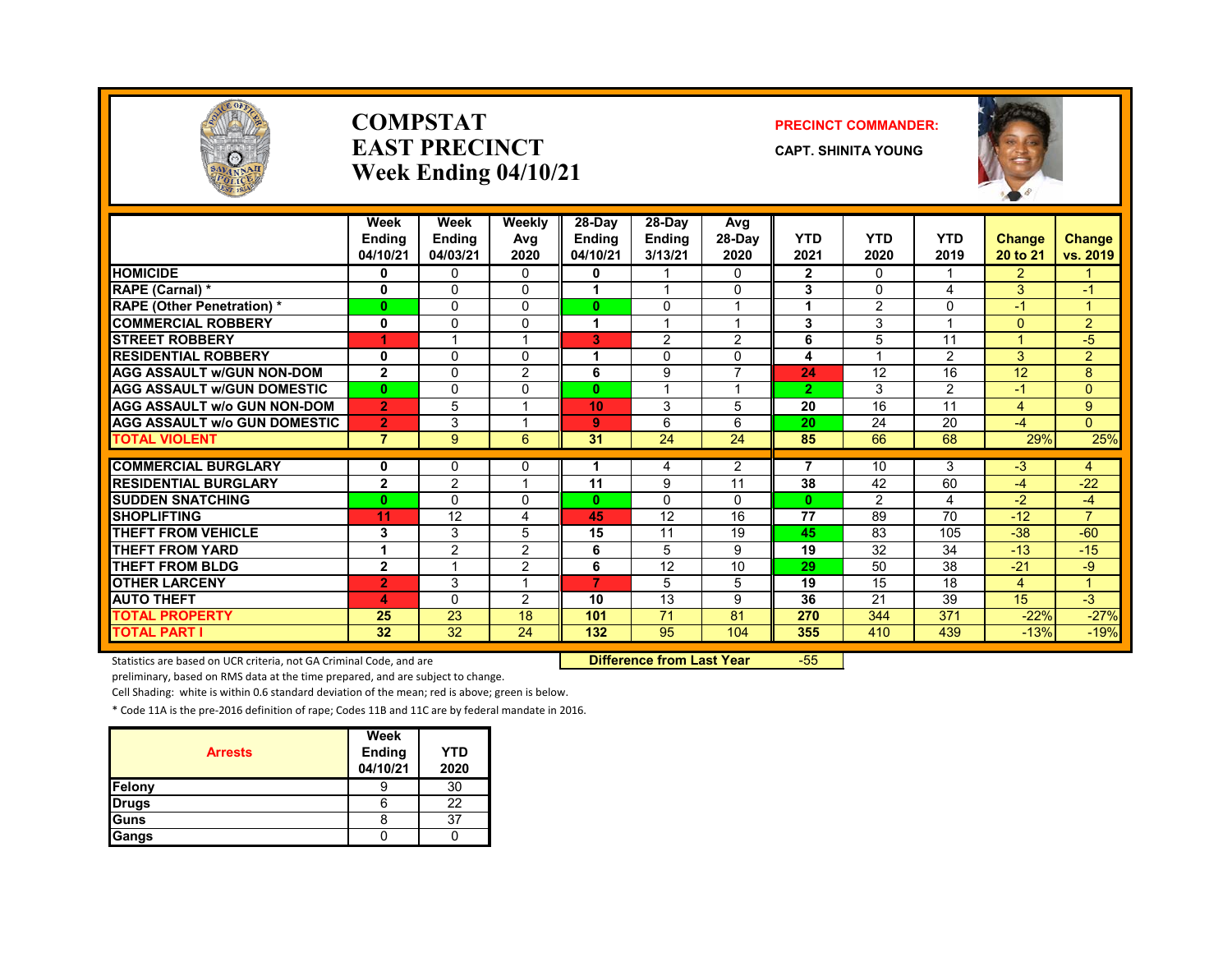# **BEAT 21 North Precinct Week Ending 04/10/21**

|                                     |                | <b>Last 4 Weeks</b> |               |                | 28 Days                          | 28 Day  |                |                |                |                      |                |
|-------------------------------------|----------------|---------------------|---------------|----------------|----------------------------------|---------|----------------|----------------|----------------|----------------------|----------------|
|                                     | <b>Ending</b>  | <b>Ending</b>       | <b>Ending</b> | <b>Ending</b>  | <b>Ending</b>                    | Average | <b>YTD</b>     | <b>YTD</b>     | <b>YTD</b>     | <b>Change</b>        | Change         |
|                                     | 03/20/21       | 03/27/21            | 04/03/21      | 04/10/21       | 04/10/21                         | 2020    | 2021           | 2020           | 2019           | 20 to 21             | vs. 2019       |
| <b>HOMICIDE</b>                     | 0              | $\Omega$            | $\Omega$      | $\mathbf 0$    | $\mathbf 0$                      | 0.0     | 0              | $\mathbf 0$    | 0              | $\Omega$             | $\overline{0}$ |
| RAPE (Carnal) *                     | $\Omega$       | $\Omega$            | $\Omega$      | $\Omega$       | $\Omega$                         | 0.2     | $\mathbf{1}$   | $\mathbf{1}$   | $\mathbf{1}$   | $\Omega$             | $\Omega$       |
| <b>RAPE (Other Penetration) *</b>   | 0              | $\Omega$            | $\Omega$      | $\Omega$       | $\Omega$                         | 0.0     | $\Omega$       | $\Omega$       | 0              | $\Omega$             | $\overline{0}$ |
| <b>COMMERCIAL ROBBERY</b>           | $\Omega$       | $\Omega$            | $\Omega$      | $\Omega$       | $\Omega$                         | 0.0     | $\Omega$       | $\Omega$       | 0              | $\Omega$             | $\Omega$       |
| <b>ISTREET ROBBERY</b>              | 0              | $\Omega$            | $\Omega$      | $\Omega$       | 0                                | 0.4     | $\Omega$       | $\overline{2}$ | 0              | $-2$                 | $\Omega$       |
| <b>RESIDENTIAL ROBBERY</b>          | $\Omega$       | $\Omega$            | $\Omega$      | $\Omega$       | $\Omega$                         | 0.0     | 0              | 0              | $\Omega$       | $\Omega$             | $\Omega$       |
| <b>AGG ASSAULT W/GUN NON-DOM</b>    | $\mathbf{0}$   | $\Omega$            | $\Omega$      | $\Omega$       | $\Omega$                         | 0.4     | $\Omega$       | $\overline{2}$ | $\Omega$       | $-2$                 | $\Omega$       |
| <b>AGG ASSAULT W/GUN DOMESTIC</b>   | $\Omega$       | $\Omega$            | $\Omega$      | $\Omega$       | $\Omega$                         | 0.2     | $\Omega$       | $\Omega$       | $\Omega$       | $\Omega$             | $\Omega$       |
| <b>AGG ASSAULT w/o GUN NON-DOM</b>  | $\Omega$       | $\Omega$            | $\mathbf{0}$  | $\mathbf{0}$   | 0                                | 0.1     | $\Omega$       | 0              | $\Omega$       | $\Omega$             | $\Omega$       |
| <b>AGG ASSAULT W/o GUN DOMESTIC</b> | $\mathbf{1}$   | $\Omega$            | $\Omega$      | $\Omega$       | $\mathbf{1}$                     | 1.2     | $\overline{2}$ | 4              | $\Omega$       | $-2$                 | 2 <sup>1</sup> |
| <b>TOTAL VIOLENT</b>                | $\mathbf{1}$   | $\overline{0}$      | $\mathbf{0}$  | $\mathbf{0}$   | $\mathbf{1}$                     | 2.5     | 3              | 9 <sup>°</sup> | $\mathbf{1}$   | $-67%$               | 200%           |
| <b>COMMERCIAL BURGLARY</b>          | $\mathbf{1}$   | $\mathbf{0}$        | $\mathbf{0}$  | 0              | $\mathbf{1}$                     | 0.2     | $\overline{2}$ | 1              | $\mathbf{1}$   | 1                    | $\mathbf{1}$   |
| <b>RESIDENTIAL BURGLARY</b>         | $\Omega$       | $\mathbf{1}$        | $\Omega$      | $\Omega$       | $\mathbf{1}$                     | 0.8     | 3              | 3              | $\overline{7}$ | $\Omega$             | $-4$           |
| <b>SUDDEN SNATCHING</b>             | $\Omega$       | $\Omega$            | $\Omega$      | $\Omega$       | $\Omega$                         | 0.2     | $\Omega$       | $\Omega$       | $\Omega$       | $\Omega$             | $\Omega$       |
| <b>SHOPLIFTING</b>                  | 0              | $\mathbf{0}$        | $\mathbf{0}$  | $\mathbf{1}$   | $\mathbf{1}$                     | 0.2     | $\overline{2}$ | $\mathbf{1}$   | 4              | $\blacktriangleleft$ | $-2$           |
| THEFT FROM VEHICLE                  | $\mathbf{1}$   | $\Omega$            | $\Omega$      | $\Omega$       | $\mathbf{1}$                     | 1.0     | 9              | $\mathbf{1}$   | 10             | 8                    | $-1$           |
| <b>THEFT FROM YARD</b>              | $\Omega$       | $\Omega$            | $\Omega$      | $\Omega$       | $\Omega$                         | 0.5     | $\mathbf{1}$   | $\Omega$       | $\overline{2}$ | $\overline{1}$       | $-1$           |
| <b>THEFT FROM BLDG</b>              | $\Omega$       | $\Omega$            | $\mathbf{1}$  | $\mathbf{1}$   | $\overline{2}$                   | 0.7     | 5              | $\overline{2}$ | $\mathbf{1}$   | 3                    | $\overline{4}$ |
| <b>OTHER LARCENY</b>                | $\Omega$       | $\Omega$            | $\Omega$      | $\Omega$       | $\Omega$                         | 0.2     | $\Omega$       | $\Omega$       | 0              | $\Omega$             | $\overline{0}$ |
| <b>AUTO THEFT</b>                   | $\Omega$       | $\Omega$            | $\Omega$      | $\Omega$       | $\Omega$                         | 0.6     | $\overline{2}$ | $\Omega$       | 3              | $\overline{2}$       | $-1$           |
| <b>TOTAL PROPERTY</b>               | $\overline{2}$ | $\mathbf{1}$        | $\mathbf{1}$  | $\overline{2}$ | 6                                | 4.4     | 24             | 8              | 28             | 200%                 | $-14%$         |
| <b>TOTAL PART I</b>                 | $\overline{3}$ | $\mathbf{1}$        | $\mathbf{1}$  | $\overline{2}$ | $\overline{7}$                   | 6.8     | 27             | 17             | 29             | 59%                  | $-7%$          |
|                                     |                |                     |               |                | <b>Difference from Last Year</b> |         | 10             |                |                |                      |                |

Statistics are based on UCR criteria, not GA Criminal Code.

\* Rape Code 11A is the historical definition of rape (aka Legacy Rape); Rape Codes 11B and 11C are those moved from Part II to Part I in 2017.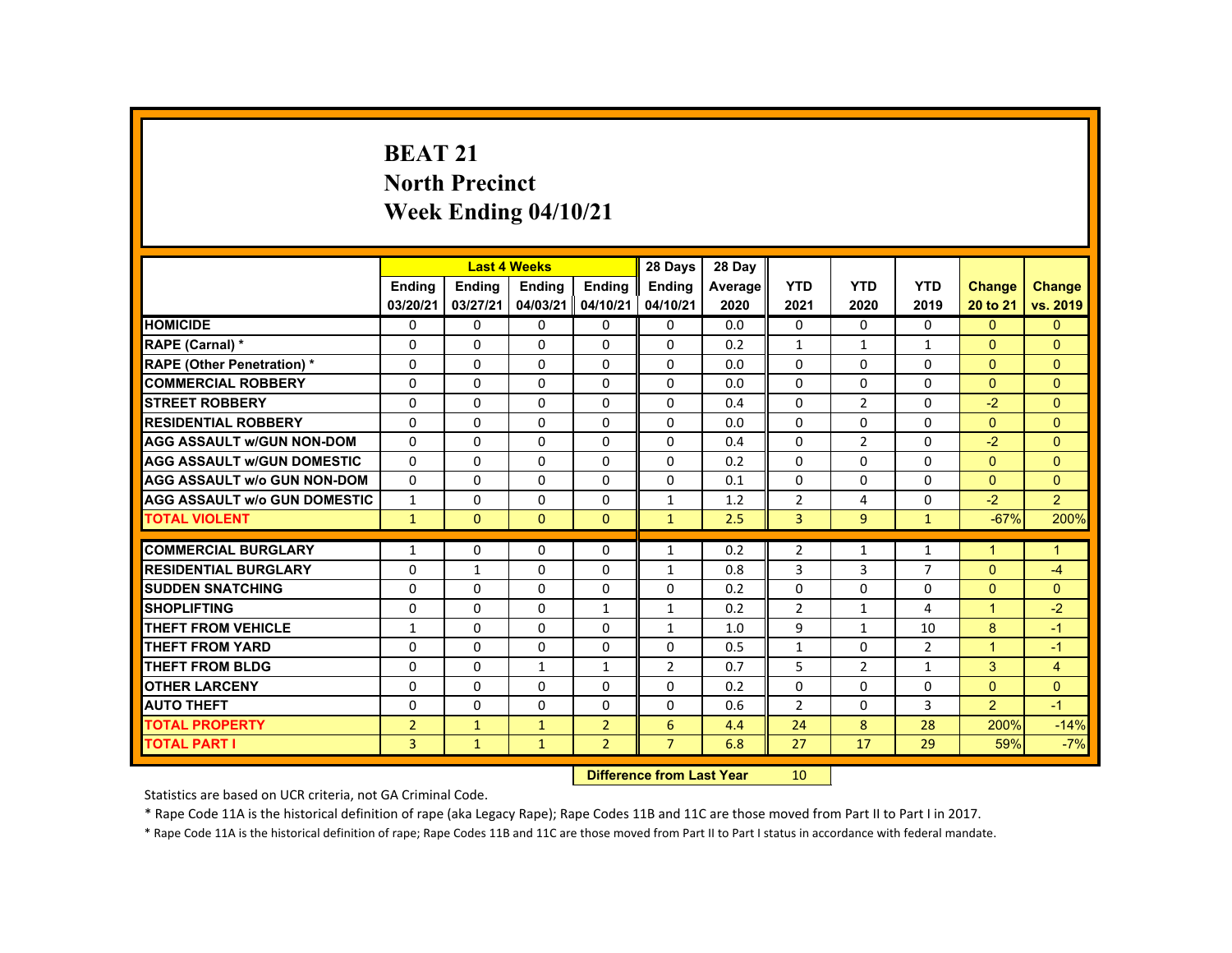# **BEAT 22 North Precinct Week Ending 04/10/21**

|                                     |              |                | <b>Last 4 Weeks</b> |                | 28 Days        | 28 Day  |                |                |                |                      |                |
|-------------------------------------|--------------|----------------|---------------------|----------------|----------------|---------|----------------|----------------|----------------|----------------------|----------------|
|                                     | Ending       | Ending         | Ending              | Ending         | Ending         | Average | <b>YTD</b>     | <b>YTD</b>     | <b>YTD</b>     | <b>Change</b>        | <b>Change</b>  |
|                                     | 03/20/21     | 03/27/21       | 04/03/21            | 04/10/21       | 04/10/21       | 2020    | 2021           | 2020           | 2019           | 20 to 21             | vs. 2019       |
| <b>HOMICIDE</b>                     | $\Omega$     | $\Omega$       | $\Omega$            | $\Omega$       | $\Omega$       | 0.2     | 0              | $\mathbf{1}$   | $\mathbf{1}$   | $-1$                 | $-1$           |
| <b>RAPE (Carnal) *</b>              | $\Omega$     | $\Omega$       | $\Omega$            | $\Omega$       | $\Omega$       | 0.2     | $\Omega$       | $\mathbf{1}$   | $\Omega$       | $-1$                 | $\mathbf{0}$   |
| <b>RAPE (Other Penetration) *</b>   | $\Omega$     | $\Omega$       | $\Omega$            | $\Omega$       | $\Omega$       | 0.1     | 0              | $\Omega$       | $\Omega$       | $\Omega$             | $\overline{0}$ |
| <b>COMMERCIAL ROBBERY</b>           | $\Omega$     | $\Omega$       | $\Omega$            | $\Omega$       | $\Omega$       | 0.1     | $\Omega$       | $\Omega$       | $\Omega$       | $\Omega$             | $\Omega$       |
| <b>STREET ROBBERY</b>               | $\Omega$     | $\Omega$       | $\Omega$            | $\Omega$       | $\Omega$       | 0.5     | $\Omega$       | $\Omega$       | 3              | $\Omega$             | $-3$           |
| <b>RESIDENTIAL ROBBERY</b>          | $\mathbf{0}$ | $\mathbf{0}$   | $\mathbf{0}$        | $\mathbf{0}$   | 0              | 0.1     | 0              | 1              | 0              | $-1$                 | $\overline{0}$ |
| <b>AGG ASSAULT W/GUN NON-DOM</b>    | $\Omega$     | $\Omega$       | $\Omega$            | $\Omega$       | $\Omega$       | 2.6     | 4              | 11             | 5              | $-7$                 | $-1$           |
| <b>AGG ASSAULT W/GUN DOMESTIC</b>   | $\Omega$     | $\Omega$       | $\Omega$            | $\Omega$       | $\Omega$       | 0.2     | $\overline{2}$ | $\Omega$       | $\Omega$       | 2                    | $\overline{2}$ |
| <b>AGG ASSAULT w/o GUN NON-DOM</b>  | $\Omega$     | $\Omega$       | $\Omega$            | $\Omega$       | $\Omega$       | 0.5     | $\overline{2}$ | $\mathbf{1}$   | $\mathbf{1}$   | $\mathbf{1}$         | $\mathbf{1}$   |
| <b>AGG ASSAULT W/o GUN DOMESTIC</b> | $\Omega$     | $\Omega$       | $\Omega$            | $\Omega$       | $\Omega$       | 0.7     | 3              | $\overline{2}$ | 6              | $\blacktriangleleft$ | $-3$           |
| <b>TOTAL VIOLENT</b>                | $\mathbf{0}$ | $\mathbf{0}$   | $\Omega$            | $\Omega$       | $\Omega$       | 5.0     | 11             | 17             | 16             | $-35%$               | $-31%$         |
| <b>COMMERCIAL BURGLARY</b>          | $\Omega$     | $\Omega$       | $\Omega$            | $\Omega$       | $\Omega$       | 0.3     | $\overline{7}$ | $\mathbf{1}$   | $\overline{2}$ | 6                    | 5              |
| <b>RESIDENTIAL BURGLARY</b>         | $\Omega$     | $\Omega$       | $\Omega$            | $\Omega$       | $\Omega$       | 2.3     | $\overline{2}$ | 17             | 5              | $-15$                | $-3$           |
| <b>SUDDEN SNATCHING</b>             | $\Omega$     | $\Omega$       | $\Omega$            | $\Omega$       | $\Omega$       | 0.1     | $\Omega$       | $\Omega$       | $\Omega$       | $\Omega$             | $\mathbf{0}$   |
| <b>SHOPLIFTING</b>                  | $\Omega$     | $\Omega$       | $\Omega$            | $\Omega$       | $\Omega$       | 0.5     | $\overline{2}$ | 4              | 3              | $-2$                 | $-1$           |
| <b>THEFT FROM VEHICLE</b>           | $\Omega$     | $\mathbf{1}$   | $\mathbf{1}$        | $\mathbf{1}$   | 3              | 2.3     | 15             | 11             | $\overline{7}$ | $\overline{4}$       | 8              |
| <b>THEFT FROM YARD</b>              | $\Omega$     | $\Omega$       | $\Omega$            | $\Omega$       | $\Omega$       | 0.9     | 4              | 5              | $\overline{7}$ | $-1$                 | $-3$           |
| <b>THEFT FROM BLDG</b>              | $\mathbf{0}$ | $\mathbf{1}$   | $\mathbf{0}$        | $\mathbf{1}$   | $\overline{2}$ | 1.1     | $\overline{7}$ | 5              | 6              | $\overline{2}$       | $\mathbf{1}$   |
| <b>OTHER LARCENY</b>                | 1            | $\Omega$       | $\Omega$            | $\Omega$       | 1              | 0.6     | $\overline{2}$ | $\mathbf{1}$   | $\Omega$       | $\blacktriangleleft$ | 2 <sup>1</sup> |
| <b>AUTO THEFT</b>                   | $\Omega$     | $\mathbf{1}$   | $\mathbf{1}$        | $\Omega$       | $\overline{2}$ | 1.7     | 9              | 6              | 3              | 3                    | 6 <sup>1</sup> |
| <b>TOTAL PROPERTY</b>               | $\mathbf{1}$ | $\overline{3}$ | $\overline{2}$      | $\overline{2}$ | 8              | 9.8     | 48             | 50             | 33             | $-4%$                | 45%            |
| <b>TOTAL PART I</b>                 | $\mathbf{1}$ | 3              | $\overline{2}$      | $2^{\circ}$    | 8              | 14.8    | 59             | 67             | 49             | $-12%$               | 20%            |
|                                     |              |                |                     |                |                |         |                |                |                |                      |                |

 **Difference from Last Year**‐8

Statistics are based on UCR criteria, not GA Criminal Code.

\* Rape Code 11A is the historical definition of rape (aka Legacy Rape); Rape Codes 11B and 11C are those moved from Part II to Part I in 2017.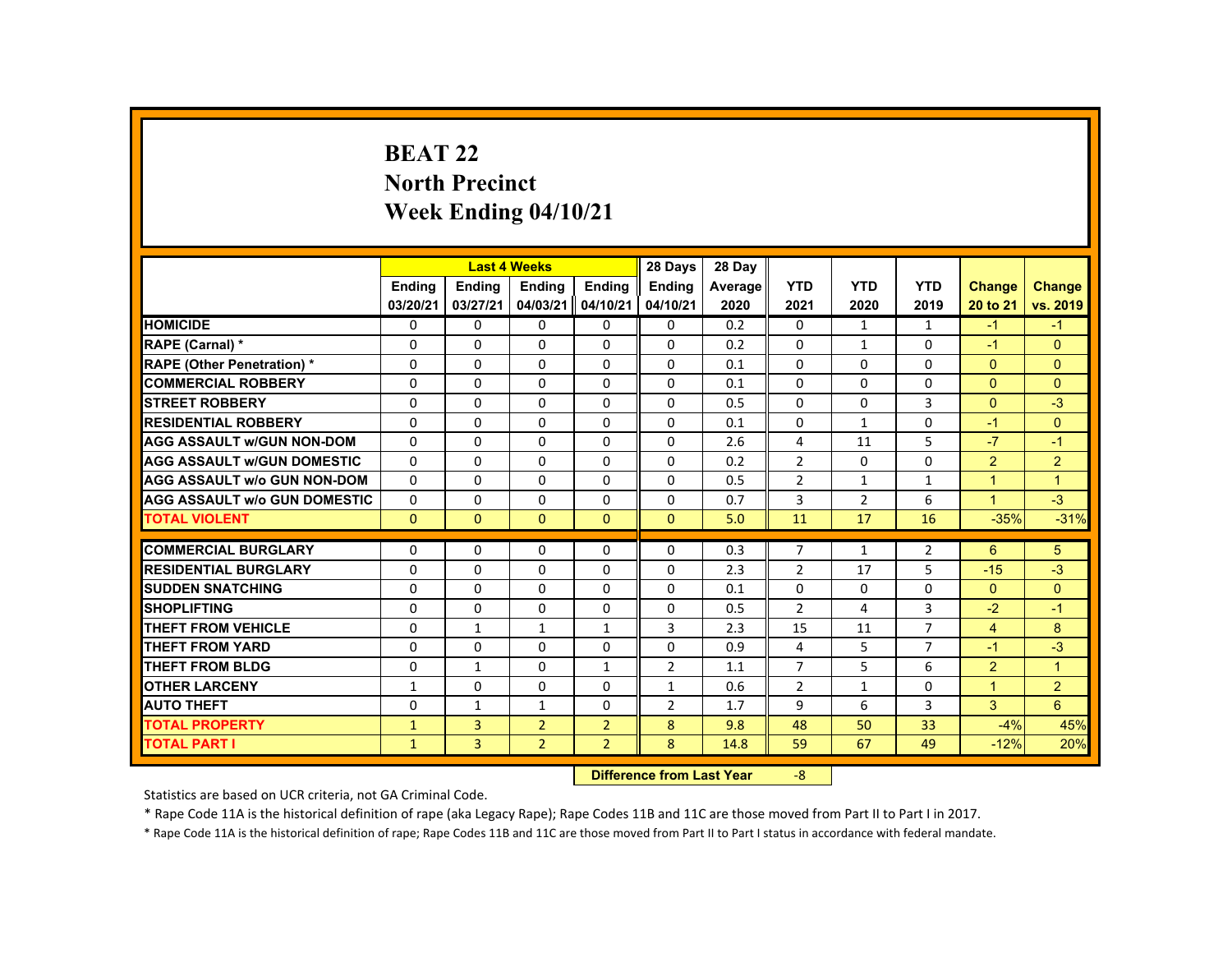# **BEAT 23 North Precinct Week Ending 04/10/21**

|                                     |                | <b>Last 4 Weeks</b> |                |                   | 28 Days                                                                                                                                                                                                                        | 28 Day  |                |                |                |                      |                |
|-------------------------------------|----------------|---------------------|----------------|-------------------|--------------------------------------------------------------------------------------------------------------------------------------------------------------------------------------------------------------------------------|---------|----------------|----------------|----------------|----------------------|----------------|
|                                     | <b>Ending</b>  | <b>Ending</b>       | <b>Ending</b>  | Ending            | <b>Ending</b>                                                                                                                                                                                                                  | Average | <b>YTD</b>     | <b>YTD</b>     | <b>YTD</b>     | <b>Change</b>        | <b>Change</b>  |
|                                     | 03/20/21       | 03/27/21            | 04/03/21       | 04/10/21          | 04/10/21                                                                                                                                                                                                                       | 2020    | 2021           | 2020           | 2019           | 20 to 21             | vs. 2019       |
| <b>HOMICIDE</b>                     | 0              | $\Omega$            | $\Omega$       | $\Omega$          | 0                                                                                                                                                                                                                              | 0.3     | 0              | $\mathbf{1}$   | $\mathbf{1}$   | $-1$                 | $-1$           |
| <b>RAPE (Carnal) *</b>              | $\mathbf{0}$   | $\Omega$            | $\mathbf{0}$   | $\Omega$          | $\Omega$                                                                                                                                                                                                                       | 0.2     | $\Omega$       | $\Omega$       | $\mathbf{1}$   | $\Omega$             | $-1$           |
| <b>RAPE (Other Penetration) *</b>   | $\Omega$       | $\Omega$            | $\Omega$       | $\Omega$          | $\Omega$                                                                                                                                                                                                                       | 0.2     | $\Omega$       | $\Omega$       | $\Omega$       | $\Omega$             | $\Omega$       |
| <b>COMMERCIAL ROBBERY</b>           | $\Omega$       | $\Omega$            | $\Omega$       | $\Omega$          | $\Omega$                                                                                                                                                                                                                       | 0.0     | $\Omega$       | $\Omega$       | $\Omega$       | $\Omega$             | $\Omega$       |
| <b>STREET ROBBERY</b>               | $\overline{2}$ | $\mathbf{1}$        | $\Omega$       | $\Omega$          | 3                                                                                                                                                                                                                              | 0.3     | 6              | 5              | $\overline{2}$ | $\overline{1}$       | $\overline{4}$ |
| <b>RESIDENTIAL ROBBERY</b>          | 0              | $\Omega$            | $\mathbf{0}$   | $\mathbf{0}$      | 0                                                                                                                                                                                                                              | 0.0     | 0              | 1              | 0              | $-1$                 | $\mathbf{0}$   |
| <b>AGG ASSAULT W/GUN NON-DOM</b>    | $\Omega$       | $\Omega$            | $\Omega$       | $\Omega$          | 0                                                                                                                                                                                                                              | 1.6     | $\overline{2}$ | $\mathbf{1}$   | 3              | $\blacktriangleleft$ | $-1$           |
| <b>AGG ASSAULT W/GUN DOMESTIC</b>   | $\Omega$       | $\Omega$            | $\Omega$       | $\Omega$          | $\Omega$                                                                                                                                                                                                                       | 0.2     | $\Omega$       | 2              | $\Omega$       | $-2$                 | $\Omega$       |
| <b>AGG ASSAULT w/o GUN NON-DOM</b>  | $\Omega$       | $\Omega$            | $\overline{2}$ | $\Omega$          | $\overline{2}$                                                                                                                                                                                                                 | 0.4     | $\overline{2}$ | $\mathbf{1}$   | 5              | $\blacktriangleleft$ | $-3$           |
| <b>AGG ASSAULT W/o GUN DOMESTIC</b> | $\Omega$       | $\Omega$            | $\Omega$       | $\Omega$          | $\Omega$                                                                                                                                                                                                                       | 0.8     | 3              | $\mathbf{1}$   | $\mathbf{1}$   | $\overline{2}$       | $\overline{2}$ |
| <b>TOTAL VIOLENT</b>                | 2 <sup>1</sup> | $\mathbf{1}$        | $\overline{2}$ | $\mathbf{0}$      | 5                                                                                                                                                                                                                              | 3.9     | 13             | 12             | 13             | 8%                   | 0%             |
|                                     |                |                     |                |                   |                                                                                                                                                                                                                                |         |                |                |                |                      |                |
| <b>COMMERCIAL BURGLARY</b>          | $\mathbf{1}$   | $\mathbf{1}$        | $\Omega$       | $\Omega$          | $\overline{2}$                                                                                                                                                                                                                 | 0.7     | 6              | $\overline{2}$ | 3              | $\overline{4}$       | 3              |
| <b>RESIDENTIAL BURGLARY</b>         | $\Omega$       | $\Omega$            | $\Omega$       | $\Omega$          | $\Omega$                                                                                                                                                                                                                       | 1.6     | 3              | 6              | 3              | $-3$                 | $\Omega$       |
| <b>SUDDEN SNATCHING</b>             | $\Omega$       | $\mathbf{1}$        | $\mathbf{0}$   | $\mathbf{1}$      | $\overline{2}$                                                                                                                                                                                                                 | 0.2     | 3              | $\overline{2}$ | $\mathbf{1}$   | $\blacktriangleleft$ | $\overline{2}$ |
| <b>SHOPLIFTING</b>                  | $\Omega$       | $\Omega$            | $\Omega$       | $\Omega$          | $\Omega$                                                                                                                                                                                                                       | 1.2     | $\Omega$       | 3              | $\overline{2}$ | $-3$                 | $-2$           |
| <b>THEFT FROM VEHICLE</b>           | $\mathbf{1}$   | 3                   | $\mathbf{1}$   | $\Omega$          | 5                                                                                                                                                                                                                              | 2.5     | 13             | 6              | 6              | $\overline{7}$       | $\overline{7}$ |
| <b>THEFT FROM YARD</b>              | $\Omega$       | $\Omega$            | $\Omega$       | $\Omega$          | $\Omega$                                                                                                                                                                                                                       | 2.3     | 3              | $\overline{7}$ | 3              | $-4$                 | $\Omega$       |
| <b>THEFT FROM BLDG</b>              | $\Omega$       | $\Omega$            | $\Omega$       | $\Omega$          | $\Omega$                                                                                                                                                                                                                       | 0.9     | $\overline{2}$ | $\overline{2}$ | 3              | $\Omega$             | $-1$           |
| <b>OTHER LARCENY</b>                | $\mathbf{0}$   | $\Omega$            | $\Omega$       | $\Omega$          | $\Omega$                                                                                                                                                                                                                       | 0.4     | $\mathbf{1}$   | 0              | 0              | $\overline{1}$       | $\overline{1}$ |
| <b>AUTO THEFT</b>                   | $\Omega$       | $\Omega$            | $\mathbf{1}$   | $\Omega$          | $\mathbf{1}$                                                                                                                                                                                                                   | 1.5     | 6              | 3              | 6              | 3                    | $\Omega$       |
| <b>TOTAL PROPERTY</b>               | $\overline{2}$ | 5                   | $\overline{2}$ | $\mathbf{1}$      | 10                                                                                                                                                                                                                             | 11.4    | 37             | 31             | 27             | 19%                  | 37%            |
| <b>TOTAL PART I</b>                 | $\overline{4}$ | 6                   | $\overline{4}$ | $\mathbf{1}$      | 15                                                                                                                                                                                                                             | 15.4    | 50             | 43             | 40             | 16%                  | 25%            |
|                                     |                |                     |                | <b>CONTRACTOR</b> | and the second control of the second second second to the second second second second second second second second second second second second second second second second second second second second second second second sec |         | $\sim$         |                |                |                      |                |

 **Difference from Last Year**r 7

Statistics are based on UCR criteria, not GA Criminal Code.

\* Rape Code 11A is the historical definition of rape (aka Legacy Rape); Rape Codes 11B and 11C are those moved from Part II to Part I in 2017.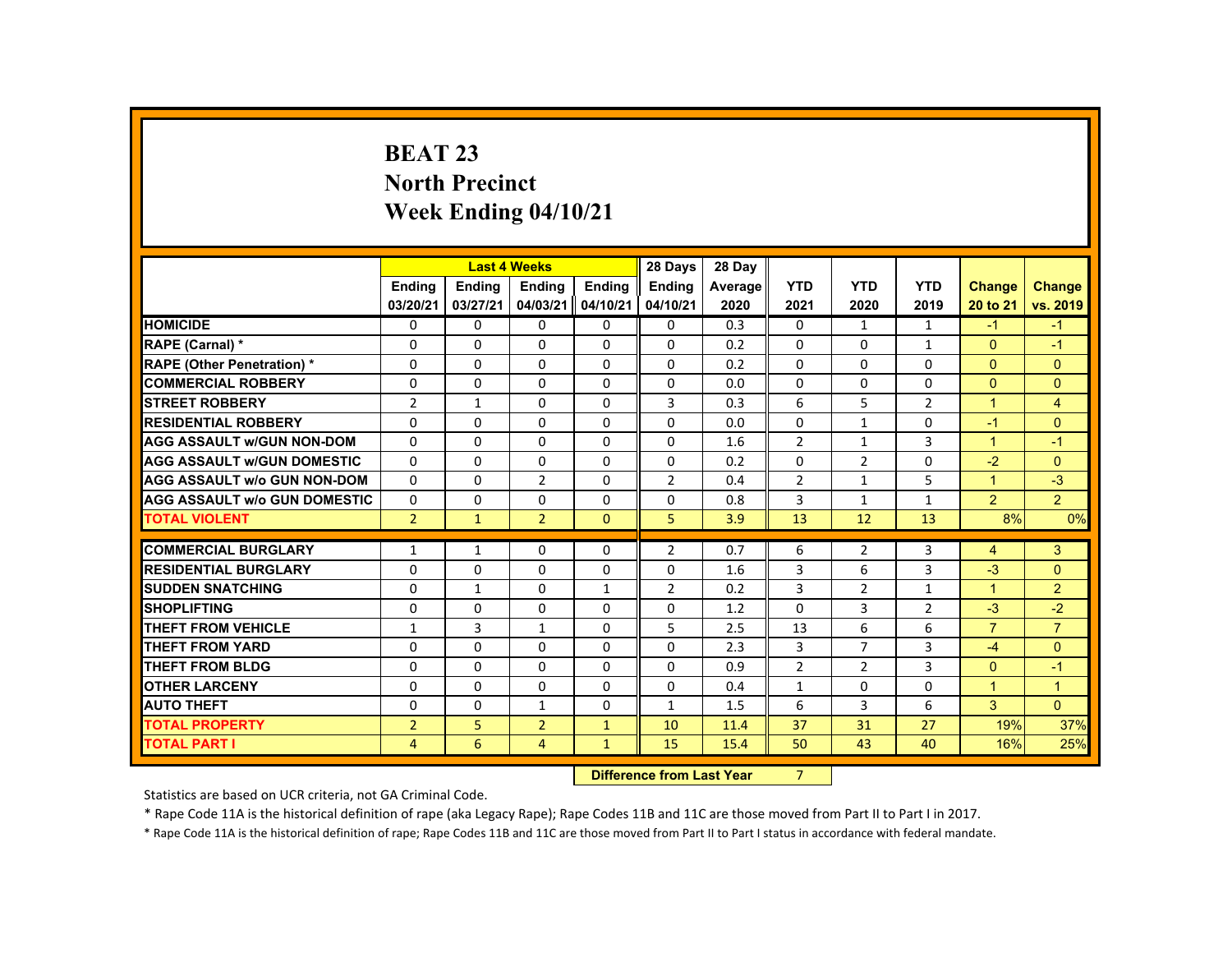# **BEAT 24North Precinct Week Ending 04/10/21**

|                                     |                |                | <b>Last 4 Weeks</b> |                | 28 Days        | 28 Day  |                |                |                |                |                      |
|-------------------------------------|----------------|----------------|---------------------|----------------|----------------|---------|----------------|----------------|----------------|----------------|----------------------|
|                                     | Ending         | <b>Ending</b>  | <b>Ending</b>       | <b>Ending</b>  | <b>Ending</b>  | Average | <b>YTD</b>     | <b>YTD</b>     | <b>YTD</b>     | <b>Change</b>  | <b>Change</b>        |
|                                     | 03/20/21       | 03/27/21       | 04/03/21            | 04/10/21       | 04/10/21       | 2020    | 2021           | 2020           | 2019           | 20 to 21       | vs. 2019             |
| <b>HOMICIDE</b>                     | 0              | $\Omega$       | $\mathbf{0}$        | $\Omega$       | 0              | 0.1     | 0              | $\mathbf{1}$   | 0              | $-1$           | $\mathbf{0}$         |
| RAPE (Carnal) *                     | $\Omega$       | $\Omega$       | $\Omega$            | $\Omega$       | $\Omega$       | 0.2     | $\Omega$       | $\Omega$       | $\Omega$       | $\Omega$       | $\Omega$             |
| <b>RAPE (Other Penetration) *</b>   | $\Omega$       | $\Omega$       | $\Omega$            | $\Omega$       | $\Omega$       | 0.0     | $\Omega$       | $\Omega$       | $\Omega$       | $\Omega$       | $\overline{0}$       |
| <b>COMMERCIAL ROBBERY</b>           | $\Omega$       | $\Omega$       | $\Omega$            | $\Omega$       | $\Omega$       | 0.6     | $\Omega$       | $\mathbf{1}$   | $\Omega$       | $-1$           | $\Omega$             |
| <b>STREET ROBBERY</b>               | $\Omega$       | $\Omega$       | 1                   | $\Omega$       | 1              | 0.4     | 3              | $\mathbf{1}$   | $\Omega$       | $\overline{2}$ | 3                    |
| <b>RESIDENTIAL ROBBERY</b>          | $\mathbf{0}$   | $\Omega$       | $\Omega$            | $\Omega$       | $\Omega$       | 0.0     | $\Omega$       | $\Omega$       | $\Omega$       | $\Omega$       | $\Omega$             |
| <b>AGG ASSAULT w/GUN NON-DOM</b>    | $\Omega$       | $\Omega$       | $\Omega$            | $\Omega$       | $\Omega$       | 0.6     | $\mathbf{1}$   | $\overline{2}$ | $\Omega$       | $-1$           | $\mathbf{1}$         |
| <b>AGG ASSAULT W/GUN DOMESTIC</b>   | $\Omega$       | $\Omega$       | $\Omega$            | $\Omega$       | $\Omega$       | 0.0     | $\Omega$       | $\Omega$       | $\Omega$       | $\Omega$       | $\Omega$             |
| <b>AGG ASSAULT W/o GUN NON-DOM</b>  | $\mathbf{1}$   | $\mathbf{0}$   | $\mathbf{0}$        | 0              | $\mathbf{1}$   | 0.5     | $\mathbf{1}$   | $\overline{2}$ | 0              | $-1$           | $\overline{1}$       |
| <b>AGG ASSAULT W/o GUN DOMESTIC</b> | $\Omega$       | $\Omega$       | $\Omega$            | $\mathbf{1}$   | 1              | 0.3     | $\mathbf{1}$   | 1              | $\Omega$       | $\Omega$       | $\blacktriangleleft$ |
| <b>TOTAL VIOLENT</b>                | $\mathbf{1}$   | $\mathbf{0}$   | $\mathbf{1}$        | $\mathbf{1}$   | $\overline{3}$ | 2.7     | 6              | 8              | $\mathbf{0}$   | $-25%$         | #DIV/0!              |
| <b>COMMERCIAL BURGLARY</b>          | $\Omega$       | $\Omega$       | $\Omega$            | $\Omega$       | $\Omega$       | 0.2     | $\Omega$       | 1              | 1              | -1             | $-1$                 |
| <b>RESIDENTIAL BURGLARY</b>         | $\overline{2}$ | $\mathbf{1}$   | $\mathbf{1}$        | $\Omega$       | 4              | 0.8     | $\overline{7}$ | 3              | $\Omega$       | $\overline{4}$ | $\overline{7}$       |
| <b>SUDDEN SNATCHING</b>             | $\mathbf{0}$   | $\Omega$       | $\Omega$            | $\Omega$       | $\Omega$       | 0.1     | $\Omega$       | $\mathbf{1}$   | $\Omega$       | $-1$           | $\Omega$             |
| <b>SHOPLIFTING</b>                  | $\mathbf{1}$   | $\mathbf 0$    | $\mathbf{1}$        | $\mathbf{1}$   | 3              | 2.2     | $\overline{7}$ | 5              | 12             | $\overline{2}$ | $-5$                 |
| <b>THEFT FROM VEHICLE</b>           | $\mathbf{1}$   | $\overline{2}$ | $\Omega$            | $\mathbf{1}$   | 4              | 3.5     | 9              | 4              | 11             | 5              | $-2$                 |
| <b>THEFT FROM YARD</b>              | $\Omega$       | $\Omega$       | $\Omega$            | $\Omega$       | 0              | 1.7     | 3              | 6              | 14             | $-3$           | $-11$                |
| <b>THEFT FROM BLDG</b>              | $\Omega$       | $\Omega$       | $\Omega$            | $\mathbf{1}$   | $\mathbf{1}$   | 0.8     | $\overline{2}$ | $\overline{3}$ | $\overline{3}$ | $-1$           | $-1$                 |
| <b>OTHER LARCENY</b>                | $\mathbf{1}$   | $\Omega$       | $\mathbf{1}$        | $\Omega$       | $\overline{2}$ | 1.2     | 4              | 5              | 6              | $-1$           | $-2$                 |
| <b>AUTO THEFT</b>                   | $\mathbf{0}$   | $\mathbf{1}$   | $\Omega$            | $\mathbf{0}$   | $\mathbf{1}$   | 1.3     | 4              | $\overline{2}$ | $\mathbf{1}$   | $\overline{2}$ | $\mathbf{3}$         |
| <b>TOTAL PROPERTY</b>               | 5              | $\overline{4}$ | 3                   | $\overline{3}$ | 15             | 11.8    | 36             | 30             | 48             | 20%            | $-25%$               |
| <b>TOTAL PART I</b>                 | 6              | $\overline{4}$ | $\overline{4}$      | $\overline{4}$ | 18             | 14.5    | 42             | 38             | 48             | 11%            | $-13%$               |
|                                     |                |                |                     |                |                |         |                |                |                |                |                      |

 **Difference from Last Year**

Statistics are based on UCR criteria, not GA Criminal Code.

\* Rape Code 11A is the historical definition of rape (aka Legacy Rape); Rape Codes 11B and 11C are those moved from Part II to Part I in 2017.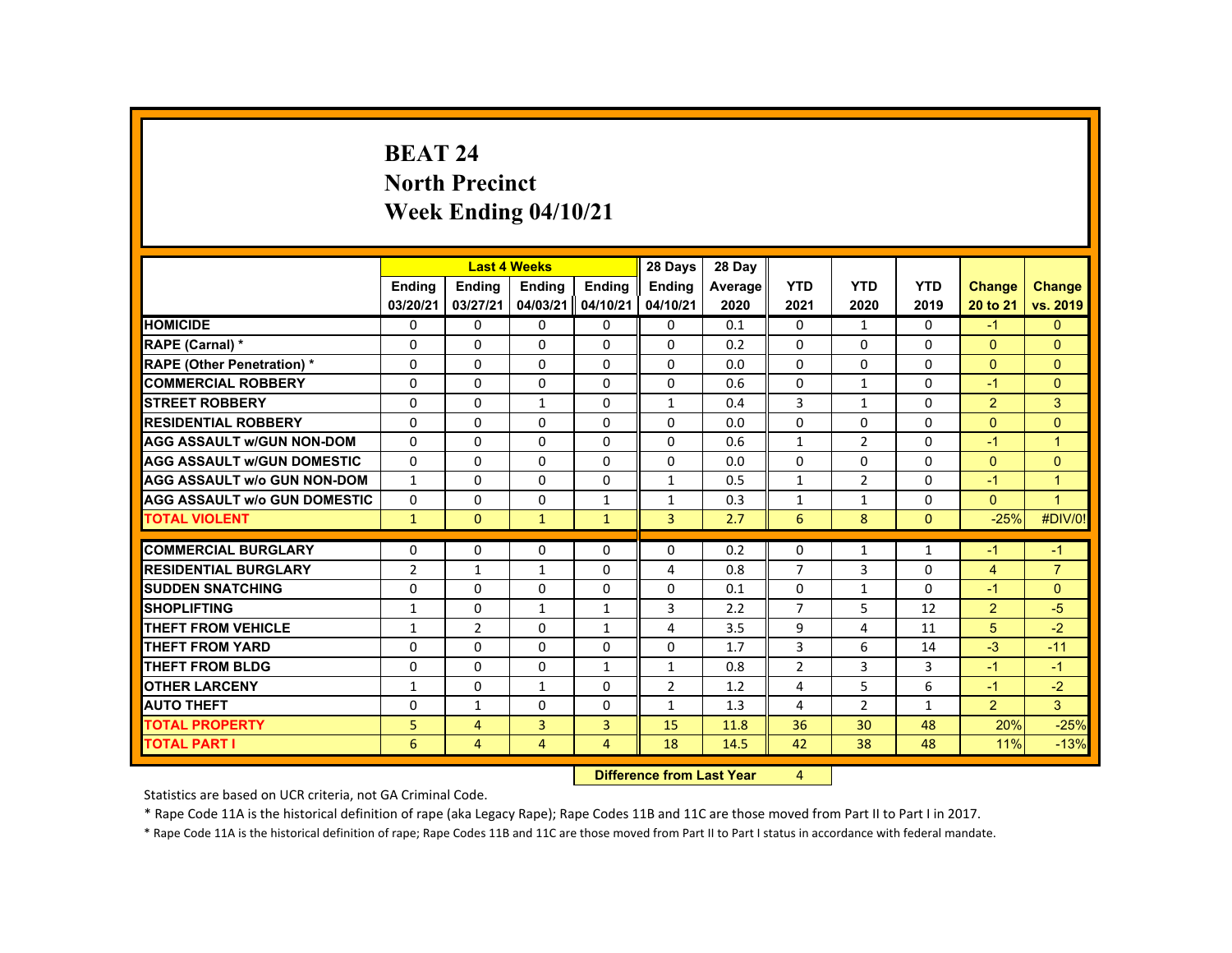# **BEAT 25 North Precinct Week Ending 04/10/21**

|                                     |                |                | <b>Last 4 Weeks</b> |              | 28 Days        | 28 Day                            |                |                |                |                |                |
|-------------------------------------|----------------|----------------|---------------------|--------------|----------------|-----------------------------------|----------------|----------------|----------------|----------------|----------------|
|                                     | <b>Ending</b>  | <b>Ending</b>  | <b>Ending</b>       | Ending       | <b>Ending</b>  | Average                           | <b>YTD</b>     | <b>YTD</b>     | <b>YTD</b>     | <b>Change</b>  | <b>Change</b>  |
|                                     | 03/20/21       | 03/27/21       | 04/03/21            | 04/10/21     | 04/10/21       | 2020                              | 2021           | 2020           | 2019           | 20 to 21       | vs. 2019       |
| <b>HOMICIDE</b>                     | $\Omega$       | $\Omega$       | $\mathbf{0}$        | $\Omega$     | 0              | 0.1                               | 0              | $\Omega$       | $\Omega$       | $\Omega$       | $\mathbf{0}$   |
| RAPE (Carnal) *                     | 0              | $\Omega$       | $\Omega$            | $\Omega$     | $\Omega$       | 0.2                               | $\Omega$       | 1              | $\mathbf{1}$   | $-1$           | $-1$           |
| <b>RAPE (Other Penetration) *</b>   | $\Omega$       | $\Omega$       | $\Omega$            | $\Omega$     | $\Omega$       | 0.0                               | $\Omega$       | $\Omega$       | $\Omega$       | $\Omega$       | $\Omega$       |
| <b>COMMERCIAL ROBBERY</b>           | $\Omega$       | $\Omega$       | $\Omega$            | $\Omega$     | $\Omega$       | 0.0                               | $\Omega$       | $\Omega$       | $\mathbf{1}$   | $\Omega$       | $-1$           |
| <b>STREET ROBBERY</b>               | $\Omega$       | $\mathbf{1}$   | $\Omega$            | $\Omega$     | $\mathbf{1}$   | 0.2                               | $\mathbf{1}$   | $\Omega$       | $\mathbf{1}$   | $\mathbf{1}$   | $\Omega$       |
| <b>RESIDENTIAL ROBBERY</b>          | $\mathbf{0}$   | $\Omega$       | $\Omega$            | 0            | $\Omega$       | 0.2                               | $\mathbf{1}$   | $\mathbf{1}$   | $\Omega$       | $\Omega$       | $\mathbf{1}$   |
| <b>AGG ASSAULT W/GUN NON-DOM</b>    | $\Omega$       | $\Omega$       | $\mathbf{1}$        | $\Omega$     | $\mathbf{1}$   | 0.0                               | $\overline{2}$ | $\Omega$       | $\Omega$       | $\overline{2}$ | 2              |
| <b>AGG ASSAULT W/GUN DOMESTIC</b>   | $\Omega$       | $\Omega$       | $\Omega$            | $\Omega$     | $\Omega$       | 0.0                               | $\Omega$       | $\Omega$       | $\Omega$       | $\Omega$       | $\Omega$       |
| <b>AGG ASSAULT w/o GUN NON-DOM</b>  | $\Omega$       | $\mathbf{1}$   | $\Omega$            | $\Omega$     | $\mathbf{1}$   | 0.5                               | $\mathbf{1}$   | $\overline{3}$ | $\mathbf{1}$   | $-2$           | $\Omega$       |
| <b>AGG ASSAULT W/o GUN DOMESTIC</b> | $\Omega$       | $\Omega$       | $\Omega$            | $\Omega$     | $\Omega$       | 0.5                               | $\Omega$       | $\overline{2}$ | $\Omega$       | $-2$           | $\Omega$       |
| <b>TOTAL VIOLENT</b>                | $\Omega$       | 2 <sup>1</sup> | $\mathbf{1}$        | $\mathbf{0}$ | $\overline{3}$ | 1.5                               | 5              | $\overline{7}$ | $\overline{4}$ | $-29%$         | 25%            |
|                                     |                |                |                     |              |                |                                   |                |                |                |                |                |
| <b>COMMERCIAL BURGLARY</b>          | $\Omega$       | $\Omega$       | $\Omega$            | $\mathbf{0}$ | 0              | 0.6                               | $\overline{2}$ | $\overline{2}$ | $\mathbf{1}$   | $\Omega$       | $\mathbf{1}$   |
| <b>RESIDENTIAL BURGLARY</b>         | $\Omega$       | $\Omega$       | $\Omega$            | $\mathbf{1}$ | $\mathbf{1}$   | 0.8                               | 3              | 4              | $\Omega$       | $-1$           | 3              |
| <b>SUDDEN SNATCHING</b>             | $\mathbf{0}$   | $\Omega$       | $\mathbf{0}$        | 1            | $\mathbf{1}$   | 0.2                               | $\mathbf{1}$   | 1              | 0              | $\mathbf{0}$   | $\mathbf{1}$   |
| <b>SHOPLIFTING</b>                  | 1              | $\Omega$       | $\mathbf{1}$        | $\mathbf{1}$ | 3              | 1.5                               | 8              | 5              | 5              | 3              | 3              |
| <b>THEFT FROM VEHICLE</b>           | 6              | $\mathbf{1}$   | $\mathbf{1}$        | $\mathbf{1}$ | 9              | 3.1                               | 18             | $\overline{3}$ | 16             | 15             | 2 <sup>1</sup> |
| <b>THEFT FROM YARD</b>              | $\Omega$       | $\overline{2}$ | $\mathbf{1}$        | $\mathbf{1}$ | 4              | 1.3                               | $\overline{7}$ | 4              | $\overline{7}$ | 3              | $\Omega$       |
| <b>THEFT FROM BLDG</b>              | $\mathbf{1}$   | $\Omega$       | $\overline{2}$      | 0            | 3              | 0.8                               | 8              | 4              | 6              | $\overline{4}$ | $\overline{2}$ |
| <b>OTHER LARCENY</b>                | $\Omega$       | $\Omega$       | $\Omega$            | $\Omega$     | 0              | 1.1                               | $\overline{2}$ | 3              | $\overline{2}$ | $-1$           | $\Omega$       |
| <b>AUTO THEFT</b>                   | $\mathbf{1}$   | $\Omega$       | $\Omega$            | $\mathbf{1}$ | $\overline{2}$ | 0.8                               | 8              | 5              | $\mathbf{1}$   | 3              | $\overline{7}$ |
| <b>TOTAL PROPERTY</b>               | $\overline{9}$ | $\overline{3}$ | 5                   | 6            | 23             | 10.0                              | 57             | 31             | 38             | 84%            | 50%            |
| <b>TOTAL PART I</b>                 | 9              | 5              | 6                   | 6            | 26             | 11.4                              | 62             | 38             | 42             | 63%            | 48%            |
|                                     |                |                |                     |              |                | <b>Difference from Least Vanc</b> | 24             |                |                |                |                |

 **Difference from Last Year**r 24

Statistics are based on UCR criteria, not GA Criminal Code.

\* Rape Code 11A is the historical definition of rape (aka Legacy Rape); Rape Codes 11B and 11C are those moved from Part II to Part I in 2017.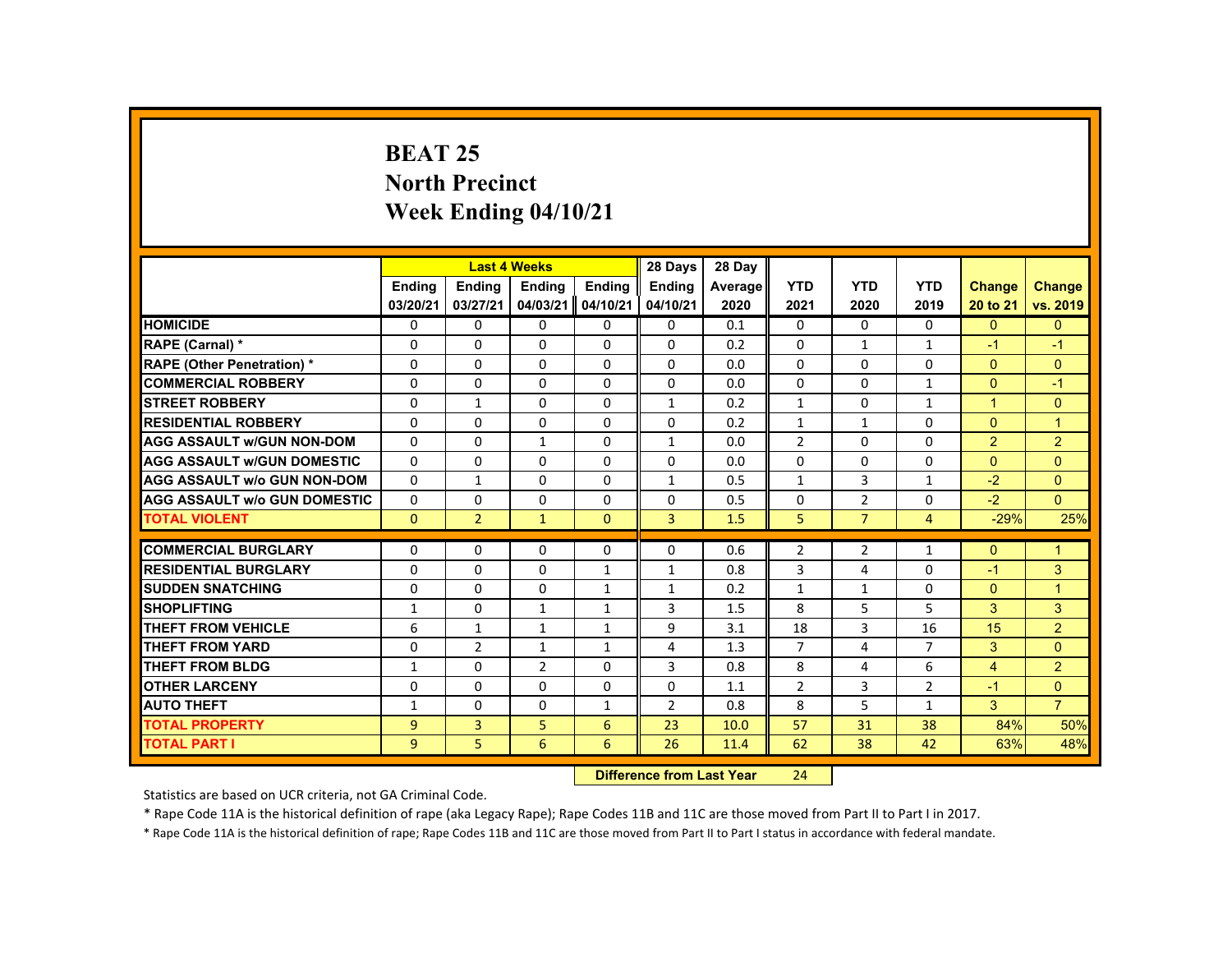# **BEAT 26 North Precinct Week Ending 04/10/21**

|                                     |                  |                | <b>Last 4 Weeks</b> |                | 28 Days        | 28 Day  |                |                |                |                |                |
|-------------------------------------|------------------|----------------|---------------------|----------------|----------------|---------|----------------|----------------|----------------|----------------|----------------|
|                                     | <b>Ending</b>    | Ending         | <b>Ending</b>       | Ending         | <b>Ending</b>  | Average | <b>YTD</b>     | <b>YTD</b>     | <b>YTD</b>     | <b>Change</b>  | <b>Change</b>  |
|                                     | 03/20/21         | 03/27/21       | 04/03/21            | 04/10/21       | 04/10/21       | 2020    | 2021           | 2020           | 2019           | 20 to 21       | vs. 2019       |
| <b>HOMICIDE</b>                     | 0                | $\Omega$       | $\Omega$            | $\Omega$       | 0              | 0.0     | 0              | $\Omega$       | 0              | $\Omega$       | $\mathbf{0}$   |
| RAPE (Carnal) *                     | 0                | $\Omega$       | $\Omega$            | $\Omega$       | $\Omega$       | 0.4     | $\Omega$       | $\overline{2}$ | $\mathbf{1}$   | $-2$           | $-1$           |
| <b>RAPE (Other Penetration) *</b>   | $\Omega$         | $\Omega$       | $\Omega$            | $\Omega$       | $\Omega$       | 0.1     | $\Omega$       | $\Omega$       | $\Omega$       | $\Omega$       | $\Omega$       |
| <b>COMMERCIAL ROBBERY</b>           | $\Omega$         | $\Omega$       | $\Omega$            | $\Omega$       | $\Omega$       | 0.1     | $\Omega$       | 1              | $\Omega$       | $-1$           | $\Omega$       |
| <b>STREET ROBBERY</b>               | $\Omega$         | $\Omega$       | $\Omega$            | $\mathbf{1}$   | $\mathbf{1}$   | 0.9     | $\mathbf{1}$   | $\overline{3}$ | 4              | $-2$           | $-3$           |
| <b>RESIDENTIAL ROBBERY</b>          | $\Omega$         | $\mathbf{0}$   | $\mathbf{0}$        | 0              | 0              | 0.0     | $\Omega$       | 0              | $\Omega$       | $\Omega$       | $\Omega$       |
| <b>AGG ASSAULT w/GUN NON-DOM</b>    | $\mathbf{0}$     | $\Omega$       | $\Omega$            | $\Omega$       | $\Omega$       | 0.5     | $\Omega$       | $\Omega$       | $\mathbf{1}$   | $\Omega$       | $-1$           |
| <b>AGG ASSAULT W/GUN DOMESTIC</b>   | $\Omega$         | $\Omega$       | $\Omega$            | 0              | 0              | 0.0     | $\Omega$       | 0              | 0              | $\Omega$       | $\mathbf{0}$   |
| <b>AGG ASSAULT W/o GUN NON-DOM</b>  | $\Omega$         | $\Omega$       | $\Omega$            | $\Omega$       | $\Omega$       | 1.8     | 6              | 6              | 3              | $\Omega$       | 3              |
| <b>AGG ASSAULT W/o GUN DOMESTIC</b> | $\Omega$         | $\Omega$       | $\Omega$            | $\Omega$       | $\Omega$       | 0.6     | $\mathbf{1}$   | $\Omega$       | $\overline{2}$ | $\mathbf{1}$   | $-1$           |
| <b>TOTAL VIOLENT</b>                | $\Omega$         | $\Omega$       | $\Omega$            | $\mathbf{1}$   | $\mathbf{1}$   | 4.3     | 8              | 12             | 11             | $-33%$         | $-27%$         |
| <b>COMMERCIAL BURGLARY</b>          | $\Omega$         | $\Omega$       | $\Omega$            | $\Omega$       | $\Omega$       |         |                |                |                | $\Omega$       | $\Omega$       |
|                                     |                  |                |                     |                |                | 1.0     | $\overline{2}$ | $\overline{2}$ | $\overline{2}$ |                |                |
| <b>RESIDENTIAL BURGLARY</b>         | $\Omega$         | $\Omega$       | $\Omega$            | $\Omega$       | $\Omega$       | 0.0     | $\Omega$       | $\Omega$       | $\Omega$       | $\Omega$       | $\Omega$       |
| <b>SUDDEN SNATCHING</b>             | $\Omega$         | $\mathbf{1}$   | 1                   | $\mathbf{0}$   | $\overline{2}$ | 0.5     | 3              | $\mathbf{1}$   | $\overline{2}$ | 2 <sup>1</sup> | $\mathbf{1}$   |
| <b>SHOPLIFTING</b>                  | $\overline{2}$   | $\Omega$       | $\Omega$            | $\Omega$       | 2              | 2.3     | 8              | 11             | 10             | $-3$           | $-2$           |
| <b>THEFT FROM VEHICLE</b>           | 6                | $\overline{2}$ | $\overline{4}$      | $\overline{3}$ | 15             | 2.5     | 26             | 6              | $\overline{7}$ | 20             | 19             |
| <b>THEFT FROM YARD</b>              | $\mathbf{1}$     | $\mathbf{1}$   | $\Omega$            | $\Omega$       | $\overline{2}$ | 1.7     | 4              | 6              | $\overline{7}$ | $-2$           | $-3$           |
| <b>THEFT FROM BLDG</b>              | $\mathbf{1}$     | $\mathbf{0}$   | $\Omega$            | $\mathbf{1}$   | 2              | 1.1     | 5              | 3              | 3              | $\overline{2}$ | $\overline{2}$ |
| <b>OTHER LARCENY</b>                | $\mathbf{0}$     | $\mathbf{1}$   | $\Omega$            | $\mathbf{1}$   | $\overline{2}$ | 0.2     | $\overline{2}$ | $\Omega$       | $\overline{2}$ | $\overline{2}$ | $\Omega$       |
| <b>AUTO THEFT</b>                   | $\overline{2}$   | $\Omega$       | $\mathbf{1}$        | $\mathbf{1}$   | 4              | 1.3     | 9              | 2              | $\mathbf{1}$   | $\overline{7}$ | 8              |
| <b>TOTAL PROPERTY</b>               | 12               | 5 <sup>1</sup> | 6                   | 6              | 29             | 10.6    | 59             | 31             | 34             | 90%            | 74%            |
| <b>TOTAL PART I</b>                 | 12               | 5              | 6                   | $\overline{7}$ | 30             | 14.9    | 67             | 43             | 45             | 56%            | 49%            |
|                                     | <b>INSECTION</b> |                |                     |                |                |         |                |                |                |                |                |

 **Difference from Last Year**r 24

Statistics are based on UCR criteria, not GA Criminal Code.

\* Rape Code 11A is the historical definition of rape (aka Legacy Rape); Rape Codes 11B and 11C are those moved from Part II to Part I in 2017.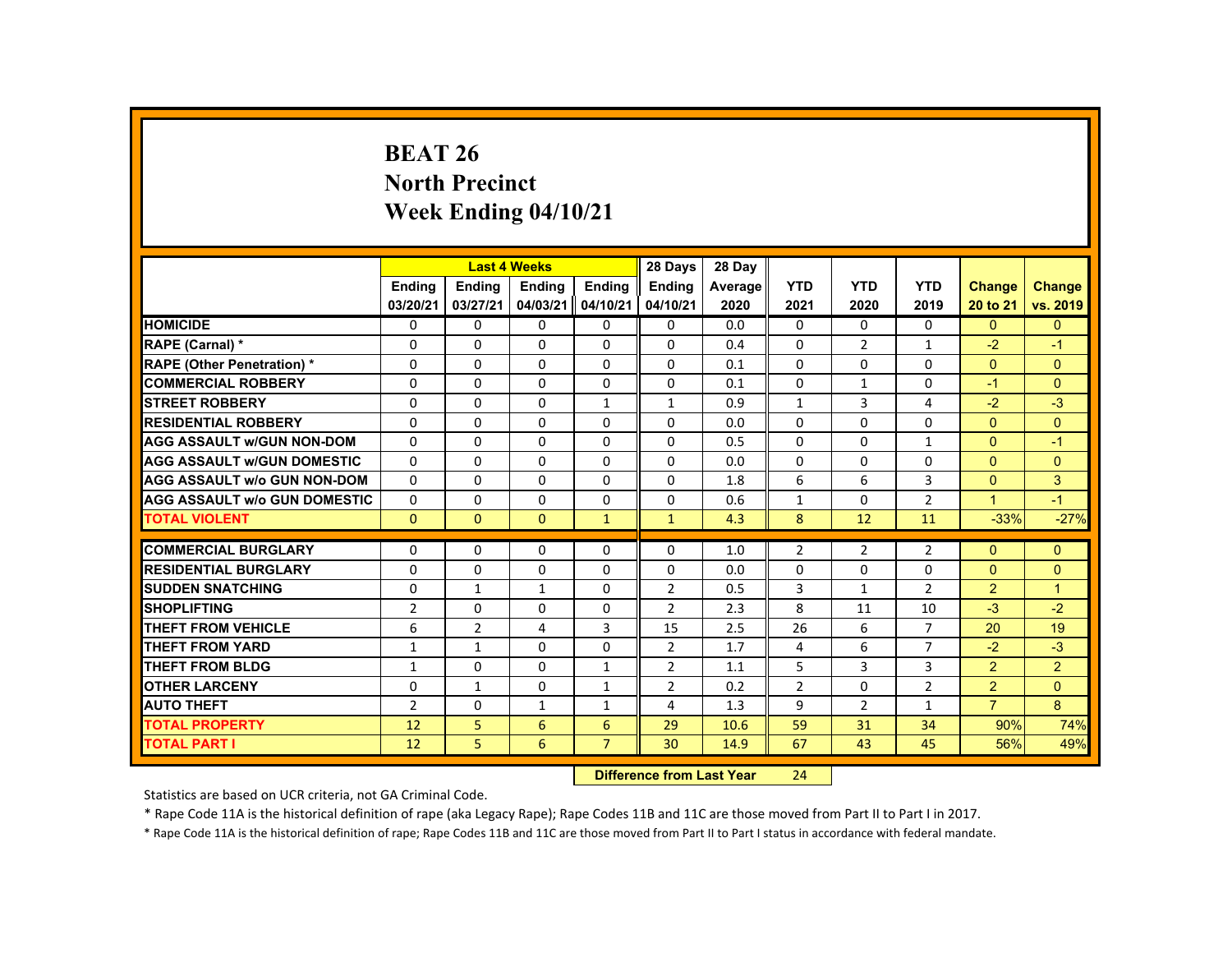# **BEAT 27 North Precinct Week Ending 04/10/21**

|                                     |                           |                | <b>Last 4 Weeks</b> |                | 28 Days        | 28 Day  |                 |                |                |                      |                |
|-------------------------------------|---------------------------|----------------|---------------------|----------------|----------------|---------|-----------------|----------------|----------------|----------------------|----------------|
|                                     | <b>Ending</b>             | <b>Ending</b>  | <b>Ending</b>       | <b>Ending</b>  | <b>Endina</b>  | Average | <b>YTD</b>      | <b>YTD</b>     | <b>YTD</b>     | Change               | <b>Change</b>  |
|                                     | 03/20/21                  | 03/27/21       | 04/03/21            | 04/10/21       | 04/10/21       | 2020    | 2021            | 2020           | 2019           | 20 to 21             | vs. 2019       |
| <b>HOMICIDE</b>                     | $\Omega$                  | $\Omega$       | $\Omega$            | $\Omega$       | 0              | 0.0     | $\mathbf{1}$    | $\Omega$       | $\Omega$       | $\blacktriangleleft$ | $\mathbf{1}$   |
| RAPE (Carnal) *                     | $\mathbf{0}$              | $\Omega$       | $\Omega$            | $\mathbf{0}$   | 0              | 0.3     | $\Omega$        | $\mathbf{1}$   | $\Omega$       | $-1$                 | $\Omega$       |
| <b>RAPE (Other Penetration) *</b>   | $\Omega$                  | $\Omega$       | $\Omega$            | $\Omega$       | $\Omega$       | 0.1     | $\Omega$        | $\Omega$       | $\Omega$       | $\Omega$             | $\Omega$       |
| <b>COMMERCIAL ROBBERY</b>           | $\mathbf{0}$              | $\Omega$       | $\Omega$            | $\Omega$       | $\Omega$       | 0.1     | 0               | $\Omega$       | $\Omega$       | $\Omega$             | $\mathbf{0}$   |
| <b>STREET ROBBERY</b>               | $\Omega$                  | $\mathbf{1}$   | $\mathbf{1}$        | $\mathbf{1}$   | 3              | 1.2     | 3               | $\mathbf{1}$   | 4              | $\overline{2}$       | $-1$           |
| <b>RESIDENTIAL ROBBERY</b>          | 0                         | $\Omega$       | $\mathbf{0}$        | 0              | 0              | 0.0     | 0               | 0              | 0              | $\Omega$             | $\mathbf{0}$   |
| <b>AGG ASSAULT W/GUN NON-GUN</b>    | $\mathbf{0}$              | $\Omega$       | $\mathbf{1}$        | $\Omega$       | $\mathbf{1}$   | 1.3     | $\overline{2}$  | 6              | $\overline{2}$ | $-4$                 | $\Omega$       |
| <b>AGG ASSAULT W/GUN DOMESTIC</b>   | $\Omega$                  | $\Omega$       | $\Omega$            | $\Omega$       | 0              | 0.1     | $\mathbf{1}$    | $\mathbf{1}$   | $\mathbf{1}$   | $\Omega$             | $\Omega$       |
| <b>AGG ASSAULT w/o GUN NON-DOM</b>  | $\Omega$                  | $\mathbf{1}$   | $\Omega$            | $\overline{2}$ | 3              | 1.8     | 11              | 4              | 5              | $\overline{7}$       | 6              |
| <b>AGG ASSAULT W/o GUN DOMESTIC</b> | $\Omega$                  | $\Omega$       | $\mathbf{0}$        | $\mathbf{0}$   | 0              | 0.6     | 4               | $\overline{2}$ | 6              | 2                    | $-2$           |
| <b>TOTAL VIOLENT</b>                | $\mathbf{0}$              | $\overline{2}$ | $\overline{2}$      | $\overline{3}$ | $\overline{7}$ | 5.4     | 22              | 15             | 18             | 47%                  | 22%            |
| <b>COMMERCIAL BURGLARY</b>          | $\Omega$                  | $\Omega$       | $\Omega$            | $\Omega$       | $\Omega$       | 0.3     | $\overline{2}$  | $\Omega$       | $\overline{2}$ | $\overline{2}$       | $\Omega$       |
| <b>RESIDENTIAL BURGLARY</b>         | 0                         | $\Omega$       | $\mathbf{0}$        | $\Omega$       | 0              | 0.4     | $\Omega$        | 4              | $\overline{2}$ | $-4$                 | $-2$           |
| <b>SUDDEN SNATCHING</b>             | $\mathbf{1}$              | $\mathbf{0}$   | $\Omega$            | $\Omega$       | 1              | 0.5     | $\mathbf{1}$    | $\overline{2}$ | $\overline{2}$ | $-1$                 | $-1$           |
| <b>SHOPLIFTING</b>                  | $\Omega$                  | $\Omega$       | $\mathbf{1}$        | $\mathbf{1}$   | 2              | 1.8     | 3               | 6              | 10             | $-3$                 | $-7$           |
| <b>THEFT FROM VEHICLE</b>           | $\mathbf{1}$              | 5              | $\mathbf{1}$        | 6              | 13             | 1.9     | 20              | 4              | 13             | 16                   | $\overline{7}$ |
| <b>THEFT FROM YARD</b>              | $\Omega$                  | $\Omega$       | $\Omega$            | $\Omega$       | 0              | 1.6     | 3               | 3              | $\mathbf{1}$   | $\Omega$             | $\overline{2}$ |
| <b>THEFT FROM BLDG</b>              | $\mathbf{0}$              | $\Omega$       | $\Omega$            | $\mathbf{0}$   | 0              | 2.1     | $\mathbf{1}$    | $\overline{7}$ | 9              | $-6$                 | $-8$           |
| <b>OTHER LARCENY</b>                | $\Omega$                  | $\Omega$       | $\Omega$            | $\Omega$       | 0              | 0.0     | $\Omega$        | $\Omega$       | $\Omega$       | $\Omega$             | $\Omega$       |
| <b>AUTO THEFT</b>                   | $\mathbf{1}$              | $\mathbf{1}$   | $\mathbf{1}$        | $\mathbf{1}$   | 4              | 1.4     | $\overline{7}$  | $\overline{7}$ | $\mathbf{1}$   | $\Omega$             | 6              |
| <b>TOTAL PROPERTY</b>               | 3                         | 6              | $\overline{3}$      | 8              | 20             | 10.0    | 37              | 33             | 40             | 12%                  | $-8%$          |
| <b>TOTAL PART I</b>                 | 3                         | 8              | 5                   | 11             | 27             | 15.5    | 59              | 48             | 58             | 23%                  | 2%             |
|                                     | Difference from Loot Voor |                |                     |                |                |         | 11 <sub>1</sub> |                |                |                      |                |

 **Difference from Last Year**r 11

Statistics are based on UCR criteria, not GA Criminal Code.

\* Rape Code 11A is the historical definition of rape (aka Legacy Rape); Rape Codes 11B and 11C are those moved from Part II to Part I in 2017.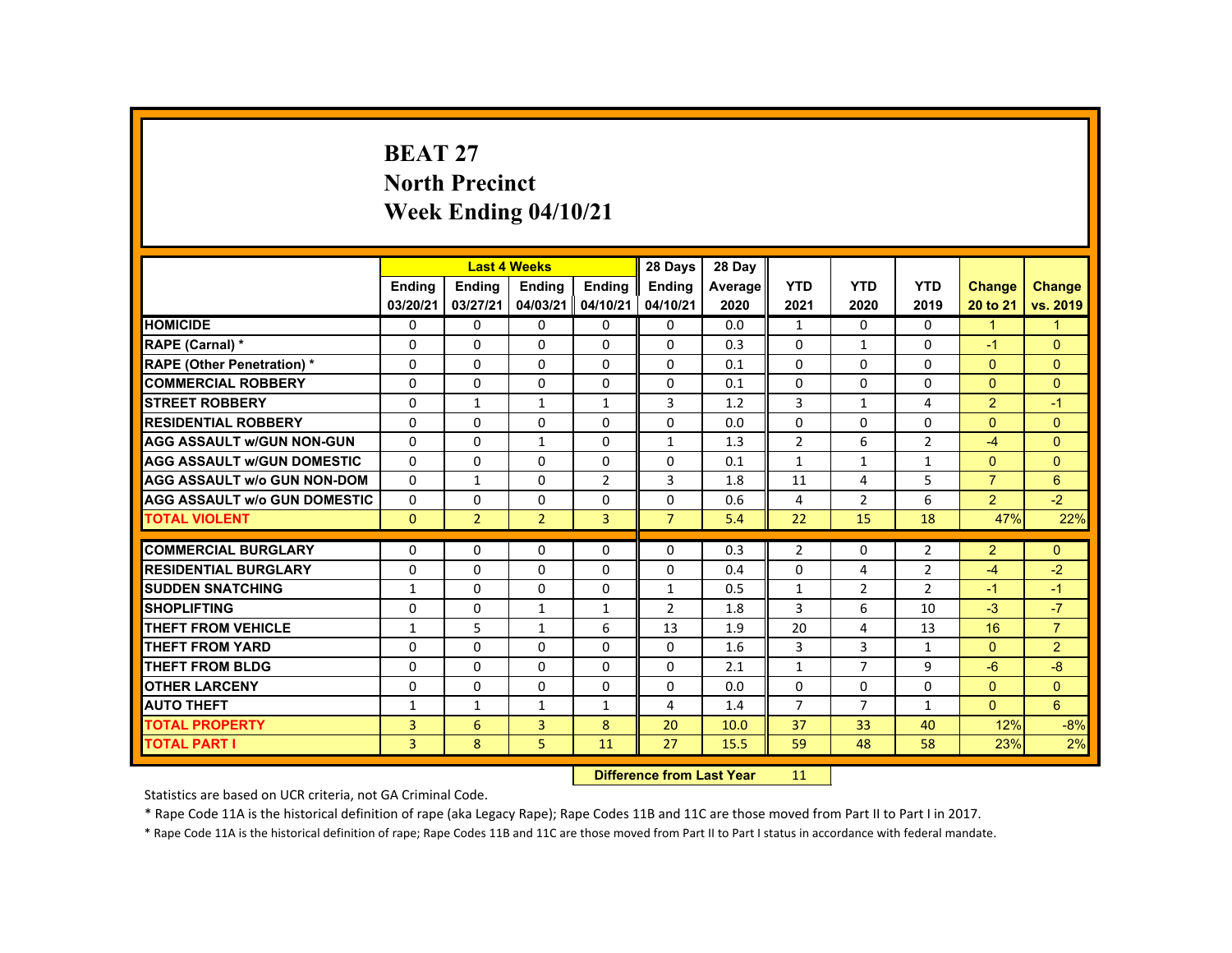# **BEAT 31 Central Precinct Week Ending 04/10/21**

|                                     |                |                | <b>Last 4 Weeks</b> |              | 28 Days                   | 28 Day  |                |                |                |                      |                |
|-------------------------------------|----------------|----------------|---------------------|--------------|---------------------------|---------|----------------|----------------|----------------|----------------------|----------------|
|                                     | <b>Endina</b>  | Ending         | <b>Ending</b>       | Ending       | <b>Endina</b>             | Average | <b>YTD</b>     | <b>YTD</b>     | <b>YTD</b>     | <b>Change</b>        | Change         |
|                                     | 03/20/21       | 03/27/21       | 04/03/21            | 04/10/21     | 04/10/21                  | 2020    | 2021           | 2020           | 2019           | 20 to 21             | vs. 2019       |
| <b>HOMICIDE</b>                     | $\Omega$       | $\Omega$       | $\Omega$            | $\Omega$     | $\Omega$                  | 0.1     | $\mathbf{0}$   | $\mathbf{1}$   | $\Omega$       | $-1$                 | $\Omega$       |
| <b>RAPE (Carnal) *</b>              | $\Omega$       | $\Omega$       | $\Omega$            | $\Omega$     | $\Omega$                  | 0.3     | $\overline{2}$ | 3              | $\mathbf{1}$   | $-1$                 | $\overline{1}$ |
| <b>RAPE (Other Penetration) *</b>   | 0              | $\mathbf{0}$   | 0                   | 0            | $\mathbf{0}$              | 0.1     | $\Omega$       | $\Omega$       | 0              | $\Omega$             | $\Omega$       |
| <b>COMMERCIAL ROBBERY</b>           | $\Omega$       | $\Omega$       | $\Omega$            | $\Omega$     | $\Omega$                  | 0.1     | $\Omega$       | $\Omega$       | $\Omega$       | $\mathbf{0}$         | $\Omega$       |
| <b>STREET ROBBERY</b>               | $\Omega$       | $\Omega$       | $\mathbf{1}$        | $\Omega$     | $\mathbf{1}$              | 0.3     | 3              | 3              | $\mathbf{1}$   | $\Omega$             | $\overline{2}$ |
| <b>RESIDENTIAL ROBBERY</b>          | 0              | $\mathbf{0}$   | 0                   | 0            | $\mathbf{0}$              | 0.3     | $\Omega$       | 0              | 0              | $\mathbf{0}$         | $\Omega$       |
| <b>AGG ASSAULT W/GUN NON-DOM</b>    | $\Omega$       | $\Omega$       | $\Omega$            | $\Omega$     | $\Omega$                  | 1.2     | 6              | 6              | $\overline{3}$ | $\mathbf{0}$         | 3              |
| <b>AGG ASSAULT w/GUN DOMESTIC</b>   | $\Omega$       | $\Omega$       | $\Omega$            | $\Omega$     | $\Omega$                  | 0.2     | $\Omega$       | $\Omega$       | $\Omega$       | $\Omega$             | $\Omega$       |
| <b>AGG ASSAULT w/o GUN NON-DOM</b>  | $\Omega$       | $\Omega$       | $\Omega$            | $\Omega$     | $\Omega$                  | 0.5     | $\Omega$       | $\mathbf{1}$   | $\overline{3}$ | $-1$                 | $-3$           |
| <b>AGG ASSAULT w/o GUN DOMESTIC</b> | $\mathbf{0}$   | $\mathbf{0}$   | 0                   | $\mathbf{1}$ | $\mathbf{1}$              | 0.8     | $\overline{2}$ | 3              | 3              | $-1$                 | $-1$           |
| <b>TOTAL VIOLENT</b>                | $\Omega$       | $\mathbf{0}$   | $\mathbf{1}$        | $\mathbf{1}$ | $\overline{2}$            | 3.7     | 13             | 17             | 11             | $-24%$               | 18%            |
| <b>COMMERCIAL BURGLARY</b>          | $\Omega$       | $\Omega$       | $\Omega$            | $\Omega$     | $\Omega$                  | 0.6     | $\Omega$       | 3              | 4              | $-3$                 | $-4$           |
| <b>RESIDENTIAL BURGLARY</b>         | $\mathbf{1}$   | $\overline{2}$ | $\mathbf{1}$        | $\Omega$     | 4                         | 2.6     | 9              | 17             | 6              | $-8$                 | 3              |
| <b>SUDDEN SNATCHING</b>             | $\Omega$       | $\Omega$       | $\Omega$            | $\Omega$     | $\Omega$                  | 0.1     | $\Omega$       | $\Omega$       | $\mathbf{1}$   | $\Omega$             | $-1$           |
| <b>SHOPLIFTING</b>                  | $\Omega$       | $\Omega$       | $\Omega$            | $\Omega$     | $\Omega$                  | 0.5     | $\Omega$       | 3              | $\mathbf{1}$   | $-3$                 | $-1$           |
| <b>THEFT FROM VEHICLE</b>           | $\mathbf{1}$   | $\Omega$       | $\mathbf{1}$        | $\Omega$     | $\overline{2}$            | 2.8     | 13             | 9              | 12             | $\overline{4}$       | $\overline{1}$ |
| <b>THEFT FROM YARD</b>              | $\Omega$       | $\Omega$       | $\Omega$            | $\Omega$     | $\Omega$                  | 2.7     | $\overline{2}$ | 14             | 9              | $-12$                | $-7$           |
| <b>THEFT FROM BLDG</b>              | $\mathbf{1}$   | $\Omega$       | $\Omega$            | $\Omega$     | $\mathbf{1}$              | 1.4     | 4              | 3              | $\overline{7}$ | $\blacktriangleleft$ | $-3$           |
| <b>OTHER LARCENY</b>                | $\Omega$       | $\overline{2}$ | $\mathbf{1}$        | $\Omega$     | 3                         | 1.5     | $\overline{7}$ | 4              | 5              | 3                    | $\overline{2}$ |
| <b>AUTO THEFT</b>                   | $\mathbf{1}$   | $\Omega$       | $\Omega$            | $\Omega$     | $\mathbf{1}$              | 2.0     | 5              | $\overline{7}$ | 4              | $-2$                 | $\overline{1}$ |
| <b>TOTAL PROPERTY</b>               | $\overline{4}$ | $\overline{4}$ | 3                   | $\Omega$     | 11                        | 14.1    | 40             | 60             | 49             | $-33%$               | $-18%$         |
| <b>TOTAL PART I</b>                 | 4              | $\overline{4}$ | $\overline{4}$      | $\mathbf{1}$ | 13                        | 17.8    | 53             | 77             | 60             | $-31%$               | $-12%$         |
|                                     |                |                |                     |              | Difference from Loot Voor |         | 21             |                |                |                      |                |

 **Difference from Last Year**‐24

Statistics are based on UCR criteria, not GA Criminal Code.

\* Rape Code 11A is the historical definition of rape (aka Legacy Rape); Rape Codes 11B and 11C are those moved from Part II to Part I in 2017.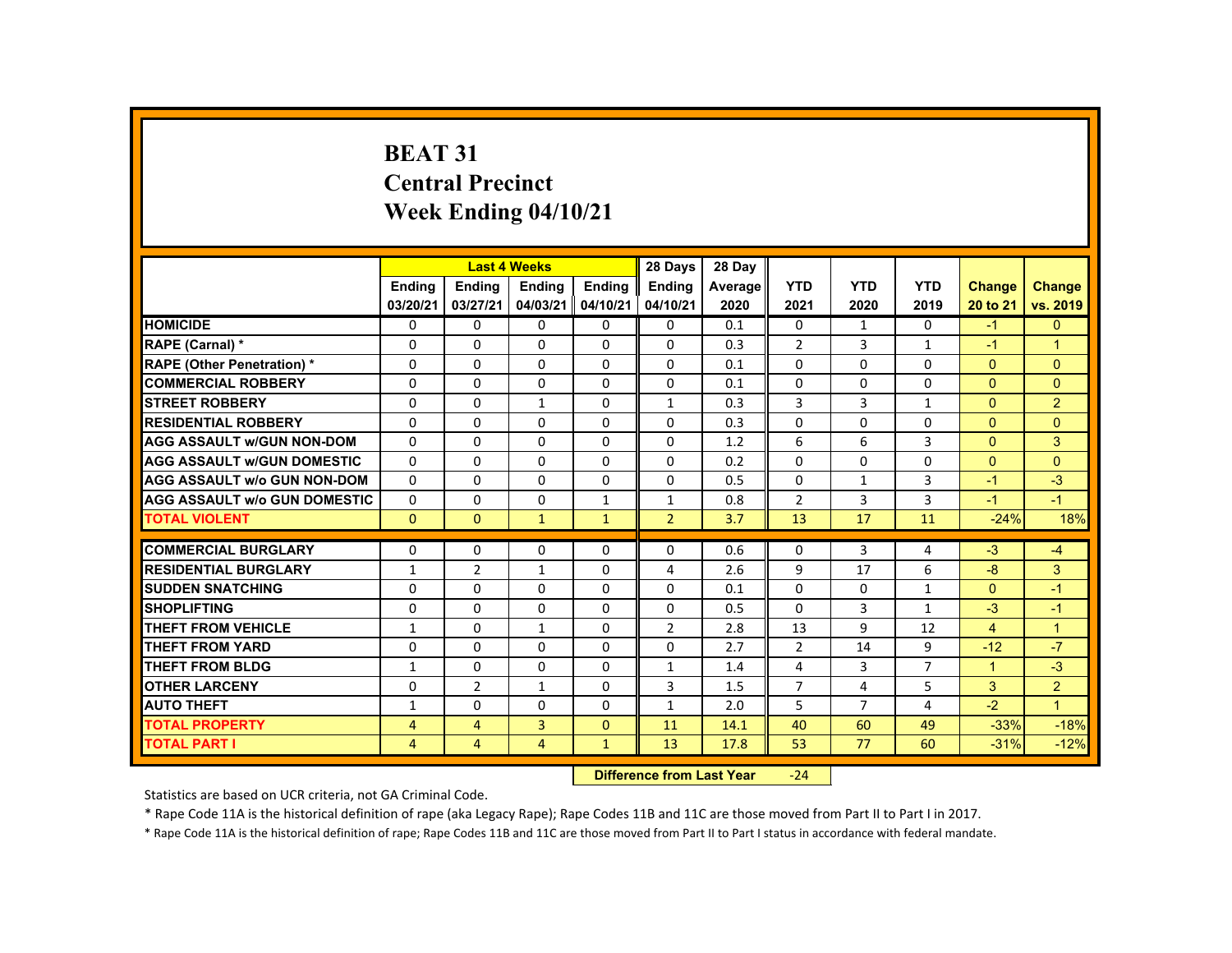# **BEAT 32 Central PrecinctWeek Ending 04/10/21**

|                                     |                |                | <b>Last 4 Weeks</b> |                | 28 Days        | 28 Day  |                |                |                |                |                |
|-------------------------------------|----------------|----------------|---------------------|----------------|----------------|---------|----------------|----------------|----------------|----------------|----------------|
|                                     | Ending         | Ending         | <b>Ending</b>       | Ending         | <b>Ending</b>  | Average | <b>YTD</b>     | <b>YTD</b>     | <b>YTD</b>     | Change         | <b>Change</b>  |
|                                     | 03/20/21       | 03/27/21       | 04/03/21            | 04/10/21       | 04/10/21       | 2020    | 2021           | 2020           | 2019           | 20 to 21       | vs. 2019       |
| <b>HOMICIDE</b>                     | 0              | $\Omega$       | $\mathbf{0}$        | $\Omega$       | 0              | 0.0     | 0              | 0              | 0              | $\mathbf{0}$   | $\mathbf{0}$   |
| RAPE (Carnal) *                     | $\Omega$       | $\Omega$       | $\Omega$            | $\Omega$       | $\Omega$       | 0.1     | $\Omega$       | $\Omega$       | $\Omega$       | $\Omega$       | $\Omega$       |
| <b>RAPE (Other Penetration) *</b>   | $\mathbf 0$    | $\Omega$       | $\mathbf{1}$        | $\Omega$       | $\mathbf{1}$   | 0.0     | $\overline{2}$ | $\Omega$       | $\Omega$       | $\overline{2}$ | $\overline{2}$ |
| <b>COMMERCIAL ROBBERY</b>           | $\Omega$       | $\Omega$       | $\Omega$            | $\Omega$       | $\Omega$       | 0.5     | $\Omega$       | $\overline{2}$ | $\mathbf{1}$   | $-2$           | $-1$           |
| <b>STREET ROBBERY</b>               | 0              | $\Omega$       | $\Omega$            | $\Omega$       | $\Omega$       | 0.2     | $\Omega$       | $\Omega$       | $\Omega$       | $\Omega$       | $\mathbf{0}$   |
| <b>RESIDENTIAL ROBBERY</b>          | $\Omega$       | $\Omega$       | $\Omega$            | $\Omega$       | $\Omega$       | 0.0     | $\mathbf{1}$   | $\Omega$       | $\Omega$       | $\mathbf{1}$   | $\overline{1}$ |
| <b>AGG ASSAULT W/GUN NON-DOM</b>    | $\Omega$       | $\Omega$       | $\Omega$            | $\Omega$       | $\Omega$       | 0.5     | $\overline{2}$ | $\overline{2}$ | $\overline{2}$ | $\Omega$       | $\mathbf{0}$   |
| <b>AGG ASSAULT W/GUN DOMESTIC</b>   | $\Omega$       | $\Omega$       | $\Omega$            | $\Omega$       | $\Omega$       | 0.1     | $\Omega$       | $\mathbf{1}$   | $\Omega$       | $-1$           | $\Omega$       |
| <b>AGG ASSAULT w/o GUN NON-DOM</b>  | $\mathbf{1}$   | $\mathbf{0}$   | $\mathbf{0}$        | $\mathbf{0}$   | $\mathbf{1}$   | 0.4     | $\overline{2}$ | 0              | 0              | $\overline{2}$ | $\overline{2}$ |
| <b>AGG ASSAULT W/o GUN DOMESTIC</b> | $\Omega$       | $\Omega$       | $\Omega$            | $\Omega$       | $\Omega$       | 0.3     | 0              | 0              | 0              | $\Omega$       | $\Omega$       |
| <b>TOTAL VIOLENT</b>                | $\mathbf{1}$   | $\overline{0}$ | $\mathbf{1}$        | $\Omega$       | $\overline{2}$ | 2.1     | $\overline{7}$ | 5              | 3              | 40%            | 133%           |
| <b>COMMERCIAL BURGLARY</b>          | 0              | $\mathbf{0}$   | $\Omega$            | 0              | 0              | 0.6     | $\overline{2}$ | 2              | 0              | $\Omega$       | $\overline{2}$ |
| <b>RESIDENTIAL BURGLARY</b>         | $\mathbf{1}$   | $\Omega$       | $\Omega$            | $\Omega$       | $\mathbf{1}$   | 1.9     | 6              | $\overline{7}$ | 6              | $-1$           | $\mathbf{0}$   |
| <b>SUDDEN SNATCHING</b>             | $\Omega$       | $\Omega$       | $\Omega$            | $\Omega$       | $\Omega$       | 0.0     | $\Omega$       | $\Omega$       | $\Omega$       | $\Omega$       | $\Omega$       |
| <b>SHOPLIFTING</b>                  | 0              | $\mathbf{1}$   | $\mathbf{1}$        | $\Omega$       | $\overline{2}$ | 2.4     | 10             | 9              | 11             | $\mathbf{1}$   | $-1$           |
| THEFT FROM VEHICLE                  | $\mathbf{1}$   | $\Omega$       | $\Omega$            | $\overline{2}$ | 3              | 2.5     | 12             | 10             | 16             | $\overline{2}$ | $-4$           |
| <b>THEFT FROM YARD</b>              | 0              | $\mathbf{1}$   | $\Omega$            | $\mathbf{1}$   | $\overline{2}$ | 2.1     | 6              | 5              | 6              | $\mathbf{1}$   | $\mathbf{0}$   |
| <b>THEFT FROM BLDG</b>              | $\Omega$       | $\Omega$       | $\mathbf{1}$        | $\Omega$       | $\mathbf{1}$   | 1.2     | 4              | 6              | 8              | $-2$           | $-4$           |
| <b>OTHER LARCENY</b>                | 0              | $\Omega$       | $\Omega$            | $\Omega$       | $\Omega$       | 1.5     | $\overline{2}$ | 9              | $\mathbf{1}$   | $-7$           | $\overline{1}$ |
| <b>AUTO THEFT</b>                   | $\Omega$       | $\mathbf{1}$   | $\Omega$            | $\mathbf{0}$   | $\mathbf{1}$   | 1.1     | $\overline{7}$ | $\overline{2}$ | $\overline{7}$ | 5              | $\Omega$       |
| <b>TOTAL PROPERTY</b>               | $\overline{2}$ | $\overline{3}$ | $\overline{2}$      | $\overline{3}$ | 10             | 13.4    | 49             | 50             | 55             | $-2%$          | $-11%$         |
| <b>TOTAL PART I</b>                 | $\overline{3}$ | $\overline{3}$ | 3                   | $\overline{3}$ | 12             | 15.6    | 56             | 55             | 58             | 2%             | $-3%$          |
|                                     |                |                |                     |                |                |         | 1              |                |                |                |                |

 **Difference from Last Year**

Statistics are based on UCR criteria, not GA Criminal Code.

\* Rape Code 11A is the historical definition of rape (aka Legacy Rape); Rape Codes 11B and 11C are those moved from Part II to Part I in 2017.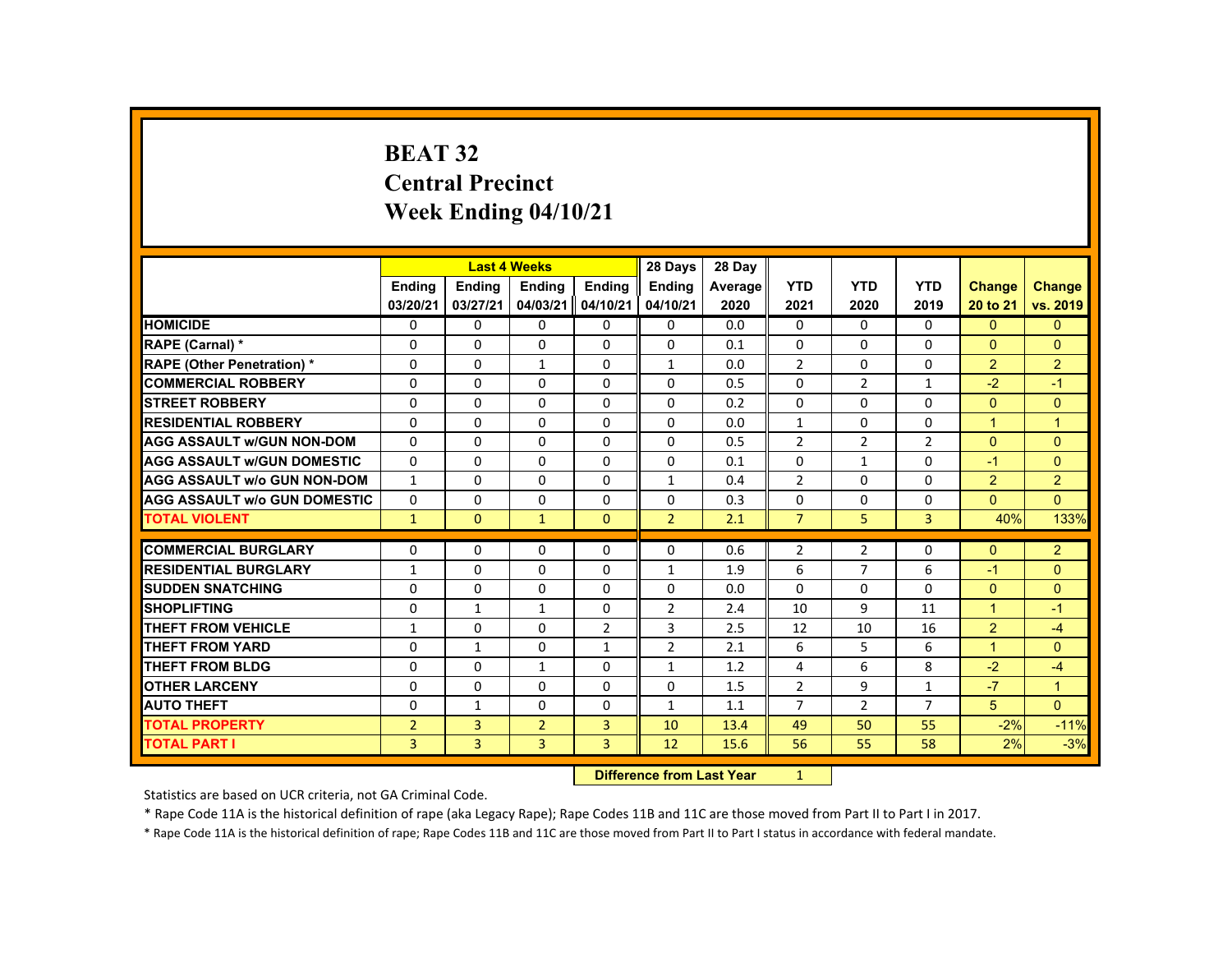# **BEAT 33 Central Precinct Week Ending 04/10/21**

|                                     |                |                           | <b>Last 4 Weeks</b> |                | 28 Days        | 28 Day  |                |                |                |                |                |
|-------------------------------------|----------------|---------------------------|---------------------|----------------|----------------|---------|----------------|----------------|----------------|----------------|----------------|
|                                     | <b>Endina</b>  | <b>Endina</b>             | Ending              | <b>Endina</b>  | <b>Endina</b>  | Average | <b>YTD</b>     | <b>YTD</b>     | <b>YTD</b>     | Change         | <b>Change</b>  |
|                                     | 03/20/21       | 03/27/21                  | 04/03/21            | 04/10/21       | 04/10/21       | 2020    | 2021           | 2020           | 2019           | 20 to 21       | vs. 2019       |
| <b>HOMICIDE</b>                     | 0              | 0                         | 0                   | 0              | 0              | 0.2     | 0              | 1              | $\mathbf{1}$   | $-1$           | $-1$           |
| RAPE (Carnal) *                     | 0              | 0                         | $\Omega$            | 0              | 0              | 0.2     | 0              | 0              | 0              | $\Omega$       | $\overline{0}$ |
| <b>RAPE (Other Penetration) *</b>   | 0              | $\Omega$                  | $\Omega$            | $\Omega$       | $\Omega$       | 0.0     | $\Omega$       | $\Omega$       | $\Omega$       | $\Omega$       | $\mathbf{0}$   |
| <b>COMMERCIAL ROBBERY</b>           | $\Omega$       | $\Omega$                  | $\Omega$            | $\Omega$       | 0              | 0.3     | 0              | $\Omega$       | $\Omega$       | $\mathbf{0}$   | $\mathbf{0}$   |
| <b>STREET ROBBERY</b>               | $\Omega$       | $\Omega$                  | $\Omega$            | $\Omega$       | $\Omega$       | 1.0     | $\overline{2}$ | $\overline{2}$ | 3              | $\Omega$       | $-1$           |
| <b>RESIDENTIAL ROBBERY</b>          | 0              | 0                         | 0                   | 0              | 0              | 0.0     | 0              | 0              | 0              | $\mathbf{0}$   | $\mathbf{0}$   |
| <b>AGG ASSAULT w/GUN NON-DOM</b>    | $\mathbf{1}$   | $\Omega$                  | $\Omega$            | $\Omega$       | $\mathbf{1}$   | 0.7     | 5              | 3              | 3              | 2              | $\overline{2}$ |
| <b>AGG ASSAULT w/GUN DOMESTIC</b>   | $\Omega$       | $\Omega$                  | $\Omega$            | $\Omega$       | $\Omega$       | 0.1     | $\Omega$       | $\Omega$       | $\Omega$       | $\mathbf{0}$   | $\mathbf{0}$   |
| <b>AGG ASSAULT w/o GUN NON-DOM</b>  | $\Omega$       | $\Omega$                  | $\Omega$            | $\Omega$       | $\Omega$       | 0.6     | $\mathbf{1}$   | $\overline{2}$ | 4              | $-1$           | $-3$           |
| <b>AGG ASSAULT w/o GUN DOMESTIC</b> | $\Omega$       | 0                         | 0                   | 0              | 0              | 0.8     | 0              | 3              | 5              | $-3$           | $-5$           |
| <b>TOTAL VIOLENT</b>                | $\mathbf{1}$   | $\mathbf{0}$              | $\mathbf{0}$        | $\mathbf{0}$   | $\mathbf{1}$   | 3.8     | 8              | 11             | 16             | $-27%$         | $-50%$         |
| <b>COMMERCIAL BURGLARY</b>          | $\Omega$       | $\Omega$                  | $\Omega$            | $\Omega$       | $\Omega$       | 0.8     | 3              | 5              | $\overline{2}$ | $-2$           | $\mathbf{1}$   |
| <b>RESIDENTIAL BURGLARY</b>         | 0              | $\Omega$                  | $\mathbf{1}$        | 0              | 1              | 1.2     | 4              | 3              | 12             | $\overline{1}$ | $-8$           |
| <b>SUDDEN SNATCHING</b>             | $\Omega$       | 0                         | $\Omega$            | $\Omega$       | 0              | 0.2     | $\Omega$       | $\Omega$       | 0              | $\Omega$       | $\Omega$       |
| <b>SHOPLIFTING</b>                  | 1              | $\Omega$                  | $\Omega$            | $\mathbf{1}$   | $\overline{2}$ | 2.4     | 9              | 12             | 28             | $-3$           | $-19$          |
| <b>THEFT FROM VEHICLE</b>           | $\mathbf{1}$   | $\Omega$                  | $\mathbf{1}$        | $\Omega$       | $\overline{2}$ | 2.9     | $\overline{7}$ | 10             | $\overline{7}$ | $-3$           | $\Omega$       |
| <b>THEFT FROM YARD</b>              | 0              | $\overline{2}$            | 1                   | $\mathbf{1}$   | 4              | 3.3     | 6              | 13             | 24             | $-7$           | $-18$          |
| <b>THEFT FROM BLDG</b>              | $\Omega$       | $\Omega$                  | $\Omega$            | $\mathbf{1}$   | $\mathbf{1}$   | 1.2     | $\overline{2}$ | $\overline{2}$ | 5              | $\Omega$       | $-3$           |
| <b>OTHER LARCENY</b>                | 3              | $\Omega$                  | $\Omega$            | $\Omega$       | 3              | 1.0     | 5              | $\Omega$       | 10             | 5              | $-5$           |
| <b>AUTO THEFT</b>                   | $\mathbf{1}$   | $\Omega$                  | $\mathbf{1}$        | $\overline{2}$ | 4              | 1.5     | $\overline{7}$ | 6              | 6              | $\mathbf{1}$   | $\mathbf{1}$   |
| <b>TOTAL PROPERTY</b>               | 6              | $\overline{2}$            | 4                   | 5              | 17             | 14.4    | 43             | 51             | 94             | $-16%$         | $-54%$         |
| <b>TOTAL PART I</b>                 | $\overline{7}$ | $\overline{2}$            | $\overline{4}$      | 5              | 18             | 18.3    | 51             | 62             | 110            | $-18%$         | $-54%$         |
|                                     |                | Difference from Last Vear |                     | $-11$          |                |         |                |                |                |                |                |

 **Difference from Last Year**r -11

Statistics are based on UCR criteria, not GA Criminal Code.

\* Rape Code 11A is the historical definition of rape (aka Legacy Rape); Rape Codes 11B and 11C are those moved from Part II to Part I in 2017.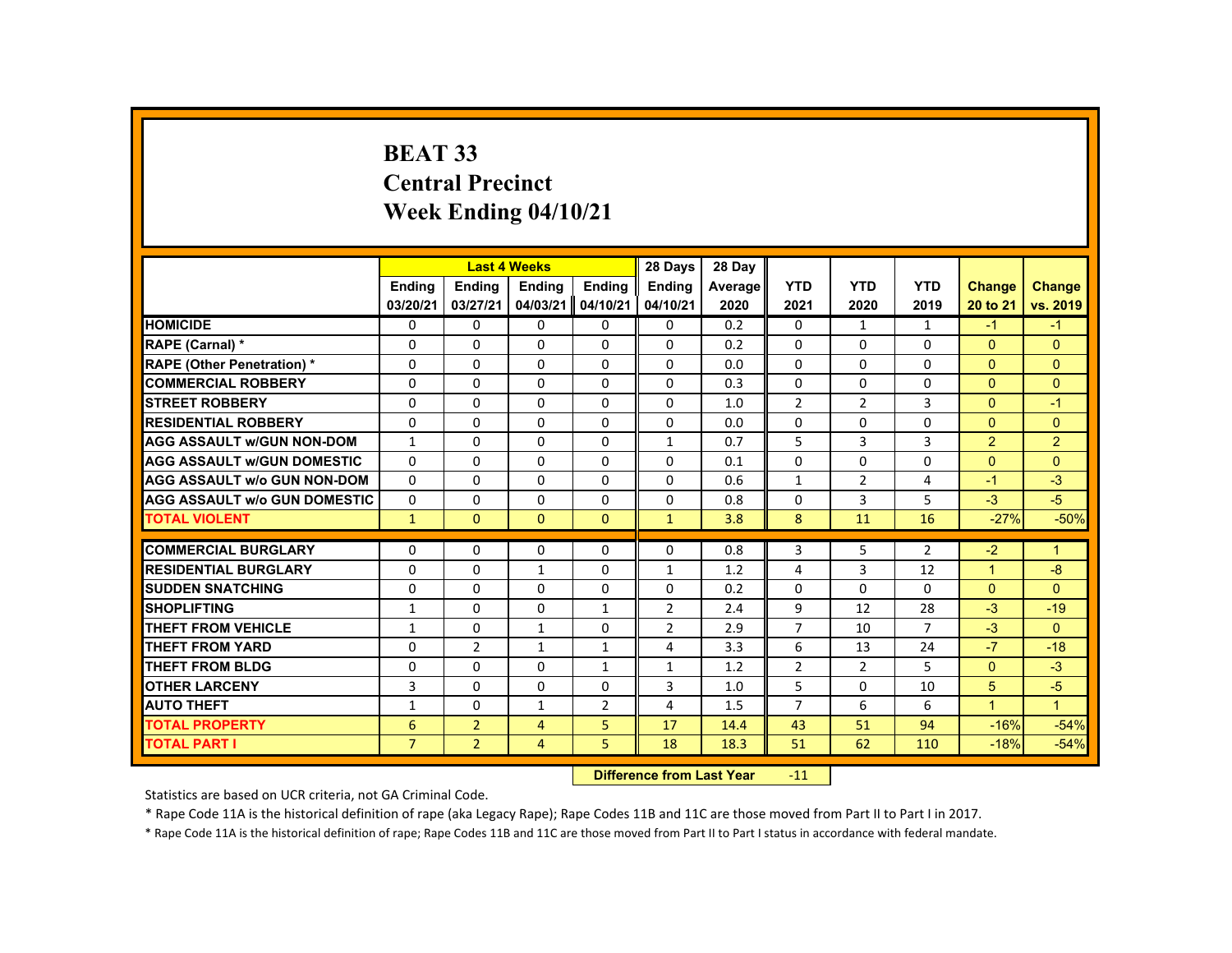# **BEAT 34 Central Precinct Week Ending 04/10/21**

|                                     |                           |                | <b>Last 4 Weeks</b> |                | 28 Days        | 28 Day  |                |              |                |                |                      |
|-------------------------------------|---------------------------|----------------|---------------------|----------------|----------------|---------|----------------|--------------|----------------|----------------|----------------------|
|                                     | <b>Endina</b>             | <b>Ending</b>  | <b>Ending</b>       | <b>Ending</b>  | Ending         | Average | <b>YTD</b>     | <b>YTD</b>   | <b>YTD</b>     | <b>Change</b>  | <b>Change</b>        |
|                                     | 03/20/21                  | 03/27/21       | 04/03/21            | 04/10/21       | 04/10/21       | 2020    | 2021           | 2020         | 2019           | 20 to 21       | vs. 2019             |
| <b>HOMICIDE</b>                     | $\mathbf{0}$              | $\Omega$       | 0                   | 0              | $\mathbf{0}$   | 0.2     | $\mathbf{1}$   | 2            | $\Omega$       | $-1$           | $\mathbf{1}$         |
| RAPE (Carnal) *                     | 0                         | $\Omega$       | $\Omega$            | $\mathbf{0}$   | $\mathbf{0}$   | 0.4     | $\mathbf{1}$   | $\mathbf{1}$ | $\mathbf{0}$   | $\Omega$       | $\blacktriangleleft$ |
| <b>RAPE (Other Penetration) *</b>   | $\Omega$                  | $\Omega$       | $\Omega$            | $\Omega$       | $\Omega$       | 0.2     | $\Omega$       | $\mathbf{1}$ | $\mathbf{1}$   | $-1$           | $-1$                 |
| <b>COMMERCIAL ROBBERY</b>           | $\Omega$                  | $\Omega$       | $\Omega$            | $\Omega$       | $\Omega$       | 0.1     | $\Omega$       | $\Omega$     | $\Omega$       | $\Omega$       | $\Omega$             |
| <b>STREET ROBBERY</b>               | $\Omega$                  | $\Omega$       | $\Omega$            | $\Omega$       | $\Omega$       | 1.1     | $\overline{2}$ | 5            | 5              | $-3$           | $-3$                 |
| <b>RESIDENTIAL ROBBERY</b>          | 0                         | $\mathbf{0}$   | 0                   | $\mathbf{0}$   | 0              | 0.0     | 0              | 0            | 0              | $\Omega$       | $\Omega$             |
| <b>AGG ASSAULT W/GUN NON-DOM</b>    | $\Omega$                  | $\Omega$       | $\overline{2}$      | $\Omega$       | $\overline{2}$ | 1.8     | 6              | 6            | 4              | $\Omega$       | $\overline{2}$       |
| <b>AGG ASSAULT W/GUN DOMESTIC</b>   | $\Omega$                  | $\Omega$       | $\Omega$            | $\Omega$       | $\Omega$       | 0.0     | $\Omega$       | $\Omega$     | 3              | $\mathbf{0}$   | $-3$                 |
| <b>AGG ASSAULT w/o GUN NON-DOM</b>  | $\Omega$                  | $\Omega$       | $\Omega$            | $\mathbf{1}$   | $\mathbf{1}$   | 1.1     | 3              | 6            | $\Omega$       | $-3$           | 3                    |
| <b>AGG ASSAULT W/o GUN DOMESTIC</b> | $\Omega$                  | $\Omega$       | $\Omega$            | $\Omega$       | $\Omega$       | 1.4     | 5              | 8            | 3              | $-3$           | 2 <sup>1</sup>       |
| <b>TOTAL VIOLENT</b>                | $\Omega$                  | $\Omega$       | $\overline{2}$      | $\mathbf{1}$   | $\overline{3}$ | 6.1     | 18             | 29           | 16             | $-38%$         | 13%                  |
| <b>COMMERCIAL BURGLARY</b>          | $\Omega$                  | $\Omega$       | $\Omega$            | $\Omega$       | $\Omega$       | 0.5     | $\overline{2}$ | $\Omega$     | $\Omega$       | $\overline{2}$ | $\overline{2}$       |
| <b>RESIDENTIAL BURGLARY</b>         | $\mathbf{1}$              | $\overline{2}$ | 2                   | 0              | 5              | 2.0     | 10             | 8            | 11             | $\overline{2}$ | $-1$                 |
| <b>SUDDEN SNATCHING</b>             | $\Omega$                  | $\Omega$       | $\Omega$            | $\Omega$       | $\Omega$       | 0.1     | $\mathbf{1}$   | $\mathbf{1}$ | 1              | $\mathbf{0}$   | $\Omega$             |
| <b>SHOPLIFTING</b>                  | $\Omega$                  | $\Omega$       | $\Omega$            | $\Omega$       | $\Omega$       | 0.6     | $\mathbf{1}$   | $\mathbf{1}$ | $\overline{2}$ | $\mathbf{0}$   | $-1$                 |
| <b>THEFT FROM VEHICLE</b>           | $\mathbf{1}$              | $\Omega$       | $\Omega$            | $\mathbf{1}$   | 2              | 2.3     | 6              | 8            | 6              | $-2$           | $\Omega$             |
| <b>THEFT FROM YARD</b>              | $\Omega$                  | $\Omega$       | $\mathbf{1}$        | $\Omega$       | $\mathbf{1}$   | 1.3     | 5              | 3            | 12             | $\overline{2}$ | $-7$                 |
| <b>THEFT FROM BLDG</b>              | 0                         | $\Omega$       | $\overline{2}$      | $\mathbf{0}$   | $\overline{2}$ | 1.4     | 4              | 6            | 3              | $-2$           | $\blacktriangleleft$ |
| <b>OTHER LARCENY</b>                | $\Omega$                  | $\mathbf{1}$   | $\Omega$            | $\Omega$       | $\mathbf{1}$   | 0.4     | 5              | $\Omega$     | $\overline{2}$ | 5 <sup>5</sup> | 3                    |
| <b>AUTO THEFT</b>                   |                           |                |                     |                |                |         |                |              |                |                |                      |
|                                     | $\Omega$                  | $\Omega$       | $\Omega$            | $\mathbf{1}$   | $\mathbf{1}$   | 2.1     | $\overline{2}$ | 6            | 4              | $-4$           | $-2$                 |
| <b>TOTAL PROPERTY</b>               | $\overline{2}$            | 3              | 5                   | $\overline{2}$ | 12             | 10.7    | 36             | 33           | 41             | 9%             | $-12%$               |
| <b>TOTAL PART I</b>                 | $\overline{2}$            | 3              | $\overline{7}$      | $\overline{3}$ | 15             | 16.8    | 54             | 62           | 57             | $-13%$         | $-5%$                |
|                                     | Difference from Loot Voor |                |                     |                |                |         |                |              |                |                |                      |

 **Difference from Last Year**‐8

Statistics are based on UCR criteria, not GA Criminal Code.

\* Rape Code 11A is the historical definition of rape (aka Legacy Rape); Rape Codes 11B and 11C are those moved from Part II to Part I in 2017.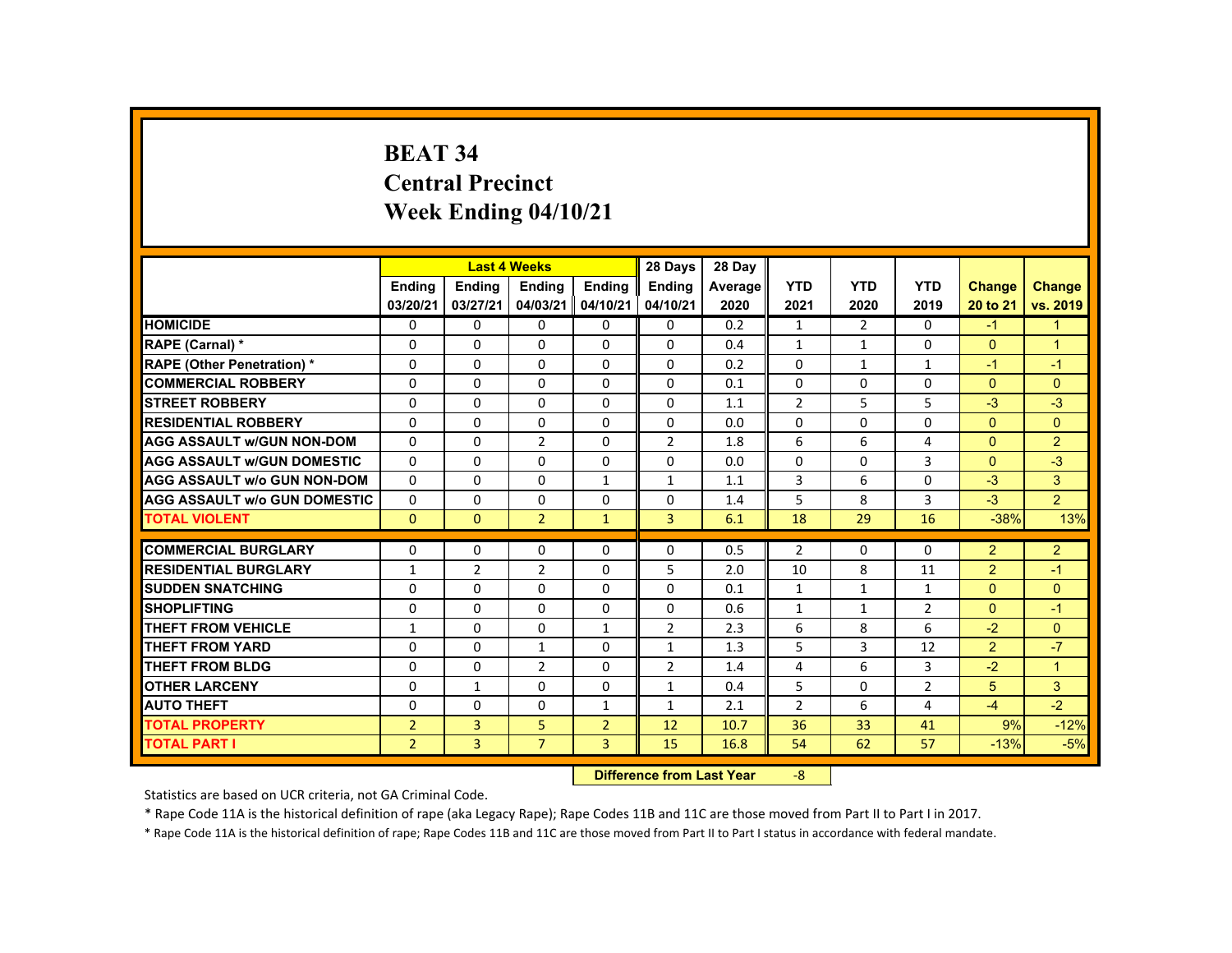# **BEAT 35 Central Precinct Week Ending 04/10/21**

|                                     |                |                | <b>Last 4 Weeks</b> |                | 28 Days        | 28 Day  |                |                |                |                  |                      |
|-------------------------------------|----------------|----------------|---------------------|----------------|----------------|---------|----------------|----------------|----------------|------------------|----------------------|
|                                     | <b>Endina</b>  | <b>Ending</b>  | <b>Ending</b>       | <b>Ending</b>  | <b>Endina</b>  | Average | <b>YTD</b>     | <b>YTD</b>     | <b>YTD</b>     | Change           | <b>Change</b>        |
|                                     | 03/20/21       | 03/27/21       | 04/03/21            | 04/10/21       | 04/10/21       | 2020    | 2021           | 2020           | 2019           | 20 to 21         | vs. 2019             |
| <b>HOMICIDE</b>                     | $\mathbf{0}$   | $\mathbf{1}$   | 0                   | 0              | $\mathbf{1}$   | 0.5     | 2              | $\overline{3}$ | $\Omega$       | $-1$             | 2 <sup>1</sup>       |
| RAPE (Carnal) *                     | 0              | $\mathbf{0}$   | $\Omega$            | $\mathbf{0}$   | $\mathbf{0}$   | 0.2     | $\Omega$       | $\mathbf{1}$   | $\mathbf{0}$   | $-1$             | $\Omega$             |
| <b>RAPE (Other Penetration) *</b>   | $\Omega$       | $\Omega$       | $\Omega$            | $\Omega$       | $\Omega$       | 0.1     | $\Omega$       | $\Omega$       | $\Omega$       | $\Omega$         | $\Omega$             |
| <b>COMMERCIAL ROBBERY</b>           | $\Omega$       | $\Omega$       | $\Omega$            | $\Omega$       | $\Omega$       | 0.3     | $\overline{2}$ | $\Omega$       | $\Omega$       | $\overline{2}$   | $\overline{2}$       |
| <b>STREET ROBBERY</b>               | $\mathbf{1}$   | $\Omega$       | $\Omega$            | $\Omega$       | $\mathbf{1}$   | 0.5     | 3              | $\mathbf{1}$   | $\overline{3}$ | $\overline{2}$   | $\Omega$             |
| <b>RESIDENTIAL ROBBERY</b>          | 0              | $\mathbf{0}$   | 0                   | $\mathbf{0}$   | $\mathbf{0}$   | 0.1     | 0              | $\mathbf{1}$   | 0              | $-1$             | $\Omega$             |
| <b>AGG ASSAULT W/GUN NON-DOM</b>    | $\Omega$       | $\Omega$       | $\Omega$            | $\Omega$       | $\Omega$       | 1.7     | 2              | 5              | 6              | $-3$             | $-4$                 |
| <b>AGG ASSAULT W/GUN DOMESTIC</b>   | $\Omega$       | $\Omega$       | $\Omega$            | $\Omega$       | $\Omega$       | 0.2     | $\Omega$       | $\mathbf{1}$   | $\mathbf{1}$   | $-1$             | $-1$                 |
| <b>AGG ASSAULT w/o GUN NON-DOM</b>  | $\mathbf{1}$   | $\Omega$       | $\Omega$            | $\Omega$       | $\mathbf{1}$   | 0.5     | $\mathbf{1}$   | $\mathbf{1}$   | $\mathbf{1}$   | $\mathbf{0}$     | $\Omega$             |
| <b>AGG ASSAULT W/o GUN DOMESTIC</b> | $\Omega$       | $\Omega$       | $\mathbf{1}$        | $\Omega$       | $\mathbf{1}$   | 1.1     | 3              | 5              | 3              | $-2$             | $\overline{0}$       |
| <b>TOTAL VIOLENT</b>                | 2 <sup>1</sup> | $\mathbf{1}$   | $\mathbf{1}$        | $\mathbf{0}$   | $\overline{4}$ | 5.1     | 13             | 18             | 14             | $-28%$           | $-7%$                |
| <b>COMMERCIAL BURGLARY</b>          | $\Omega$       | $\Omega$       | $\Omega$            | $\Omega$       | $\Omega$       | 0.5     | $\overline{2}$ | $\overline{2}$ | 3              | $\Omega$         | $-1$                 |
| <b>RESIDENTIAL BURGLARY</b>         | 0              | $\Omega$       | 0                   | $\mathbf{1}$   | $\mathbf{1}$   | 2.3     | 9              | 13             | 8              | $-4$             | 1                    |
| <b>SUDDEN SNATCHING</b>             | $\Omega$       | $\Omega$       | $\Omega$            | $\Omega$       | $\Omega$       | 0.0     | $\Omega$       | 0              | $\Omega$       | $\mathbf{0}$     | $\Omega$             |
| <b>SHOPLIFTING</b>                  | $\Omega$       | $\Omega$       | $\Omega$            | $\Omega$       | $\Omega$       | 2.5     | 10             | 10             | 12             | $\mathbf{0}$     | $-2$                 |
| <b>THEFT FROM VEHICLE</b>           | $\mathbf{1}$   | $\mathbf{1}$   | $\mathbf{1}$        | $\Omega$       | 3              | 3.0     | 12             | 5              | 17             | $\overline{7}$   | $-5$                 |
| <b>THEFT FROM YARD</b>              | $\Omega$       | $\Omega$       | $\Omega$            | $\mathbf{1}$   | $\mathbf{1}$   | 0.5     | $\overline{7}$ | $\mathbf{1}$   | $\overline{2}$ | $6 \overline{6}$ | 5                    |
| <b>THEFT FROM BLDG</b>              | 0              | $\Omega$       | 0                   | $\Omega$       | $\mathbf{0}$   | 1.2     | 4              | 4              | 3              | $\Omega$         | $\blacktriangleleft$ |
| <b>OTHER LARCENY</b>                | $\Omega$       | $\Omega$       | $\Omega$            | $\Omega$       | $\Omega$       | 0.3     | 3              | $\mathbf{1}$   | 4              | $\overline{2}$   | $-1$                 |
| <b>AUTO THEFT</b>                   | $\Omega$       | $\mathbf{1}$   | $\Omega$            | $\Omega$       | $\mathbf{1}$   | 2.8     | 5              | 9              | $\overline{7}$ | $-4$             | $-2$                 |
| <b>TOTAL PROPERTY</b>               | $\mathbf{1}$   | $\overline{2}$ | $\mathbf{1}$        | $\overline{2}$ | 6              | 13.1    | 52             | 45             | 56             | 16%              | $-7%$                |
| <b>TOTAL PART I</b>                 | 3              | $\overline{3}$ | $\overline{2}$      | $\overline{2}$ | 10             | 18.3    | 65             | 63             | 70             | 3%               | $-7%$                |
|                                     |                |                |                     |                |                |         |                |                |                |                  |                      |

 **Difference from Last Year**r 2

Statistics are based on UCR criteria, not GA Criminal Code.

\* Rape Code 11A is the historical definition of rape (aka Legacy Rape); Rape Codes 11B and 11C are those moved from Part II to Part I in 2017.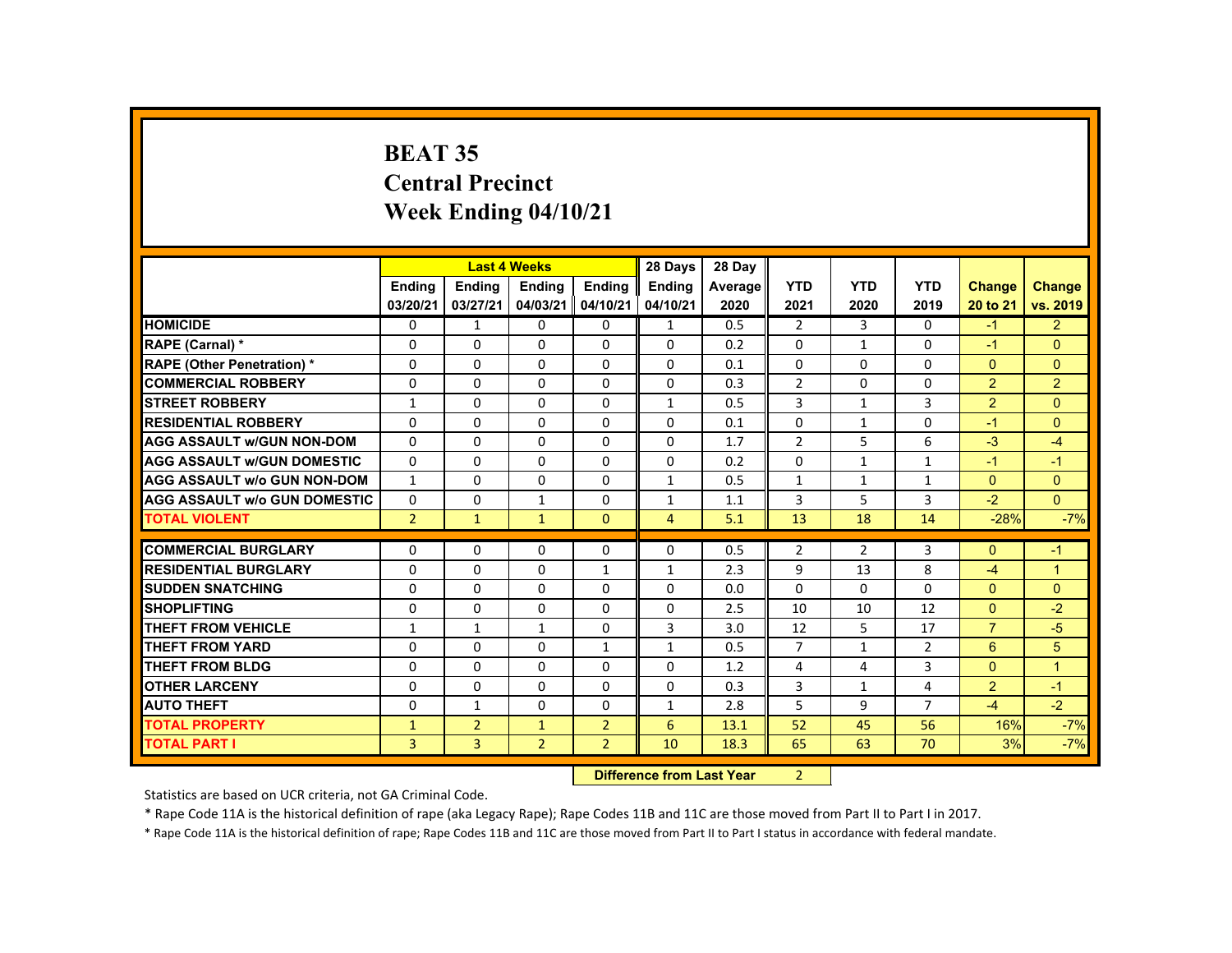### **BEAT 36 Central PrecinctWeek Ending 04/10/21**

|                                     |                              |                           | <b>Last 4 Weeks</b> |                | 28 Days        | 28 Day  |                |                |                |                      |                |
|-------------------------------------|------------------------------|---------------------------|---------------------|----------------|----------------|---------|----------------|----------------|----------------|----------------------|----------------|
|                                     | <b>Endina</b>                | <b>Endina</b>             | <b>Ending</b>       | <b>Endina</b>  | <b>Ending</b>  | Average | <b>YTD</b>     | <b>YTD</b>     | <b>YTD</b>     | <b>Change</b>        | <b>Change</b>  |
|                                     | 03/20/21                     | 03/27/21                  | 04/03/21            | 04/10/21       | 04/10/21       | 2020    | 2021           | 2020           | 2019           | 20 to 21             | vs. 2019       |
| <b>HOMICIDE</b>                     | 0                            | $\Omega$                  | 0                   | $\Omega$       | 0              | 0.2     | $\mathbf{0}$   | $\mathbf{0}$   | 0              | $\mathbf{0}$         | $\Omega$       |
| RAPE (Carnal) *                     | $\Omega$                     | $\Omega$                  | $\Omega$            | $\Omega$       | $\Omega$       | 0.4     | $\Omega$       | $\mathbf{1}$   | $\Omega$       | $-1$                 | $\Omega$       |
| <b>RAPE (Other Penetration) *</b>   | $\Omega$                     | $\Omega$                  | $\Omega$            | $\Omega$       | $\Omega$       | 0.0     | $\Omega$       | $\Omega$       | $\Omega$       | $\Omega$             | $\mathbf{0}$   |
| <b>COMMERCIAL ROBBERY</b>           | $\Omega$                     | $\Omega$                  | $\Omega$            | $\Omega$       | $\Omega$       | 0.0     | $\mathbf{1}$   | $\Omega$       | 0              | $\blacktriangleleft$ | $\overline{1}$ |
| <b>STREET ROBBERY</b>               | $\Omega$                     | $\Omega$                  | $\Omega$            | $\Omega$       | $\Omega$       | 0.2     | $\Omega$       | $\Omega$       | $\mathbf{1}$   | $\Omega$             | $-1$           |
| <b>RESIDENTIAL ROBBERY</b>          | $\Omega$                     | 0                         | $\mathbf{1}$        | $\mathbf{1}$   | $\overline{2}$ | 0.3     | $\overline{2}$ | $\overline{2}$ | $\mathbf{1}$   | $\Omega$             | $\mathbf 1$    |
| <b>AGG ASSAULT w/GUN NON-DOM</b>    | 0                            | 0                         | $\mathbf{1}$        | $\mathbf{1}$   | 2              | 0.4     | $\overline{7}$ | 0              | 2              | $\overline{7}$       | 5              |
| <b>AGG ASSAULT w/GUN DOMESTIC</b>   | $\Omega$                     | 0                         | 0                   | 0              | $\Omega$       | 0.2     | 0              | $\mathbf{1}$   | $\Omega$       | $-1$                 | $\Omega$       |
| <b>AGG ASSAULT w/o GUN NON-DOM</b>  | $\Omega$                     | $\mathbf{1}$              | $\Omega$            | $\Omega$       | $\mathbf{1}$   | 0.5     | $\overline{2}$ | $\mathbf{1}$   | $\Omega$       | $\overline{1}$       | $\overline{2}$ |
| <b>AGG ASSAULT W/o GUN DOMESTIC</b> | $\Omega$                     | $\Omega$                  | $\mathbf{1}$        | $\Omega$       | $\mathbf{1}$   | 1.0     | 4              | 5              | $\mathbf{1}$   | $-1$                 | 3              |
| <b>TOTAL VIOLENT</b>                | $\mathbf{0}$                 | $\mathbf{1}$              | 3                   | $\overline{2}$ | 6              | 3.0     | 16             | 10             | 5              | 60%                  | 220%           |
| <b>COMMERCIAL BURGLARY</b>          | $\Omega$                     | $\Omega$                  | 1                   | $\Omega$       | 1              | 0.6     | 4              | 0              | 3              | $\overline{4}$       | $\mathbf 1$    |
| <b>RESIDENTIAL BURGLARY</b>         | $\Omega$                     | $\Omega$                  | $\mathbf{1}$        | $\Omega$       | $\mathbf{1}$   | 1.0     | 3              | 8              | $\overline{2}$ | $-5$                 | $\overline{1}$ |
| <b>SUDDEN SNATCHING</b>             | $\Omega$                     | 0                         | 0                   | 0              | 0              | 0.2     | $\Omega$       | 1              | 0              | $-1$                 | $\Omega$       |
| <b>SHOPLIFTING</b>                  | 1                            | $\mathbf{1}$              | $\mathbf{1}$        | $\mathbf{1}$   | 4              | 3.9     | 16             | 15             | 14             | $\blacktriangleleft$ | $\overline{2}$ |
| <b>THEFT FROM VEHICLE</b>           | $\Omega$                     | $\Omega$                  | $\Omega$            | $\mathbf{1}$   | $\mathbf{1}$   | 2.8     | 9              | 11             | 10             | $-2$                 | $-1$           |
| <b>THEFT FROM YARD</b>              | $\Omega$                     | $\mathbf{1}$              | $\Omega$            | $\Omega$       | $\mathbf{1}$   | 1.4     | 3              | 6              | 4              | $-3$                 | $-1$           |
| <b>THEFT FROM BLDG</b>              | $\Omega$                     | $\Omega$                  | $\Omega$            | $\Omega$       | $\Omega$       | 1.5     | 3              | 4              | 12             | $-1$                 | $-9$           |
| <b>OTHER LARCENY</b>                | $\Omega$                     | 0                         | $\Omega$            | $\mathbf{1}$   | $\mathbf{1}$   | 0.2     | $\overline{2}$ | $\overline{2}$ | $\Omega$       | $\Omega$             | $\overline{2}$ |
|                                     | $\Omega$                     | $\Omega$                  | $\Omega$            | $\Omega$       | $\Omega$       |         | 3              | $\overline{7}$ |                |                      | $-8$           |
| <b>AUTO THEFT</b>                   |                              |                           |                     |                | $\overline{9}$ | 2.5     | 43             | 54             | 11             | $-4$                 |                |
| <b>TOTAL PROPERTY</b>               | $\mathbf{1}$<br>$\mathbf{1}$ | $\overline{2}$<br>3       | 3                   | 3              |                | 14.0    |                |                | 56             | $-20%$               | $-23%$         |
| <b>TOTAL PART I</b>                 | 6                            | 5                         | 15                  | 17.0           | 59             | 64      | 61             | $-8%$          | $-3%$          |                      |                |
|                                     |                              | Difference from Loot Voor |                     | E.             |                |         |                |                |                |                      |                |

 **Difference from Last Year**‐5

Statistics are based on UCR criteria, not GA Criminal Code.

\* Rape Code 11A is the historical definition of rape (aka Legacy Rape); Rape Codes 11B and 11C are those moved from Part II to Part I in 2017.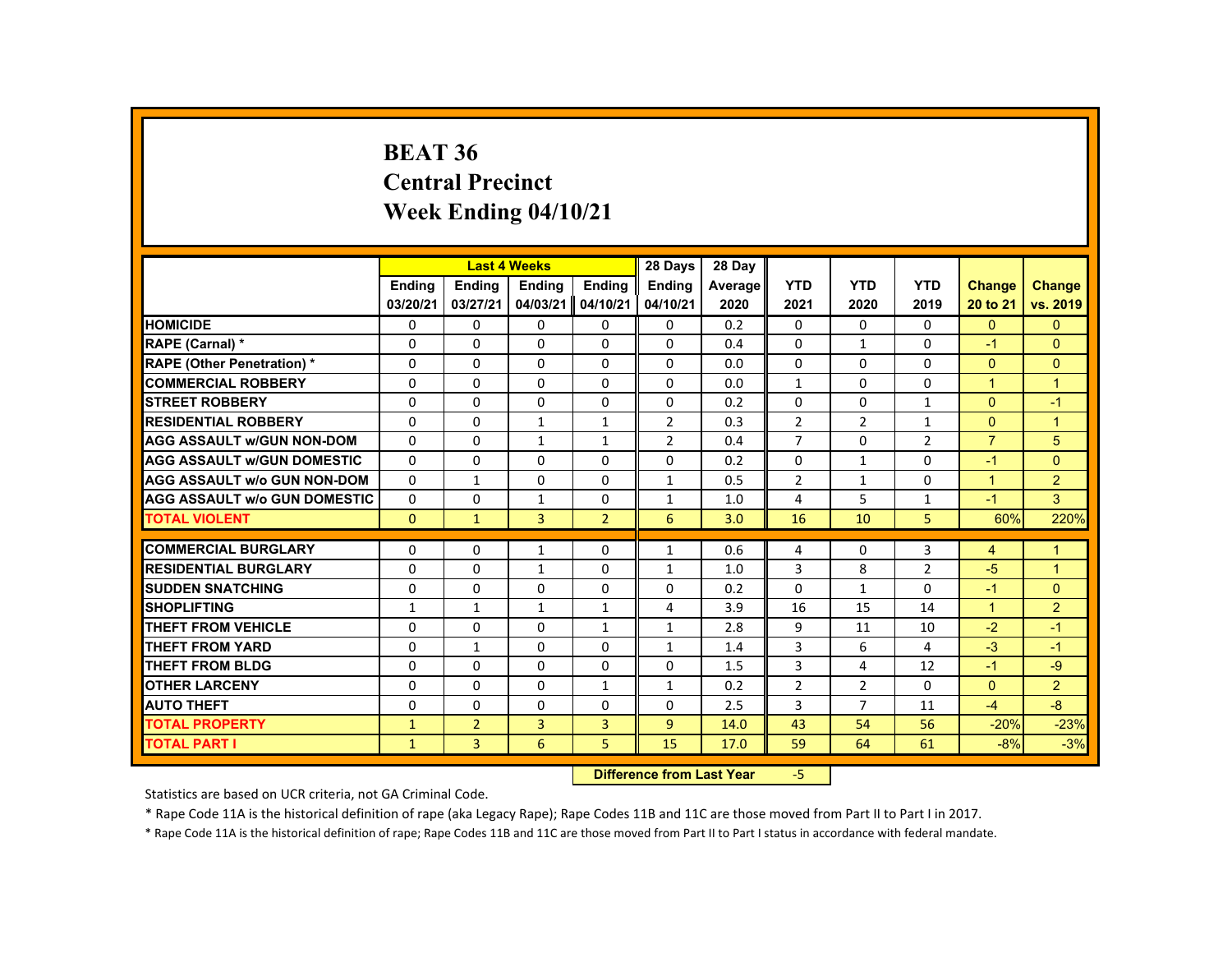# **BEAT 41South Precinct Week Ending 04/10/21**

|                                     |               |                | <b>Last 4 Weeks</b> |                | 28 Days                   | 28 Day  |                |                |                |                      |                |
|-------------------------------------|---------------|----------------|---------------------|----------------|---------------------------|---------|----------------|----------------|----------------|----------------------|----------------|
|                                     | <b>Ending</b> | <b>Ending</b>  | <b>Ending</b>       | Ending         | <b>Ending</b>             | Average | <b>YTD</b>     | <b>YTD</b>     | <b>YTD</b>     | <b>Change</b>        | <b>Change</b>  |
|                                     | 03/20/21      | 03/27/21       | 04/03/21            | 04/10/21       | 04/10/21                  | 2020    | 2021           | 2020           | 2019           | 20 to 21             | vs. 2019       |
| <b>HOMICIDE</b>                     | $\Omega$      | $\Omega$       | $\mathbf{0}$        | $\Omega$       | 0                         | 0.0     | 0              | $\Omega$       | $\Omega$       | $\Omega$             | $\Omega$       |
| RAPE (Carnal) *                     | 0             | $\Omega$       | $\Omega$            | $\Omega$       | $\Omega$                  | 0.1     | $\Omega$       | $\mathbf{1}$   | $\overline{2}$ | $-1$                 | $-2$           |
| <b>RAPE (Other Penetration) *</b>   | $\Omega$      | $\Omega$       | $\Omega$            | $\Omega$       | $\Omega$                  | 0.1     | $\mathbf{1}$   | $\Omega$       | $\Omega$       | $\overline{1}$       | $\mathbf{1}$   |
| <b>COMMERCIAL ROBBERY</b>           | $\Omega$      | $\Omega$       | $\Omega$            | $\Omega$       | 0                         | 0.2     | $\mathbf{1}$   | 0              | 0              | $\mathbf{1}$         | $\overline{1}$ |
| <b>STREET ROBBERY</b>               | $\Omega$      | $\Omega$       | $\mathbf{1}$        | $\Omega$       | $\mathbf{1}$              | 0.6     | $\mathbf{1}$   | $\overline{3}$ | $\overline{2}$ | $-2$                 | $-1$           |
| <b>RESIDENTIAL ROBBERY</b>          | $\mathbf{0}$  | $\Omega$       | $\Omega$            | $\Omega$       | 0                         | 0.1     | 0              | 0              | 0              | $\mathbf{0}$         | $\overline{0}$ |
| <b>AGG ASSAULT W/GUN NON-DOM</b>    | $\Omega$      | $\Omega$       | $\mathbf{1}$        | $\Omega$       | $\mathbf{1}$              | 0.5     | 4              | $\mathbf{1}$   | $\Omega$       | 3                    | $\overline{4}$ |
| <b>AGG ASSAULT W/GUN DOMESTIC</b>   | $\Omega$      | $\Omega$       | $\Omega$            | $\Omega$       | $\Omega$                  | 0.1     | $\Omega$       | $\Omega$       | $\Omega$       | $\Omega$             | $\Omega$       |
| <b>AGG ASSAULT w/o GUN NON-DOM</b>  | $\Omega$      | $\Omega$       | $\Omega$            | $\Omega$       | $\Omega$                  | 0.5     | $\mathbf{1}$   | $\mathbf{1}$   | $\overline{2}$ | $\Omega$             | $-1$           |
| <b>AGG ASSAULT W/o GUN DOMESTIC</b> | $\Omega$      | $\Omega$       | $\Omega$            | $\Omega$       | $\Omega$                  | 0.6     | $\Omega$       | $\mathbf{1}$   | $\mathbf{1}$   | $-1$                 | $-1$           |
| <b>TOTAL VIOLENT</b>                | $\Omega$      | $\mathbf{0}$   | $\overline{2}$      | $\mathbf{0}$   | $\overline{2}$            | 2.6     | 8              | $\overline{7}$ | $\overline{7}$ | 14%                  | 14%            |
| <b>COMMERCIAL BURGLARY</b>          | $\Omega$      | $\overline{2}$ | $\Omega$            | $\Omega$       | $\overline{2}$            | 0.5     | 9              | $\overline{2}$ | 3              | $\overline{7}$       | 6              |
| <b>RESIDENTIAL BURGLARY</b>         | $\Omega$      | $\Omega$       | $\Omega$            | $\Omega$       | $\Omega$                  | 0.9     | $\mathbf{1}$   | $\overline{2}$ | $\mathbf{1}$   | $-1$                 | $\mathbf{0}$   |
| <b>SUDDEN SNATCHING</b>             | $\Omega$      | $\Omega$       | $\Omega$            | $\Omega$       | 0                         | 0.1     | $\mathbf{1}$   | $\Omega$       | $\Omega$       | $\blacktriangleleft$ | $\mathbf{1}$   |
| <b>SHOPLIFTING</b>                  | $\Omega$      | $\Omega$       | $\Omega$            | $\Omega$       | $\Omega$                  | 0.9     | 8              | $\mathbf{1}$   | 12             | $\overline{7}$       | $-4$           |
| <b>THEFT FROM VEHICLE</b>           | $\Omega$      | $\overline{2}$ | $\Omega$            | $\Omega$       | $\overline{2}$            | 3.5     | 13             | $\overline{7}$ | 21             | $6^{\circ}$          | $-8$           |
| <b>THEFT FROM YARD</b>              | $\mathbf{0}$  | $\Omega$       | $\Omega$            | $\Omega$       | $\Omega$                  | 0.8     | 3              | $\mathbf{1}$   | $\overline{3}$ | $\overline{2}$       | $\Omega$       |
| <b>THEFT FROM BLDG</b>              | $\mathbf 0$   | $\Omega$       | $\Omega$            | $\overline{2}$ | $\overline{2}$            | 2.3     | $\overline{2}$ | 4              | 15             | $-2$                 | $-13$          |
| <b>OTHER LARCENY</b>                | $\mathbf{0}$  | $\Omega$       | $\Omega$            | $\Omega$       | $\Omega$                  | 0.4     | $\mathbf{1}$   | $\mathbf{1}$   | $\Omega$       | $\mathbf{0}$         | $\mathbf{1}$   |
| <b>AUTO THEFT</b>                   | $\mathbf{1}$  | $\Omega$       | $\mathbf{1}$        | $\Omega$       | $\overline{2}$            | 1.7     | 4              | 4              | 6              | $\overline{0}$       | $-2$           |
| <b>TOTAL PROPERTY</b>               | $\mathbf{1}$  | $\overline{4}$ | $\mathbf{1}$        | $\overline{2}$ | 8                         | 11.1    | 42             | 22             | 61             | 91%                  | $-31%$         |
| <b>TOTAL PART I</b>                 |               |                | 3                   | $\overline{2}$ | 10                        |         | 50             | 29             |                |                      |                |
|                                     | $\mathbf{1}$  | $\overline{4}$ |                     |                |                           | 13.7    |                |                | 68             | 72%                  | $-26%$         |
|                                     |               |                |                     |                | Difference from Loot Voor |         | 24             |                |                |                      |                |

 **Difference from Last Year**r 21

Statistics are based on UCR criteria, not GA Criminal Code.

\* Rape Code 11A is the historical definition of rape (aka Legacy Rape); Rape Codes 11B and 11C are those moved from Part II to Part I in 2017.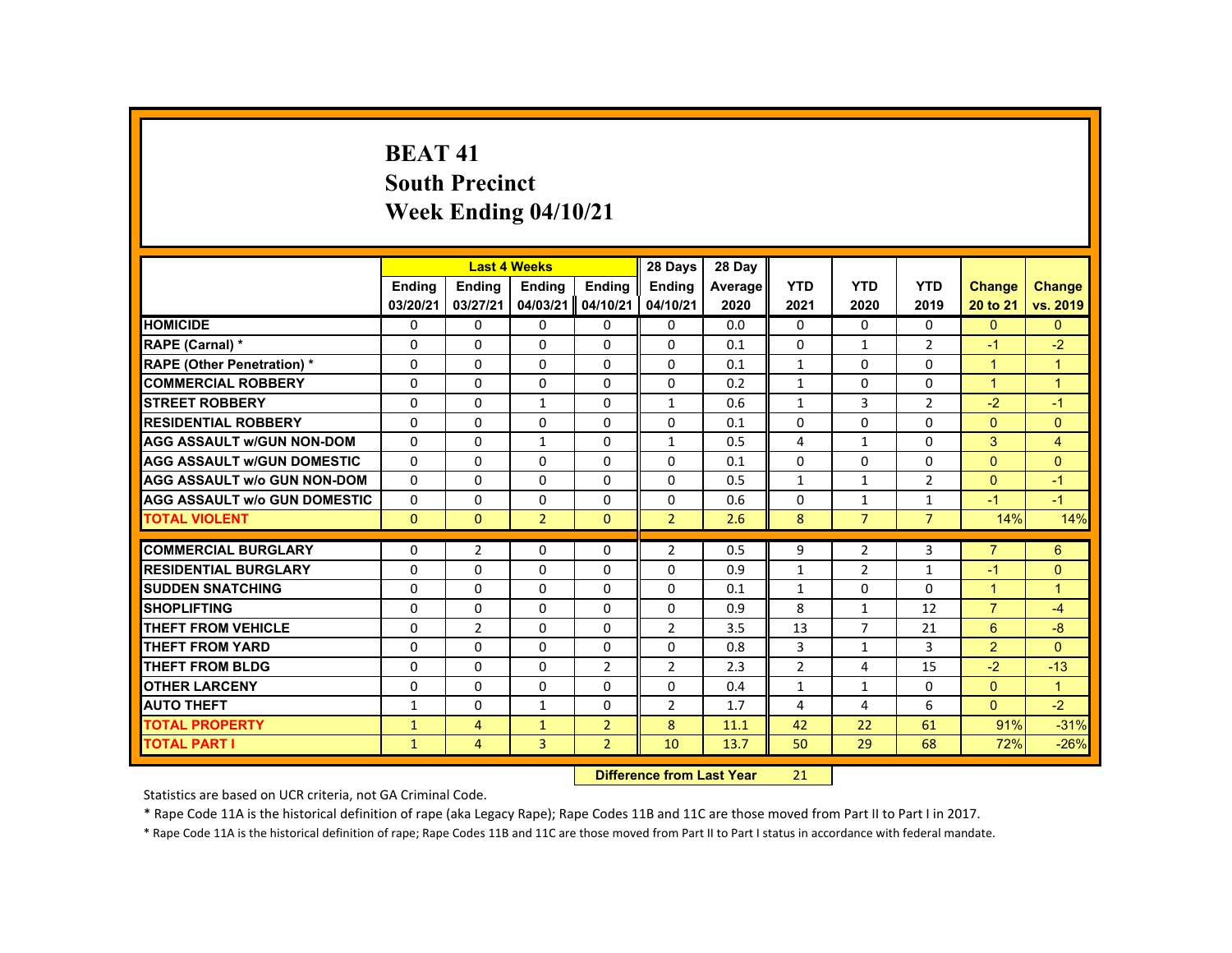# **BEAT 42South Precinct Week Ending 04/10/21**

|                                     |               |               | <b>Last 4 Weeks</b> |                | 28 Days        | 28 Day  |                |                |                |                      |                |
|-------------------------------------|---------------|---------------|---------------------|----------------|----------------|---------|----------------|----------------|----------------|----------------------|----------------|
|                                     | <b>Ending</b> | <b>Ending</b> | <b>Ending</b>       | <b>Ending</b>  | <b>Ending</b>  | Average | <b>YTD</b>     | <b>YTD</b>     | <b>YTD</b>     | <b>Change</b>        | <b>Change</b>  |
|                                     | 03/20/21      | 03/27/21      | 04/03/21            | 04/10/21       | 04/10/21       | 2020    | 2021           | 2020           | 2019           | 20 to 21             | vs. 2019       |
| <b>HOMICIDE</b>                     | $\Omega$      | $\Omega$      | $\Omega$            | $\Omega$       | 0              | 0.0     | $\Omega$       | $\Omega$       | $\Omega$       | $\Omega$             | $\Omega$       |
| <b>RAPE (Carnal) *</b>              | $\Omega$      | $\mathbf{0}$  | $\Omega$            | $\Omega$       | 0              | 0.3     | $\Omega$       | 0              | 0              | $\Omega$             | $\Omega$       |
| <b>RAPE (Other Penetration) *</b>   | $\Omega$      | $\Omega$      | $\Omega$            | $\Omega$       | $\Omega$       | 0.2     | $\Omega$       | $\mathbf{1}$   | $\Omega$       | $-1$                 | $\Omega$       |
| <b>COMMERCIAL ROBBERY</b>           | $\Omega$      | $\Omega$      | $\Omega$            | $\Omega$       | $\Omega$       | 0.5     | $\Omega$       | 4              | $\overline{2}$ | $-4$                 | $-2$           |
| <b>STREET ROBBERY</b>               | $\Omega$      | $\Omega$      | $\Omega$            | $\Omega$       | $\Omega$       | 0.2     | $\overline{2}$ | $\Omega$       | $\mathbf{1}$   | $\overline{2}$       | $\overline{1}$ |
| <b>RESIDENTIAL ROBBERY</b>          | 0             | $\mathbf{0}$  | 0                   | 0              | 0              | 0.2     | $\mathbf{1}$   | $\mathbf{1}$   | $\Omega$       | $\mathbf{0}$         | $\overline{1}$ |
| <b>AGG ASSAULT w/GUN NON-DOM</b>    | $\Omega$      | $\Omega$      | $\Omega$            | $\mathbf{1}$   | $\mathbf{1}$   | 0.3     | $\overline{2}$ | $\Omega$       | $\Omega$       | $\overline{2}$       | $\overline{2}$ |
| <b>AGG ASSAULT W/GUN DOMESTIC</b>   | $\Omega$      | $\Omega$      | $\Omega$            | $\Omega$       | $\Omega$       | 0.0     | $\Omega$       | 0              | $\mathbf{1}$   | $\Omega$             | $-1$           |
| <b>AGG ASSAULT W/o GUN NON-DOM</b>  | $\Omega$      | $\mathbf{1}$  | $\Omega$            | $\mathbf{1}$   | $\overline{2}$ | 0.6     | 4              | 0              | $\overline{2}$ | $\overline{4}$       | $\overline{2}$ |
| <b>AGG ASSAULT W/o GUN DOMESTIC</b> | $\Omega$      | $\Omega$      | $\Omega$            | $\Omega$       | $\Omega$       | 0.2     | $\overline{2}$ | $\mathbf{1}$   | $\mathbf{1}$   | $\blacktriangleleft$ | $\overline{1}$ |
| <b>TOTAL VIOLENT</b>                | $\mathbf{0}$  | $\mathbf{1}$  | $\Omega$            | $\overline{2}$ | 3              | 2.5     | 11             | $\overline{7}$ | $\overline{7}$ | 57%                  | 57%            |
| <b>COMMERCIAL BURGLARY</b>          |               |               |                     |                |                |         |                |                |                |                      | 3              |
|                                     | 0             | $\mathbf{1}$  | $\Omega$            | $\mathbf{1}$   | $\overline{2}$ | 0.7     | 6              | 0              | 3              | 6                    |                |
| <b>RESIDENTIAL BURGLARY</b>         | $\Omega$      | $\Omega$      | $\Omega$            | $\Omega$       | $\Omega$       | 0.2     | $\mathbf{1}$   | $\Omega$       | $\mathbf{1}$   | $\mathbf{1}$         | $\Omega$       |
| <b>SUDDEN SNATCHING</b>             | 0             | $\mathbf{0}$  | 0                   | 0              | 0              | 0.2     | $\mathbf{1}$   | 0              | $\overline{2}$ | $\mathbf{1}$         | $-1$           |
| <b>SHOPLIFTING</b>                  | 3             | 5             | 2                   | $\overline{2}$ | 12             | 13.3    | 49             | 59             | 93             | $-10$                | $-44$          |
| <b>THEFT FROM VEHICLE</b>           | 0             | $\mathbf{1}$  | $\mathbf{1}$        | 5              | $\overline{7}$ | 3.8     | 13             | 11             | 10             | $\overline{2}$       | 3              |
| <b>THEFT FROM YARD</b>              | $\mathbf{1}$  | $\mathbf{1}$  | $\Omega$            | $\Omega$       | $\overline{2}$ | 1.4     | 5              | 3              | $\overline{2}$ | $\overline{2}$       | 3              |
| THEFT FROM BLDG                     | $\Omega$      | $\Omega$      | $\Omega$            | $\Omega$       | $\Omega$       | 2.1     | 4              | 12             | 8              | $-8$                 | $-4$           |
| <b>OTHER LARCENY</b>                | $\mathbf{1}$  | 0             | $\Omega$            | $\overline{2}$ | 3              | 0.6     | 4              | 0              | $\mathbf{1}$   | $\overline{4}$       | 3              |
| <b>AUTO THEFT</b>                   | $\Omega$      | $\mathbf{1}$  | $\Omega$            | $\mathbf{1}$   | 2              | 1.8     | $\overline{7}$ | 4              | 6              | 3                    | $\overline{1}$ |
| <b>TOTAL PROPERTY</b>               | 5             | 9             | 3                   | 11             | 28             | 24.1    | 90             | 89             | 126            | 1%                   | $-29%$         |
| <b>TOTAL PART I</b>                 | 5             | 10            | $\overline{3}$      | 13             | 31             | 26.5    | 101            | 96             | 133            | 5%                   | $-24%$         |
|                                     |               |               |                     | <b>Section</b> |                |         |                |                |                |                      |                |

 **Difference from Last Year**5

Statistics are based on UCR criteria, not GA Criminal Code.

\* Rape Code 11A is the historical definition of rape (aka Legacy Rape); Rape Codes 11B and 11C are those moved from Part II to Part I in 2017.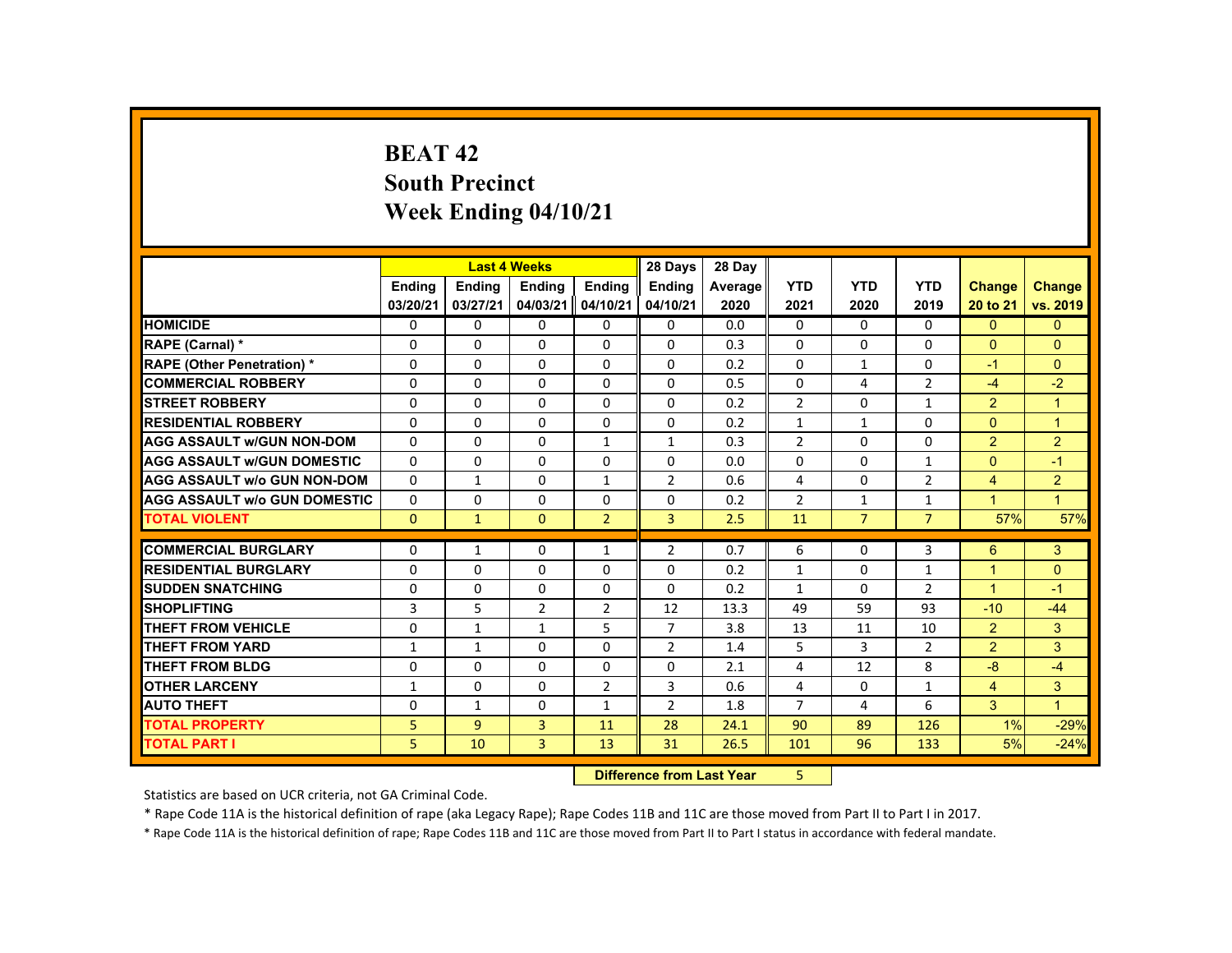# **BEAT 43 South Precinct Week Ending 04/10/21**

|                                     |                |                                   | <b>Last 4 Weeks</b> |                | 28 Days        | 28 Day  |                |                |                |                      |                      |
|-------------------------------------|----------------|-----------------------------------|---------------------|----------------|----------------|---------|----------------|----------------|----------------|----------------------|----------------------|
|                                     | <b>Ending</b>  | <b>Ending</b>                     | <b>Ending</b>       | <b>Ending</b>  | Ending         | Average | <b>YTD</b>     | <b>YTD</b>     | <b>YTD</b>     | <b>Change</b>        | <b>Change</b>        |
|                                     | 03/20/21       | 03/27/21                          | 04/03/21            | 04/10/21       | 04/10/21       | 2020    | 2021           | 2020           | 2019           | 20 to 21             | vs. 2019             |
| <b>HOMICIDE</b>                     | $\Omega$       | $\mathbf{1}$                      | $\mathbf{0}$        | $\Omega$       | $\mathbf{1}$   | 0.0     | $\mathbf{1}$   | $\Omega$       | $\mathbf{1}$   | $\blacktriangleleft$ | $\mathbf{0}$         |
| RAPE (Carnal) *                     | $\Omega$       | $\Omega$                          | $\Omega$            | $\Omega$       | $\Omega$       | 0.2     | $\Omega$       | $\Omega$       | $\Omega$       | $\mathbf{0}$         | $\overline{0}$       |
| <b>RAPE (Other Penetration) *</b>   | $\Omega$       | $\Omega$                          | $\Omega$            | $\Omega$       | $\Omega$       | 0.2     | $\Omega$       | $\Omega$       | $\Omega$       | $\Omega$             | $\overline{0}$       |
| <b>COMMERCIAL ROBBERY</b>           | $\Omega$       | $\Omega$                          | $\Omega$            | $\Omega$       | $\Omega$       | 0.7     | $\mathbf{1}$   | $\overline{2}$ | $\Omega$       | $-1$                 | $\overline{1}$       |
| <b>STREET ROBBERY</b>               | $\Omega$       | $\Omega$                          | $\Omega$            | $\Omega$       | $\Omega$       | 0.4     | $\mathbf{1}$   | $\Omega$       | $\Omega$       | $\blacktriangleleft$ | $\blacktriangleleft$ |
| <b>RESIDENTIAL ROBBERY</b>          | $\Omega$       | $\mathbf{0}$                      | $\Omega$            | $\mathbf{0}$   | 0              | 0.0     | 0              | 0              | 0              | $\mathbf{0}$         | $\overline{0}$       |
| <b>AGG ASSAULT w/GUN ON-DOM</b>     | $\Omega$       | $\mathbf{1}$                      | $\Omega$            | $\Omega$       | $\mathbf{1}$   | 1.5     | 3              | 5              | $\overline{2}$ | $-2$                 | $\blacktriangleleft$ |
| <b>AGG ASSAULT W/GUN DOMESTIC</b>   | $\Omega$       | $\Omega$                          | $\Omega$            | $\Omega$       | $\Omega$       | 0.2     | $\Omega$       | $\Omega$       | $\Omega$       | $\Omega$             | $\Omega$             |
| <b>AGG ASSAULT W/o GUN NON-DOM</b>  | $\Omega$       | $\Omega$                          | $\Omega$            | $\Omega$       | $\Omega$       | 0.7     | $\overline{2}$ | $\overline{2}$ | 3              | $\Omega$             | $-1$                 |
| <b>AGG ASSAULT w/o GUN DOMESTIC</b> | $\mathbf{1}$   | $\Omega$                          | $\Omega$            | $\mathbf{1}$   | 2              | 1.2     | 4              | 9              | $\mathbf{1}$   | $-5$                 | 3                    |
| <b>TOTAL VIOLENT</b>                | $\bullet$      | $\overline{2}$                    | $\Omega$            | $\mathbf{1}$   | $\overline{4}$ | 5.0     | 12             | 18             | $\overline{7}$ | $-33%$               | 71%                  |
| <b>COMMERCIAL BURGLARY</b>          | $\Omega$       | $\Omega$                          | $\Omega$            | $\Omega$       | $\Omega$       | 0.8     | 3              | $\Omega$       | 3              | 3                    | $\Omega$             |
|                                     |                |                                   |                     |                |                |         |                |                |                |                      |                      |
| <b>RESIDENTIAL BURGLARY</b>         | $\Omega$       | $\Omega$                          | $\Omega$            | $\Omega$       | $\Omega$       | 1.8     | 3              | 8              | 5              | $-5$                 | $-2$                 |
| <b>SUDDEN SNATCHING</b>             | $\Omega$       | $\mathbf{0}$                      | $\Omega$            | $\mathbf{0}$   | 0              | 0.2     | $\Omega$       | $\Omega$       | $\Omega$       | $\mathbf{0}$         | $\mathbf{0}$         |
| <b>SHOPLIFTING</b>                  | $\mathbf{1}$   | $\overline{2}$                    | $\overline{2}$      | $\Omega$       | 5              | 2.8     | 22             | 11             | 27             | 11                   | $-5$                 |
| <b>THEFT FROM VEHICLE</b>           | $\Omega$       | $\Omega$                          | $\Omega$            | $\mathbf{1}$   | $\mathbf{1}$   | 4.1     | 9              | 14             | $\overline{7}$ | $-5$                 | $\overline{2}$       |
| <b>THEFT FROM YARD</b>              | $\Omega$       | $\Omega$                          | $\Omega$            | $\mathbf{1}$   | $\mathbf{1}$   | 1.3     | 3              | 3              | $\overline{3}$ | $\Omega$             | $\Omega$             |
| <b>THEFT FROM BLDG</b>              | $\Omega$       | $\Omega$                          | $\mathbf{1}$        | $\Omega$       | $\mathbf{1}$   | 1.2     | 9              | $\overline{2}$ | 8              | $\overline{7}$       | $\blacktriangleleft$ |
| <b>OTHER LARCENY</b>                | $\Omega$       | $\Omega$                          | $\Omega$            | $\Omega$       | $\Omega$       | 0.6     | $\mathbf{1}$   | $\mathbf{1}$   | $\mathbf{1}$   | $\Omega$             | $\Omega$             |
| <b>AUTO THEFT</b>                   | $\Omega$       | $\Omega$                          | $\Omega$            | $\mathbf{1}$   | $\mathbf{1}$   | 1.8     | 5              | 2              | $\overline{2}$ | 3                    | $\overline{3}$       |
| <b>TOTAL PROPERTY</b>               | $\mathbf{1}$   | $\overline{2}$                    | $\overline{3}$      | $\overline{3}$ | $\overline{9}$ | 14.7    | 55             | 41             | 56             | 34%                  | $-2%$                |
| <b>TOTAL PART I</b>                 | $\overline{2}$ | $\overline{4}$                    | 3                   | $\overline{4}$ | 13             | 19.6    | 67             | 59             | 63             | 14%                  | 6%                   |
|                                     |                | <b>Difference from Least Vage</b> |                     | $\Omega$       |                |         |                |                |                |                      |                      |

 **Difference from Last Year**8

Statistics are based on UCR criteria, not GA Criminal Code.

\* Rape Code 11A is the historical definition of rape (aka Legacy Rape); Rape Codes 11B and 11C are those moved from Part II to Part I in 2017.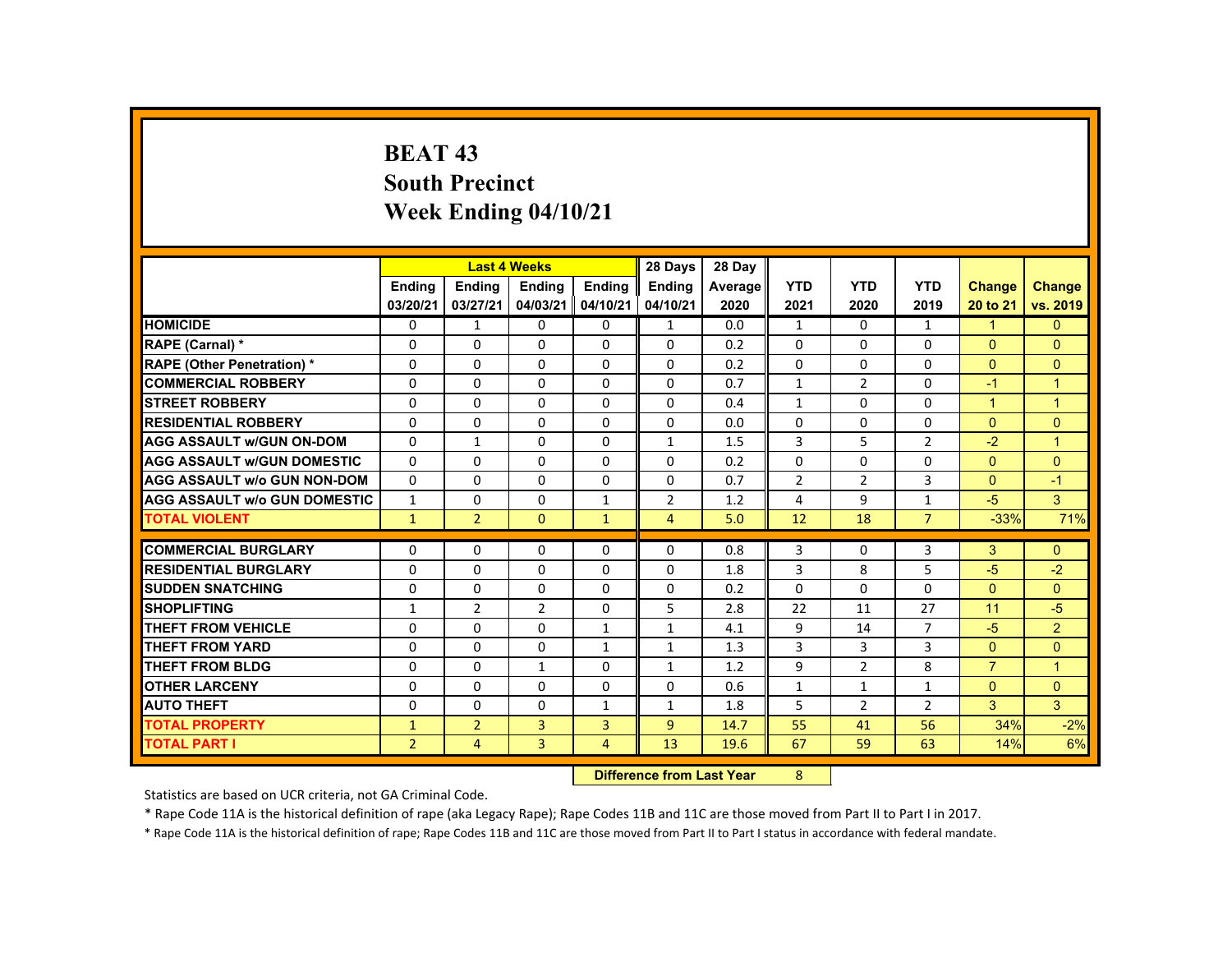## **BEAT 44 South Precinct Week Ending 04/10/21**

|                                     |                |                | <b>Last 4 Weeks</b>              |                | 28 Days       | 28 Day  |                |                |                |                |                |
|-------------------------------------|----------------|----------------|----------------------------------|----------------|---------------|---------|----------------|----------------|----------------|----------------|----------------|
|                                     | <b>Ending</b>  | <b>Ending</b>  | <b>Ending</b>                    | <b>Ending</b>  | <b>Endina</b> | Average | <b>YTD</b>     | <b>YTD</b>     | <b>YTD</b>     | <b>Change</b>  | Change         |
|                                     | 03/20/21       | 03/27/21       | 04/03/21                         | 04/10/21       | 04/10/21      | 2020    | 2021           | 2020           | 2019           | 20 to 21       | vs. 2019       |
| <b>HOMICIDE</b>                     | $\Omega$       | $\Omega$       | $\Omega$                         | $\Omega$       | 0             | 0.1     | $\overline{2}$ | $\Omega$       | $\mathbf{1}$   | 2              | $\mathbf{1}$   |
| RAPE (Carnal) *                     | $\Omega$       | $\Omega$       | $\Omega$                         | $\Omega$       | $\Omega$      | 0.2     | $\Omega$       | $\Omega$       | $\mathbf{1}$   | $\Omega$       | $-1$           |
| <b>RAPE (Other Penetration) *</b>   | $\Omega$       | $\Omega$       | $\Omega$                         | $\Omega$       | $\Omega$      | 0.2     | $\Omega$       | $\overline{2}$ | $\Omega$       | $-2$           | $\Omega$       |
| <b>COMMERCIAL ROBBERY</b>           | $\Omega$       | $\Omega$       | $\Omega$                         | $\Omega$       | $\Omega$      | 0.1     | $\Omega$       | $\Omega$       | $\Omega$       | $\Omega$       | $\Omega$       |
| <b>STREET ROBBERY</b>               | $\Omega$       | $\Omega$       | $\Omega$                         | $\Omega$       | $\Omega$      | 0.5     | $\Omega$       | 3              | $\mathbf{1}$   | $-3$           | $-1$           |
| <b>RESIDENTIAL ROBBERY</b>          | $\Omega$       | $\Omega$       | $\Omega$                         | $\mathbf{1}$   | 1             | 0.2     | 4              | 1              | $\Omega$       | 3              | $\overline{4}$ |
| <b>AGG ASSAULT w/GUN NON-DOM</b>    | $\Omega$       | $\Omega$       | $\Omega$                         | $\mathbf{1}$   | $\mathbf{1}$  | 0.9     | 5              | $\overline{4}$ | 4              | $\overline{1}$ | $\overline{1}$ |
| <b>AGG ASSAULT W/GUN DOMESTIC</b>   | $\Omega$       | $\Omega$       | $\Omega$                         | $\Omega$       | $\Omega$      | 0.1     | $\Omega$       | $\mathbf{1}$   | $\overline{2}$ | $-1$           | $-2$           |
| <b>AGG ASSAULT w/o GUN NON-DOM</b>  | $\mathbf{1}$   | $\mathbf{0}$   | $\mathbf{0}$                     | $\mathbf{0}$   | $\mathbf{1}$  | 0.5     | $\mathbf{1}$   | 3              | $\overline{2}$ | $-2$           | $-1$           |
| <b>AGG ASSAULT w/o GUN DOMESTIC</b> | $\mathbf{1}$   | $\Omega$       | $\Omega$                         | $\mathbf{1}$   | 2             | 1.1     | 6              | 3              | 5              | $\mathbf{3}$   | $\overline{1}$ |
| <b>TOTAL VIOLENT</b>                | $\overline{2}$ | $\Omega$       | $\Omega$                         | $\overline{3}$ | 5             | 3.6     | 18             | 17             | 16             | 6%             | 13%            |
| <b>COMMERCIAL BURGLARY</b>          | $\Omega$       | $\mathbf{0}$   | $\mathbf{0}$                     | 0              | 0             | 0.2     | 3              | $\overline{2}$ | 5              | $\overline{ }$ | $-2$           |
| <b>RESIDENTIAL BURGLARY</b>         | $\Omega$       | $\Omega$       | $\Omega$                         | $\Omega$       | $\Omega$      | 2.1     | $\mathbf{1}$   | 10             | $\overline{2}$ | $-9$           | $-1$           |
| <b>SUDDEN SNATCHING</b>             | $\Omega$       | $\Omega$       | $\Omega$                         | $\Omega$       | $\Omega$      | 0.0     | $\Omega$       | $\Omega$       | $\overline{2}$ | $\Omega$       | $-2$           |
| <b>SHOPLIFTING</b>                  | 0              | $\mathbf 0$    | $\mathbf{0}$                     | $\mathbf{0}$   | 0             | 1.8     | 5              | 8              | $\overline{7}$ | $-3$           | $-2$           |
| <b>THEFT FROM VEHICLE</b>           | $\mathbf{1}$   | $\overline{2}$ | $\Omega$                         | $\Omega$       | 3             | 3.8     | 8              | 18             | 22             | $-10$          | $-14$          |
| <b>THEFT FROM YARD</b>              | $\Omega$       | $\Omega$       | $\Omega$                         | $\mathbf{1}$   | $\mathbf{1}$  | 1.0     | 6              | 3              | 4              | 3              | $\overline{2}$ |
| <b>THEFT FROM BLDG</b>              | $\mathbf{0}$   | $\Omega$       | $\Omega$                         | $\mathbf{1}$   | $\mathbf{1}$  | 2.1     | 9              | $\overline{4}$ | 5              | 5              | $\overline{4}$ |
| <b>OTHER LARCENY</b>                | $\mathbf 0$    | $\Omega$       | $\Omega$                         | $\Omega$       | $\Omega$      | 0.7     | $\overline{2}$ | $\overline{2}$ | 3              | $\Omega$       | $-1$           |
| <b>AUTO THEFT</b>                   | 1              | $\Omega$       | $\overline{2}$                   | $\Omega$       | 3             | 1.7     | 6              | 3              | 6              | 3              | $\Omega$       |
| <b>TOTAL PROPERTY</b>               | $\overline{2}$ | $\overline{2}$ | $\overline{2}$                   | $\overline{2}$ | 8             | 13.2    | 40             | 50             | 56             | $-20%$         | $-29%$         |
| <b>TOTAL PART I</b>                 | $\overline{4}$ | 2 <sup>1</sup> | $\overline{2}$                   | 5              | 13            | 16.8    | 58             | 67             | 72             | $-13%$         | $-19%$         |
|                                     |                |                | <b>Difference from Last Year</b> |                | $-9$          |         |                |                |                |                |                |

Statistics are based on UCR criteria, not GA Criminal Code.

\* Rape Code 11A is the historical definition of rape (aka Legacy Rape); Rape Codes 11B and 11C are those moved from Part II to Part I in 2017.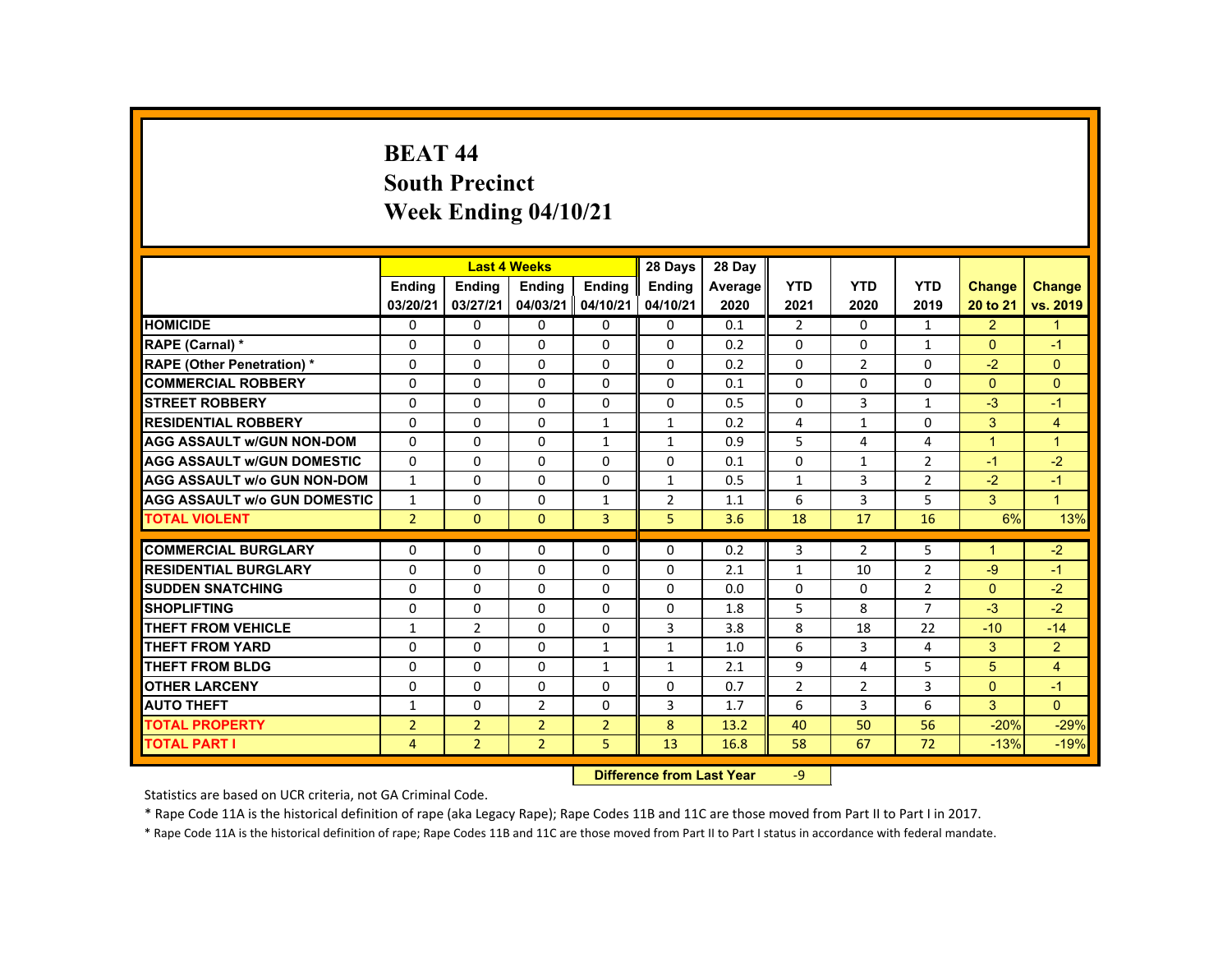# **BEAT 45 South Precinct Week Ending 04/10/21**

|                                     |                           |                | <b>Last 4 Weeks</b> |                | 28 Days        | 28 Day     |                |                |                |                      |                      |
|-------------------------------------|---------------------------|----------------|---------------------|----------------|----------------|------------|----------------|----------------|----------------|----------------------|----------------------|
|                                     | <b>Ending</b>             | <b>Ending</b>  | <b>Ending</b>       | <b>Ending</b>  | Ending         | Average    | <b>YTD</b>     | <b>YTD</b>     | <b>YTD</b>     | <b>Change</b>        | <b>Change</b>        |
|                                     | 03/20/21                  | 03/27/21       | 04/03/21            | 04/10/21       | 04/10/21       | 2020       | 2021           | 2020           | 2019           | 20 to 21             | vs. 2019             |
| <b>HOMICIDE</b>                     | $\Omega$                  | $\Omega$       | $\Omega$            | $\Omega$       | 0              | 0.1        | 0              | $\mathbf{1}$   | $\Omega$       | $-1$                 | $\mathbf{0}$         |
| RAPE (Carnal) *                     | 0                         | $\Omega$       | $\Omega$            | $\Omega$       | $\Omega$       | 0.2        | $\mathbf{1}$   | $\overline{2}$ | $\Omega$       | $-1$                 | $\blacktriangleleft$ |
| <b>RAPE (Other Penetration) *</b>   | $\Omega$                  | $\Omega$       | $\Omega$            | $\Omega$       | $\Omega$       | 0.1        | $\Omega$       | 1              | $\Omega$       | $-1$                 | $\Omega$             |
| <b>COMMERCIAL ROBBERY</b>           | $\Omega$                  | $\Omega$       | $\Omega$            | $\Omega$       | $\Omega$       | 0.3        | 0              | $\mathbf{1}$   | 0              | $-1$                 | $\overline{0}$       |
| <b>STREET ROBBERY</b>               | $\Omega$                  | $\Omega$       | $\Omega$            | $\Omega$       | $\Omega$       | 0.2        | $\overline{2}$ | $\mathbf{1}$   | $\overline{2}$ | $\blacktriangleleft$ | $\Omega$             |
| <b>RESIDENTIAL ROBBERY</b>          | $\Omega$                  | $\Omega$       | $\Omega$            | $\Omega$       | $\Omega$       | 0.1        | 0              | 0              | 0              | $\Omega$             | $\overline{0}$       |
| <b>AGG ASSAULT W/GUN NON-DOM</b>    | $\Omega$                  | $\Omega$       | $\Omega$            | $\Omega$       | $\Omega$       | 0.6        | $\Omega$       | $\mathbf{1}$   | $\overline{2}$ | $-1$                 | $-2$                 |
| <b>AGG ASSAULT W/GUN DOMESTIC</b>   | $\Omega$                  | $\Omega$       | $\Omega$            | $\Omega$       | $\Omega$       | 0.2        | $\mathbf{1}$   | $\mathbf{1}$   | $\mathbf{1}$   | $\Omega$             | $\Omega$             |
| <b>AGG ASSAULT w/o GUN NON-DOM</b>  | $\Omega$                  | $\Omega$       | $\Omega$            | $\Omega$       | $\Omega$       | 0.6        | 3              | $\Omega$       | $\Omega$       | 3                    | 3                    |
| <b>AGG ASSAULT W/o GUN DOMESTIC</b> | $\Omega$                  | $\mathbf{1}$   | 2                   | $\Omega$       | 3              | 0.5        | 5              | $\mathbf{1}$   | $\overline{2}$ | $\overline{4}$       | $\mathbf{3}$         |
| <b>TOTAL VIOLENT</b>                | $\Omega$                  | $\mathbf{1}$   | $\overline{2}$      | $\mathbf{0}$   | $\overline{3}$ | 2.9        | 12             | 9              | $\overline{7}$ | 33%                  | 71%                  |
| <b>COMMERCIAL BURGLARY</b>          | $\Omega$                  | $\Omega$       | $\Omega$            | $\Omega$       | $\Omega$       | 0.2        | 0              | $\mathbf{1}$   | $\mathbf{1}$   | $-1$                 | $-1$                 |
| <b>RESIDENTIAL BURGLARY</b>         |                           | $\Omega$       | $\Omega$            | $\Omega$       | $\mathbf{1}$   |            | 3              | 3              | $\overline{2}$ | $\Omega$             | $\mathbf{1}$         |
| <b>SUDDEN SNATCHING</b>             | $\mathbf{1}$<br>$\Omega$  | $\Omega$       | $\Omega$            | $\Omega$       | $\Omega$       | 0.8<br>0.1 | $\Omega$       | $\Omega$       | $\Omega$       | $\Omega$             | $\Omega$             |
| <b>SHOPLIFTING</b>                  | 2                         | $\Omega$       | $\mathbf{1}$        | $\Omega$       | 3              | 2.5        | 24             | 8              | 37             | 16                   | $-13$                |
| <b>THEFT FROM VEHICLE</b>           | $\Omega$                  | $\Omega$       | $\mathbf{1}$        | $\overline{2}$ | 3              | 3.7        | 9              | 23             | $\overline{7}$ | $-14$                | 2 <sup>1</sup>       |
| <b>THEFT FROM YARD</b>              | $\Omega$                  | $\Omega$       | $\Omega$            | $\Omega$       | $\Omega$       | 1.2        | $\mathbf{1}$   | $\overline{3}$ | $\overline{7}$ | $-2$                 | $-6$                 |
| <b>THEFT FROM BLDG</b>              | $\Omega$                  | $\Omega$       | $\mathbf{1}$        | $\mathbf{1}$   | $\overline{2}$ | 1.0        | 4              | 5              | 5              | $-1$                 | $-1$                 |
| <b>OTHER LARCENY</b>                | $\Omega$                  |                | $\Omega$            |                |                |            |                | 3              | $\Omega$       | $-1$                 |                      |
|                                     |                           | $\mathbf{1}$   |                     | $\mathbf{1}$   | 2              | 0.7        | $\overline{2}$ |                |                |                      | $\overline{2}$       |
| <b>AUTO THEFT</b>                   | $\mathbf{1}$              | $\Omega$       | $\Omega$            | $\Omega$       | $\mathbf{1}$   | 1.7        | 5              | 3              | $\overline{2}$ | $\overline{2}$       | $\mathbf{3}$         |
| <b>TOTAL PROPERTY</b>               | $\overline{4}$            | $\mathbf{1}$   | $\overline{3}$      | $\overline{4}$ | 12             | 11.9       | 48             | 49             | 61             | $-2%$                | $-21%$               |
| <b>TOTAL PART I</b>                 | $\overline{4}$            | $\overline{2}$ | 5                   | $\overline{4}$ | 15             | 14.8       | 60             | 58             | 68             | 3%                   | $-12%$               |
|                                     | Difference from Loot Voor |                |                     |                |                |            | $\mathcal{L}$  |                |                |                      |                      |

 **Difference from Last Year**r 2

Statistics are based on UCR criteria, not GA Criminal Code.

\* Rape Code 11A is the historical definition of rape (aka Legacy Rape); Rape Codes 11B and 11C are those moved from Part II to Part I in 2017.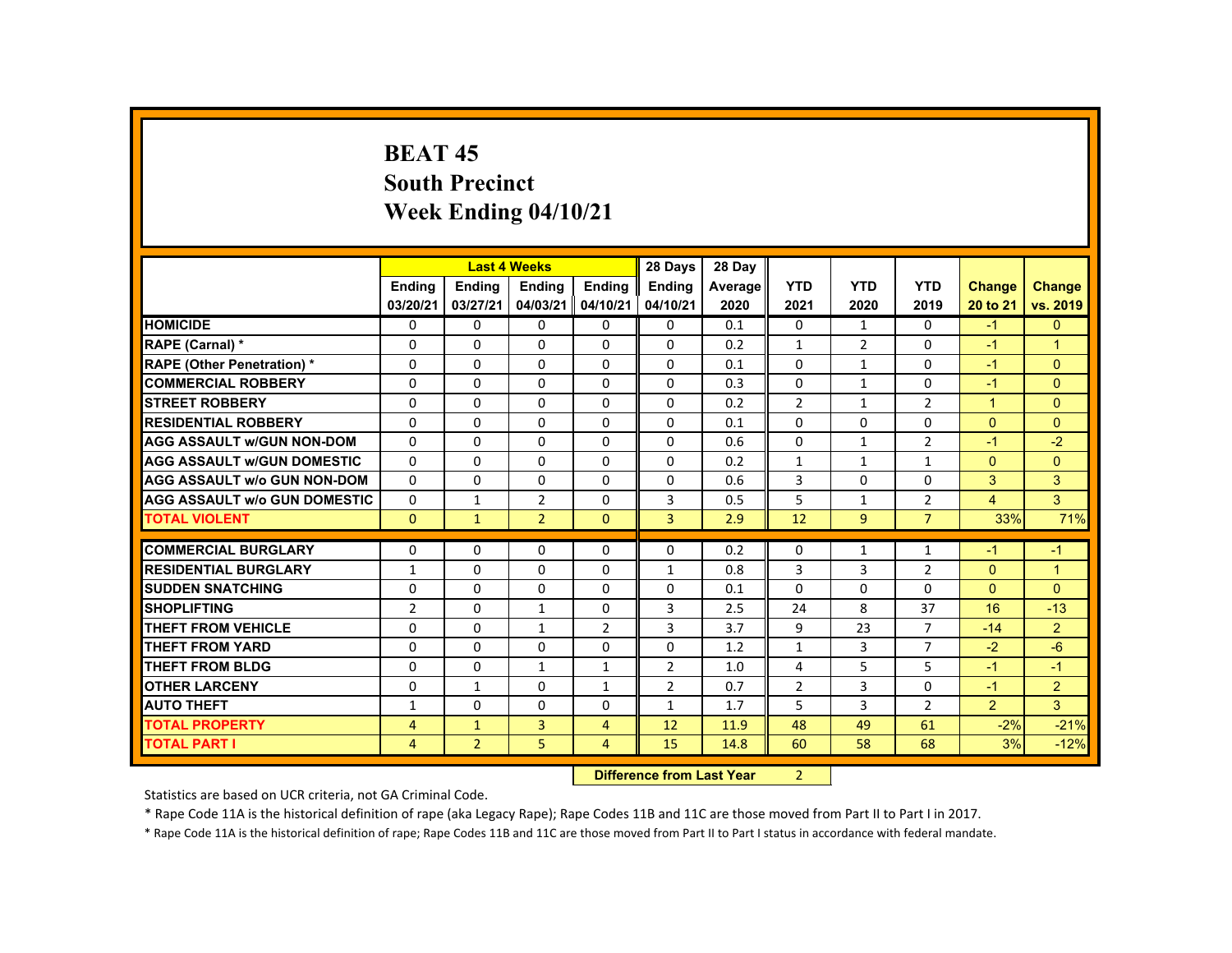# **BEAT 46 South Precinct Week Ending 04/10/21**

|                                     |                |                | <b>Last 4 Weeks</b> |                | 28 Days        | 28 Day  |                |                |                |                      |                |
|-------------------------------------|----------------|----------------|---------------------|----------------|----------------|---------|----------------|----------------|----------------|----------------------|----------------|
|                                     | <b>Endina</b>  | <b>Ending</b>  | <b>Ending</b>       | <b>Endina</b>  | <b>Endina</b>  | Average | <b>YTD</b>     | <b>YTD</b>     | <b>YTD</b>     | Change               | <b>Change</b>  |
|                                     | 03/20/21       | 03/27/21       | 04/03/21            | 04/10/21       | 04/10/21       | 2020    | 2021           | 2020           | 2019           | 20 to 21             | vs. 2020       |
| <b>HOMICIDE</b>                     | $\Omega$       | $\Omega$       | $\Omega$            | $\Omega$       | 0              | 0.0     | $\Omega$       | 0              | $\overline{2}$ | $\Omega$             | $-2$           |
| RAPE (Carnal) *                     | $\Omega$       | $\Omega$       | $\Omega$            | $\mathbf 0$    | 0              | 0.4     | $\mathbf{1}$   | $\overline{2}$ | $\Omega$       | $-1$                 | $\mathbf{1}$   |
| <b>RAPE (Other Penetration) *</b>   | $\mathbf{1}$   | $\Omega$       | $\Omega$            | $\Omega$       | 1              | 0.1     | $\mathbf{1}$   | $\Omega$       | $\Omega$       | $\mathbf{1}$         | $\overline{1}$ |
| <b>COMMERCIAL ROBBERY</b>           | $\Omega$       | $\Omega$       | $\Omega$            | $\Omega$       | $\Omega$       | 0.1     | $\Omega$       | $\mathbf{1}$   | $\mathbf{1}$   | $-1$                 | $-1$           |
| <b>STREET ROBBERY</b>               | $\Omega$       | $\Omega$       | $\Omega$            | $\Omega$       | $\Omega$       | 0.5     | $\mathbf{1}$   | 3              | $\Omega$       | $-2$                 | $\overline{1}$ |
| <b>RESIDENTIAL ROBBERY</b>          | $\Omega$       | $\mathbf{0}$   | 0                   | 0              | 0              | 0.0     | $\mathbf{1}$   | 0              | 0              | $\mathbf{1}$         | $\mathbf 1$    |
| <b>AGG ASSAULT W/GUN NON-DOM</b>    | $\Omega$       | $\Omega$       | $\Omega$            | $\Omega$       | $\Omega$       | 0.8     | $\overline{2}$ | 3              | $\mathbf{1}$   | $-1$                 | $\mathbf{1}$   |
| <b>AGG ASSAULT W/GUN DOMESTIC</b>   | $\Omega$       | $\Omega$       | $\Omega$            | $\Omega$       | $\Omega$       | 0.2     | $\mathbf{1}$   | $\mathbf{1}$   | $\mathbf{1}$   | $\Omega$             | $\mathbf{0}$   |
| <b>AGG ASSAULT W/o GUN NON-DOM</b>  | $\Omega$       | $\Omega$       | $\Omega$            | $\Omega$       | $\Omega$       | 0.5     | 4              | $\overline{2}$ | $\Omega$       | 2                    | $\overline{4}$ |
| <b>AGG ASSAULT W/o GUN DOMESTIC</b> | $\Omega$       | $\mathbf{1}$   | $\mathbf{1}$        | $\Omega$       | $\overline{2}$ | 0.7     | $\overline{7}$ | $\Omega$       | 3              | $\overline{7}$       | 4              |
| <b>TOTAL VIOLENT</b>                | $\mathbf{1}$   | $\mathbf{1}$   | $\mathbf{1}$        | $\Omega$       | $\overline{3}$ | 3.1     | 18             | 12             | 8              | 50%                  | 125%           |
| <b>COMMERCIAL BURGLARY</b>          | $\Omega$       | $\Omega$       | $\Omega$            | $\Omega$       | $\Omega$       | 0.3     | 3              | $\overline{2}$ | 4              | $\blacktriangleleft$ | $-1$           |
| <b>RESIDENTIAL BURGLARY</b>         | $\Omega$       | $\Omega$       | $\Omega$            | $\Omega$       | $\Omega$       | 1.6     | $\mathbf{1}$   | 4              | 3              | $-3$                 | $-2$           |
| <b>SUDDEN SNATCHING</b>             | $\Omega$       | $\Omega$       | $\Omega$            | $\Omega$       | $\Omega$       | 0.2     | $\Omega$       | $\mathbf{1}$   | $\Omega$       | $-1$                 | $\Omega$       |
| <b>SHOPLIFTING</b>                  | 3              | $\Omega$       | $\overline{2}$      | $\mathbf{1}$   | 6              | 5.6     | 33             | 24             | 36             | 9                    | $-3$           |
| <b>THEFT FROM VEHICLE</b>           | $\overline{2}$ | $\mathbf{1}$   | $\overline{2}$      | $\mathbf{1}$   | 6              | 2.5     | 15             | 11             | 12             | $\overline{4}$       | 3              |
| <b>THEFT FROM YARD</b>              | $\Omega$       | $\Omega$       | $\Omega$            | $\Omega$       | $\Omega$       | 0.9     | $\overline{2}$ | 3              | $\mathbf{1}$   | $-1$                 | $\overline{1}$ |
| <b>THEFT FROM BLDG</b>              | $\mathbf{1}$   | $\Omega$       | $\Omega$            | $\Omega$       | $\mathbf{1}$   | 1.5     | 3              | $\overline{7}$ | 3              | $-4$                 | $\Omega$       |
| <b>OTHER LARCENY</b>                | $\Omega$       | $\Omega$       | $\Omega$            | $\Omega$       | $\Omega$       | 0.4     | 3              | $\mathbf{1}$   | $\Omega$       | $\overline{2}$       | 3              |
| <b>AUTO THEFT</b>                   | $\Omega$       | $\Omega$       | $\Omega$            | $\Omega$       | $\Omega$       | 0.7     | 5              | $\overline{2}$ | 10             | 3                    | $-5$           |
| <b>TOTAL PROPERTY</b>               | 6              | $\mathbf{1}$   | $\overline{4}$      | $\overline{2}$ | 13             | 13.7    | 65             | 55             | 69             | 18%                  | $-6%$          |
| <b>TOTAL PART I</b>                 | $\overline{7}$ | $\overline{2}$ | 5                   | $\overline{2}$ | 16             | 16.8    | 83             | 67             | 77             | 24%                  | 8%             |
|                                     |                |                |                     |                |                |         |                |                |                |                      |                |

 **Difference from Last Year**r 16

Statistics are based on UCR criteria, not GA Criminal Code.

\* Rape Code 11A is the historical definition of rape (aka Legacy Rape); Rape Codes 11B and 11C are those moved from Part II to Part I in 2017.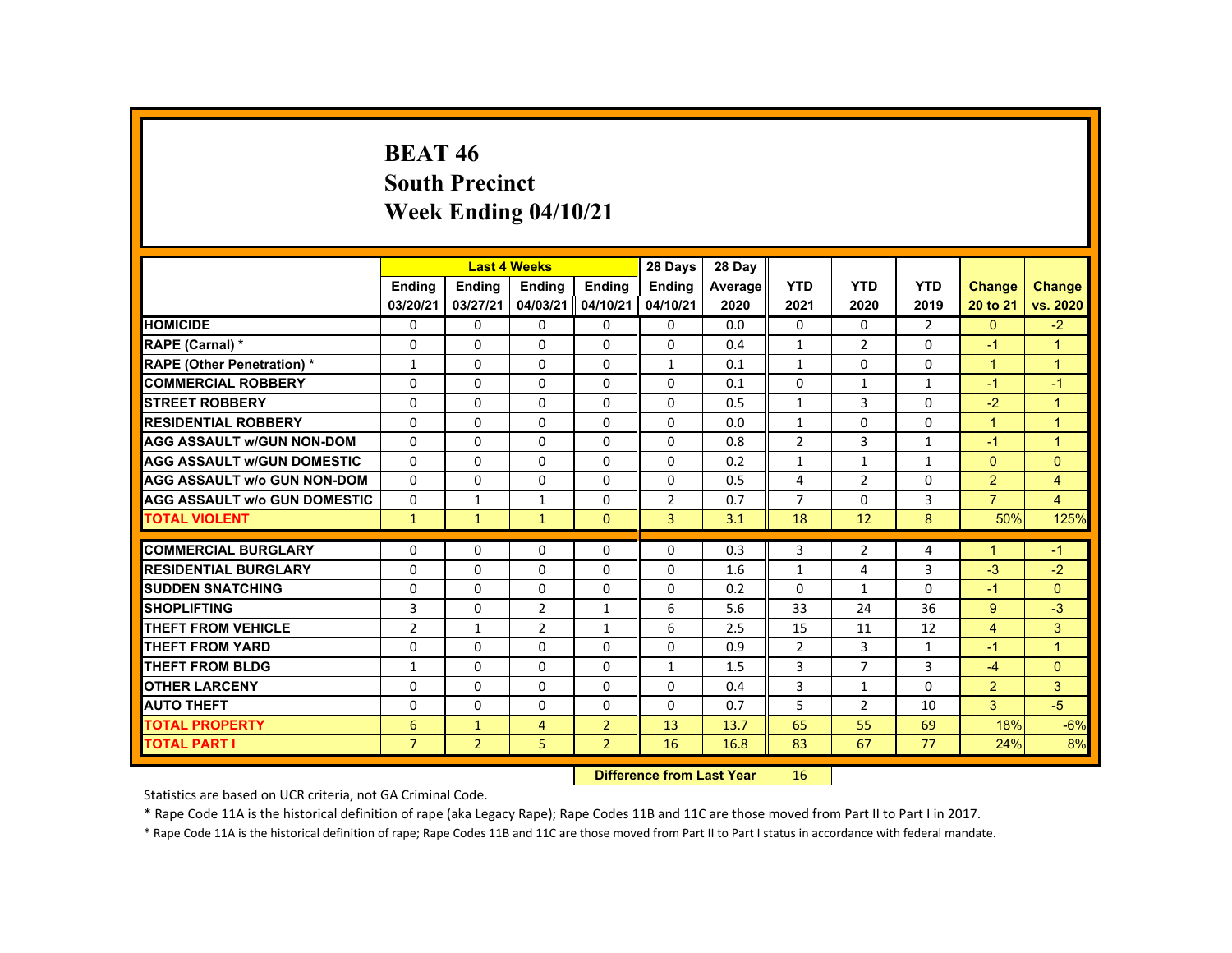# **BEAT 47 South Precinct Week Ending 04/10/21**

|                                     |               |               | <b>Last 4 Weeks</b> |                | 28 Days                                                                                                                                                                                                                        | 28 Day  |                |                |                |               |                |
|-------------------------------------|---------------|---------------|---------------------|----------------|--------------------------------------------------------------------------------------------------------------------------------------------------------------------------------------------------------------------------------|---------|----------------|----------------|----------------|---------------|----------------|
|                                     | <b>Ending</b> | <b>Ending</b> | <b>Ending</b>       | <b>Endina</b>  | <b>Ending</b>                                                                                                                                                                                                                  | Average | <b>YTD</b>     | <b>YTD</b>     | <b>YTD</b>     | <b>Change</b> | <b>Change</b>  |
|                                     | 03/20/21      | 03/27/21      | 04/03/21            | 04/10/21       | 04/10/21                                                                                                                                                                                                                       | 2020    | 2021           | 2020           | 2019           | 20 to 21      | vs. 2019       |
| <b>HOMICIDE</b>                     | 0             | $\Omega$      | 0                   | $\Omega$       | 0                                                                                                                                                                                                                              | 0.1     | $\mathbf{0}$   | $\mathbf{1}$   | $\mathbf{0}$   | $-1$          | $\Omega$       |
| RAPE (Carnal) *                     | 0             | $\Omega$      | 0                   | $\Omega$       | $\Omega$                                                                                                                                                                                                                       | 0.0     | $\Omega$       | 0              | 0              | $\Omega$      | $\Omega$       |
| <b>RAPE (Other Penetration) *</b>   | $\Omega$      | $\Omega$      | $\Omega$            | $\Omega$       | $\Omega$                                                                                                                                                                                                                       | 0.0     | $\Omega$       | $\Omega$       | $\Omega$       | $\Omega$      | $\Omega$       |
| <b>COMMERCIAL ROBBERY</b>           | $\Omega$      | $\Omega$      | $\Omega$            | $\Omega$       | $\Omega$                                                                                                                                                                                                                       | 0.0     | $\Omega$       | $\Omega$       | $\Omega$       | $\Omega$      | $\Omega$       |
| <b>STREET ROBBERY</b>               | $\Omega$      | $\Omega$      | $\Omega$            | $\Omega$       | $\Omega$                                                                                                                                                                                                                       | 0.0     | $\Omega$       | $\Omega$       | $\Omega$       | $\Omega$      | $\Omega$       |
| <b>RESIDENTIAL ROBBERY</b>          | 0             | $\mathbf{0}$  | 0                   | 0              | 0                                                                                                                                                                                                                              | 0.1     | 0              | $\mathbf{1}$   | 0              | $-1$          | $\mathbf{0}$   |
| <b>AGG ASSAULT WGUN NON-GUN</b>     | $\Omega$      | $\Omega$      | 0                   | $\Omega$       | $\Omega$                                                                                                                                                                                                                       | 0.1     | $\Omega$       | 0              | 0              | $\Omega$      | $\Omega$       |
| <b>AGG ASSAULT W/GUN DOMESTIC</b>   | $\Omega$      | $\Omega$      | $\Omega$            | $\Omega$       | $\Omega$                                                                                                                                                                                                                       | 0.0     | $\Omega$       | $\Omega$       | $\Omega$       | $\Omega$      | $\Omega$       |
| <b>AGG ASSAULT W/o GUN NON-DOM</b>  | $\Omega$      | $\Omega$      | $\Omega$            | $\Omega$       | $\Omega$                                                                                                                                                                                                                       | 0.0     | $\Omega$       | $\Omega$       | $\Omega$       | $\Omega$      | $\Omega$       |
| <b>AGG ASSAULT W/o GUN DOMESTIC</b> | $\Omega$      | $\Omega$      | $\Omega$            | $\Omega$       | $\Omega$                                                                                                                                                                                                                       | 0.2     | $\mathbf{1}$   | $\Omega$       | $\mathbf{1}$   | $\mathbf{1}$  | $\Omega$       |
| <b>TOTAL VIOLENT</b>                | $\mathbf{0}$  | $\mathbf{0}$  | $\mathbf{0}$        | $\mathbf{0}$   | $\mathbf{0}$                                                                                                                                                                                                                   | 0.4     | $\mathbf{1}$   | $\overline{2}$ | $\mathbf{1}$   | $-50%$        | 0%             |
|                                     |               |               |                     |                |                                                                                                                                                                                                                                |         |                |                |                |               |                |
| <b>COMMERCIAL BURGLARY</b>          | $\Omega$      | $\Omega$      | $\Omega$            | 0              | $\Omega$                                                                                                                                                                                                                       | 0.0     | 0              | 0              | 0              | $\Omega$      | $\mathbf{0}$   |
| <b>RESIDENTIAL BURGLARY</b>         | $\Omega$      | $\Omega$      | $\Omega$            | $\Omega$       | $\Omega$                                                                                                                                                                                                                       | 0.5     | $\overline{2}$ | $\mathbf{1}$   | $\mathbf{1}$   | $\mathbf{1}$  | $\overline{1}$ |
| <b>SUDDEN SNATCHING</b>             | 0             | $\mathbf{0}$  | 0                   | 0              | 0                                                                                                                                                                                                                              | 0.0     | 0              | 0              | 0              | $\Omega$      | $\mathbf{0}$   |
| <b>SHOPLIFTING</b>                  | $\Omega$      | $\Omega$      | $\Omega$            | $\Omega$       | $\Omega$                                                                                                                                                                                                                       | 0.0     | $\Omega$       | 0              | $\Omega$       | $\Omega$      | $\Omega$       |
| <b>THEFT FROM VEHICLE</b>           | $\Omega$      | $\Omega$      | $\mathbf{1}$        | $\overline{2}$ | 3                                                                                                                                                                                                                              | 1.0     | 4              | 4              | 8              | $\mathbf{0}$  | $-4$           |
| <b>THEFT FROM YARD</b>              | $\Omega$      | $\Omega$      | $\Omega$            | $\Omega$       | $\Omega$                                                                                                                                                                                                                       | 0.5     | $\overline{2}$ | $\overline{2}$ | $\overline{2}$ | $\Omega$      | $\Omega$       |
| <b>THEFT FROM BLDG</b>              | $\Omega$      | $\Omega$      | $\Omega$            | 0              | 0                                                                                                                                                                                                                              | 0.2     | 4              | $\mathbf{1}$   | 0              | 3             | 4              |
| <b>OTHER LARCENY</b>                | 1             | $\Omega$      | $\Omega$            | 0              | $\mathbf{1}$                                                                                                                                                                                                                   | 0.2     | $\mathbf{1}$   | 0              | 3              | $\mathbf{1}$  | $-2$           |
| <b>AUTO THEFT</b>                   | $\Omega$      | $\Omega$      | $\Omega$            | $\Omega$       | $\Omega$                                                                                                                                                                                                                       | 0.6     | $\Omega$       | $\mathbf{1}$   | 3              | $-1$          | $-3$           |
| <b>TOTAL PROPERTY</b>               | $\mathbf{1}$  | $\Omega$      | $\mathbf{1}$        | $\overline{2}$ | $\overline{4}$                                                                                                                                                                                                                 | 3.1     | 13             | 9              | 17             | 44%           | $-24%$         |
| <b>TOTAL PART I</b>                 | $\mathbf{1}$  | $\mathbf{0}$  | $\mathbf{1}$        | $\overline{2}$ | $\overline{4}$                                                                                                                                                                                                                 | 3.5     | 14             | 11             | 18             | 27%           | $-22%$         |
|                                     |               |               |                     | <b>CARLES</b>  | and the company of the second states of the second states of the second states of the second states of the second states of the second states of the second states of the second states of the second states of the second sta |         | $\sim$         |                |                |               |                |

 **Difference from Last Year**r 3

Statistics are based on UCR criteria, not GA Criminal Code.

\* Rape Code 11A is the historical definition of rape (aka Legacy Rape); Rape Codes 11B and 11C are those moved from Part II to Part I in 2017.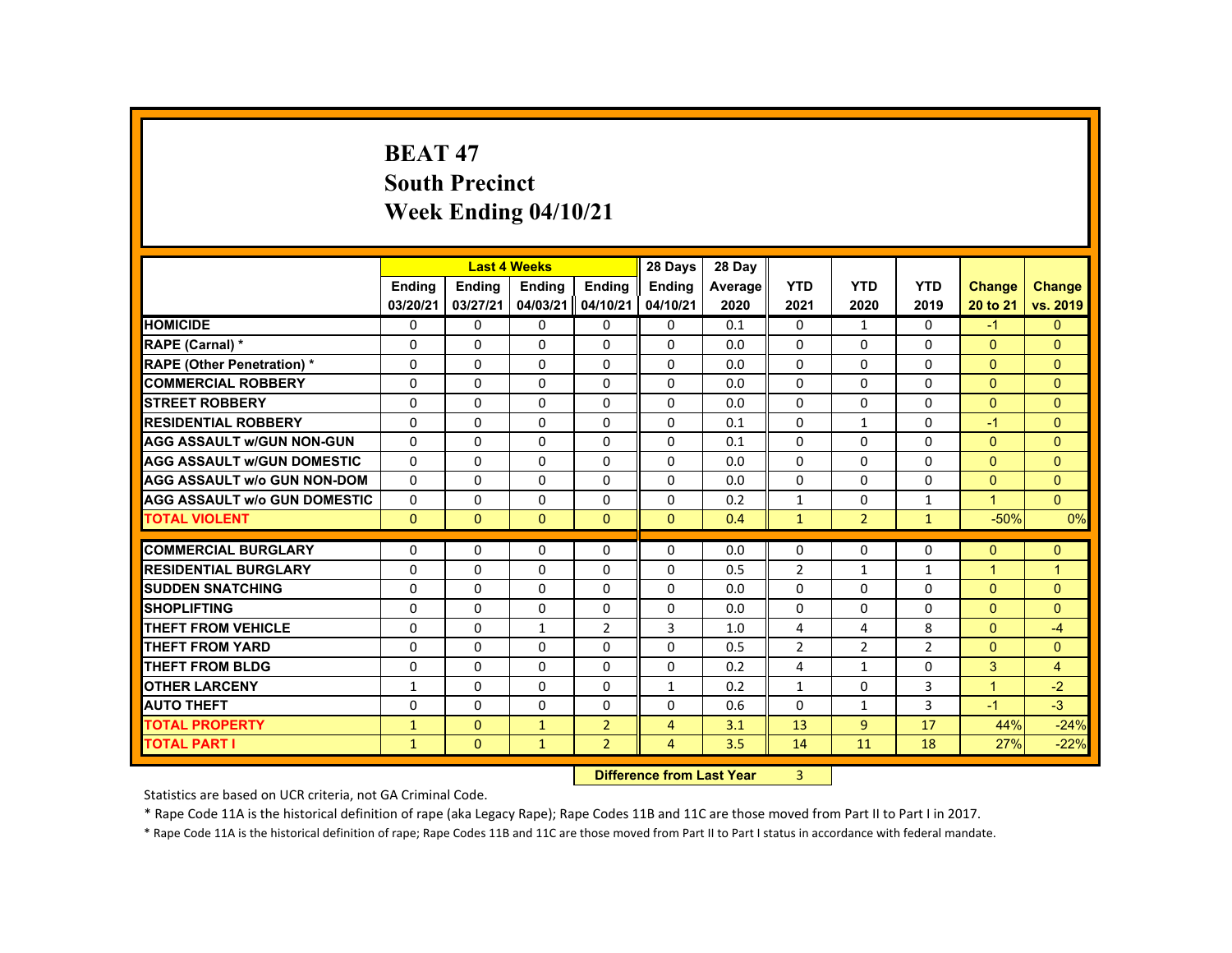# **BEAT 51 East Precinct Week Ending 04/10/21**

|                                     |               | <b>Last 4 Weeks</b>              |                |               | 28 Days        | 28 Day  |                |                |                |                |                |
|-------------------------------------|---------------|----------------------------------|----------------|---------------|----------------|---------|----------------|----------------|----------------|----------------|----------------|
|                                     | <b>Endina</b> | Ending                           | <b>Ending</b>  | <b>Endina</b> | <b>Ending</b>  | Average | <b>YTD</b>     | <b>YTD</b>     | <b>YTD</b>     | <b>Change</b>  | <b>Change</b>  |
|                                     | 03/20/21      | 03/27/21                         | 04/03/21       | 04/10/21      | 04/10/21       | 2020    | 2021           | 2020           | 2019           | 20 to 21       | vs. 2019       |
| <b>HOMICIDE</b>                     | $\Omega$      | $\Omega$                         | $\Omega$       | $\Omega$      | 0              | 0.2     | $\Omega$       | $\Omega$       | $\mathbf{1}$   | $\Omega$       | $-1$           |
| RAPE (Carnal) *                     | $\Omega$      | $\Omega$                         | $\Omega$       | $\Omega$      | $\Omega$       | 0.1     | $\Omega$       | $\Omega$       | $\mathbf{1}$   | $\Omega$       | $-1$           |
| <b>RAPE (Other Penetration) *</b>   | $\Omega$      | $\Omega$                         | $\Omega$       | $\Omega$      | $\Omega$       | 0.1     | $\mathbf{1}$   | $\Omega$       | $\Omega$       | $\mathbf{1}$   | $\overline{1}$ |
| <b>COMMERCIAL ROBBERY</b>           | $\Omega$      | $\Omega$                         | $\Omega$       | $\Omega$      | $\Omega$       | 0.0     | $\Omega$       | $\Omega$       | $\Omega$       | $\Omega$       | $\Omega$       |
| <b>STREET ROBBERY</b>               | $\Omega$      | $\Omega$                         | $\Omega$       | $\Omega$      | $\Omega$       | 0.3     | $\overline{2}$ | $\Omega$       | $\overline{2}$ | $\overline{2}$ | $\Omega$       |
| <b>RESIDENTIAL ROBBERY</b>          | $\Omega$      | $\Omega$                         | $\Omega$       | 0             | $\Omega$       | 0.1     | $\overline{2}$ | $\Omega$       | $\Omega$       | $\overline{2}$ | $\overline{2}$ |
| <b>AGG ASSAULT w/GUN NON-DOM</b>    | $\Omega$      | $\Omega$                         | $\Omega$       | $\Omega$      | $\Omega$       | 2.1     | 4              | 6              | 4              | $-2$           | $\Omega$       |
| <b>AGG ASSAULT w/GUN DOMESTIC</b>   | $\Omega$      | $\Omega$                         | $\Omega$       | $\Omega$      | $\Omega$       | 0.2     | $\Omega$       | $\Omega$       | $\Omega$       | $\Omega$       | $\Omega$       |
| <b>AGG ASSAULT w/o GUN NON-DOM</b>  | $\Omega$      | $\mathbf{1}$                     | $\mathbf{1}$   | $\Omega$      | $\overline{2}$ | 1.5     | 5              | $\overline{3}$ | 5              | $\overline{2}$ | $\Omega$       |
| <b>AGG ASSAULT w/o GUN DOMESTIC</b> | $\mathbf{0}$  | 0                                | 0              | 0             | 0              | 1.5     | $\overline{2}$ | 4              | 3              | $-2$           | $-1$           |
| <b>TOTAL VIOLENT</b>                | $\Omega$      | $\mathbf{1}$                     | $\mathbf{1}$   | $\Omega$      | $\overline{2}$ | 6.0     | 16             | 13             | 16             | 23%            | 0%             |
| <b>COMMERCIAL BURGLARY</b>          | 0             | 0                                | 0              | 0             | 0              | 0.3     | 1              | $\overline{2}$ | $\mathbf{1}$   | $-1$           | $\overline{0}$ |
| <b>RESIDENTIAL BURGLARY</b>         | $\mathbf{1}$  | $\Omega$                         | $\Omega$       | $\Omega$      | $\mathbf{1}$   | 1.5     | 8              | 8              | 13             | $\Omega$       | $-5$           |
| <b>SUDDEN SNATCHING</b>             | 0             | $\Omega$                         | $\Omega$       | 0             | 0              | 0.1     | 0              | $\Omega$       | 0              | $\Omega$       | $\overline{0}$ |
| <b>SHOPLIFTING</b>                  | $\mathbf{1}$  | $\Omega$                         | $\Omega$       | $\Omega$      | $\mathbf{1}$   | 1.2     | 4              | 8              | 5              | $-4$           | $-1$           |
| <b>THEFT FROM VEHICLE</b>           | $\mathbf{1}$  | $\mathbf{1}$                     | $\overline{2}$ | $\Omega$      | 4              | 2.2     | 10             | 12             | 9              | $-2$           | $\mathbf{1}$   |
| <b>THEFT FROM YARD</b>              | 1             | $\Omega$                         | $\Omega$       | $\Omega$      | 1              | 1.2     | $\overline{2}$ | $\overline{7}$ | 3              | $-5$           | $-1$           |
| <b>THEFT FROM BLDG</b>              | $\mathbf{1}$  | $\Omega$                         | $\mathbf{1}$   | $\Omega$      | $\overline{2}$ | 1.8     | 5              | 10             | 3              | $-5$           | $\overline{2}$ |
| <b>OTHER LARCENY</b>                | $\Omega$      | $\Omega$                         | $\mathbf{1}$   | $\Omega$      | $\mathbf{1}$   | 0.6     | 3              | 3              | 4              | $\mathbf{0}$   | $-1$           |
| <b>AUTO THEFT</b>                   | $\mathbf{1}$  | $\mathbf{1}$                     | $\Omega$       | $\mathbf{1}$  | 3              | 1.5     | 6              | 3              | $\overline{7}$ | $\overline{3}$ | $-1$           |
| <b>TOTAL PROPERTY</b>               | 6             | $\overline{2}$                   | $\overline{4}$ | $\mathbf{1}$  | 13             | 10.4    | 39             | 53             | 45             | $-26%$         | $-13%$         |
| <b>TOTAL PART I</b>                 | 6             | $\overline{3}$                   | 5              | $\mathbf{1}$  | 15             | 16.4    | 55             | 66             | 61             | $-17%$         | $-10%$         |
|                                     |               | <b>Difference from Last Year</b> |                | $-11$         |                |         |                |                |                |                |                |

Statistics are based on UCR criteria, not GA Criminal Code.

\* Rape Code 11A is the historical definition of rape (aka Legacy Rape); Rape Codes 11B and 11C are those moved from Part II to Part I in 2017.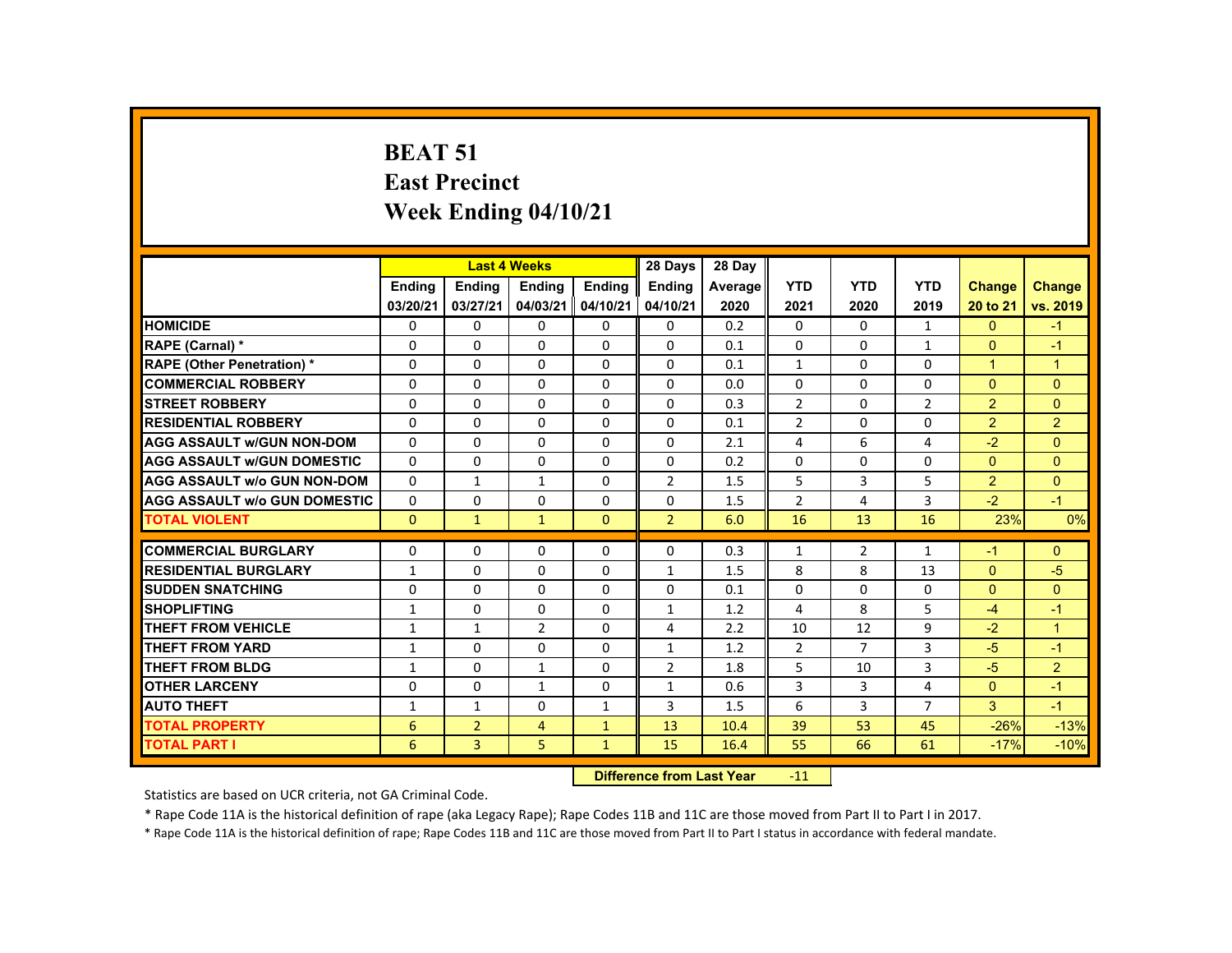# **BEAT 52 East Precinct Week Ending 04/10/21**

|                                     |                           |                | <b>Last 4 Weeks</b> |                | 28 Days        | 28 Day  |                |                |                |                      |                      |
|-------------------------------------|---------------------------|----------------|---------------------|----------------|----------------|---------|----------------|----------------|----------------|----------------------|----------------------|
|                                     | Ending                    | <b>Ending</b>  | <b>Ending</b>       | <b>Ending</b>  | <b>Ending</b>  | Average | <b>YTD</b>     | <b>YTD</b>     | <b>YTD</b>     | <b>Change</b>        | <b>Change</b>        |
|                                     | 03/20/21                  | 03/27/21       | 04/03/21            | 04/10/21       | 04/10/21       | 2020    | 2021           | 2020           | 2019           | 20 to 21             | vs. 2019             |
| <b>HOMICIDE</b>                     | $\Omega$                  | $\Omega$       | $\Omega$            | $\Omega$       | $\mathbf{0}$   | 0.1     | $\Omega$       | $\Omega$       | $\Omega$       | $\Omega$             | $\Omega$             |
| RAPE (Carnal) *                     | 0                         | $\Omega$       | $\Omega$            | $\Omega$       | $\Omega$       | 0.1     | $\Omega$       | $\Omega$       | $\Omega$       | $\Omega$             | $\Omega$             |
| <b>RAPE (Other Penetration) *</b>   | $\Omega$                  | $\Omega$       | $\Omega$            | $\Omega$       | $\Omega$       | 0.0     | $\Omega$       | $\Omega$       | $\Omega$       | $\Omega$             | $\Omega$             |
| <b>COMMERCIAL ROBBERY</b>           | $\Omega$                  | $\Omega$       | $\Omega$            | $\Omega$       | $\Omega$       | 0.2     | $\Omega$       | $\Omega$       | $\Omega$       | $\mathbf{0}$         | $\Omega$             |
| <b>STREET ROBBERY</b>               | $\Omega$                  | $\Omega$       | $\Omega$            | $\mathbf{1}$   | $\mathbf{1}$   | 0.4     | $\mathbf{1}$   | $\Omega$       | $\overline{2}$ | $\blacktriangleleft$ | $-1$                 |
| <b>RESIDENTIAL ROBBERY</b>          | 0                         | $\mathbf{0}$   | 0                   | $\mathbf{0}$   | $\mathbf{0}$   | 0.1     | $\Omega$       | 0              | $\overline{2}$ | $\Omega$             | $-2$                 |
| <b>AGG ASSAULT W/GUN NON-DOM</b>    | $\Omega$                  | $\Omega$       | $\Omega$            | $\mathbf{1}$   | $\mathbf{1}$   | 1.0     | 4              | $\mathbf{1}$   | $\overline{2}$ | 3                    | $\overline{2}$       |
| <b>AGG ASSAULT W/GUN DOMESTIC</b>   | $\Omega$                  | $\Omega$       | $\Omega$            | $\Omega$       | $\Omega$       | 0.3     | $\mathbf{1}$   | $\mathbf{1}$   | $\mathbf{1}$   | $\Omega$             | $\Omega$             |
| <b>AGG ASSAULT w/o GUN NON-DOM</b>  | $\Omega$                  | $\Omega$       | $\Omega$            | $\Omega$       | $\Omega$       | 0.9     | $\Omega$       | 5              | $\mathbf{1}$   | $-5$                 | $-1$                 |
| <b>AGG ASSAULT W/o GUN DOMESTIC</b> | $\Omega$                  | $\Omega$       | $\mathbf{1}$        | $\Omega$       | $\mathbf{1}$   | 1.1     | 4              | 6              | $\overline{3}$ | $-2$                 | ◆                    |
| <b>TOTAL VIOLENT</b>                | $\Omega$                  | $\mathbf{0}$   | $\mathbf{1}$        | $\overline{2}$ | $\overline{3}$ | 4.1     | 10             | 13             | 11             | $-23%$               | $-9%$                |
| <b>COMMERCIAL BURGLARY</b>          | $\mathbf{1}$              | $\Omega$       | $\Omega$            | $\Omega$       | $\mathbf{1}$   | 0.2     | $\mathbf{1}$   | $\overline{2}$ | $\Omega$       | $-1$                 | $\blacktriangleleft$ |
| <b>RESIDENTIAL BURGLARY</b>         | $\Omega$                  | $\Omega$       | $\Omega$            | $\Omega$       | $\Omega$       | 2.4     | $\overline{7}$ | 8              | 10             | $-1$                 | $-3$                 |
| <b>SUDDEN SNATCHING</b>             | $\Omega$                  | $\Omega$       | $\Omega$            | $\Omega$       | $\Omega$       | 0.2     | $\Omega$       | $\overline{2}$ | $\Omega$       | $-2$                 | $\Omega$             |
| <b>SHOPLIFTING</b>                  | $\Omega$                  | $\mathbf{1}$   | $\Omega$            | $\Omega$       | $\mathbf{1}$   | 0.6     | $\mathbf{1}$   | 4              | $\Omega$       | $-3$                 | $\overline{1}$       |
| <b>THEFT FROM VEHICLE</b>           | $\mathbf{1}$              | $\Omega$       | $\mathbf{1}$        | $\Omega$       | $\overline{2}$ | 4.5     | 4              | 19             | 18             | $-15$                | $-14$                |
| <b>THEFT FROM YARD</b>              | $\Omega$                  | $\Omega$       | $\Omega$            | $\Omega$       | $\Omega$       | 2.0     | $\mathbf{1}$   | 9              | 8              | $-8$                 | $-7$                 |
| <b>THEFT FROM BLDG</b>              | $\mathbf{1}$              | $\Omega$       | $\Omega$            | $\Omega$       | $\mathbf{1}$   | 1.7     | 5              | 11             | 11             | $-6$                 | $-6$                 |
| <b>OTHER LARCENY</b>                | $\Omega$                  | $\mathbf{1}$   | $\mathbf{1}$        | $\Omega$       | 2              | 2.0     | $\overline{7}$ | 3              | $\overline{2}$ | $\overline{4}$       | 5                    |
| <b>AUTO THEFT</b>                   | $\Omega$                  | $\Omega$       | $\Omega$            | $\Omega$       | $\Omega$       | 1.5     | $\mathbf{1}$   | $\overline{4}$ | $\overline{7}$ | $-3$                 | $-6$                 |
| <b>TOTAL PROPERTY</b>               | $\overline{3}$            | $\overline{2}$ | $\overline{2}$      | $\Omega$       | $\overline{7}$ | 15.1    | 27             | 62             | 56             | $-56%$               | $-52%$               |
| <b>TOTAL PART I</b>                 | 3                         | $\overline{2}$ | 3                   | $\overline{2}$ | 10             | 19.3    | 37             | 75             | 67             | $-51%$               | $-45%$               |
|                                     | Difference from Loot Voor |                |                     |                |                |         | $20^{\circ}$   |                |                |                      |                      |

 **Difference from Last Year**‐38

Statistics are based on UCR criteria, not GA Criminal Code.

\* Rape Code 11A is the historical definition of rape (aka Legacy Rape); Rape Codes 11B and 11C are those moved from Part II to Part I in 2017.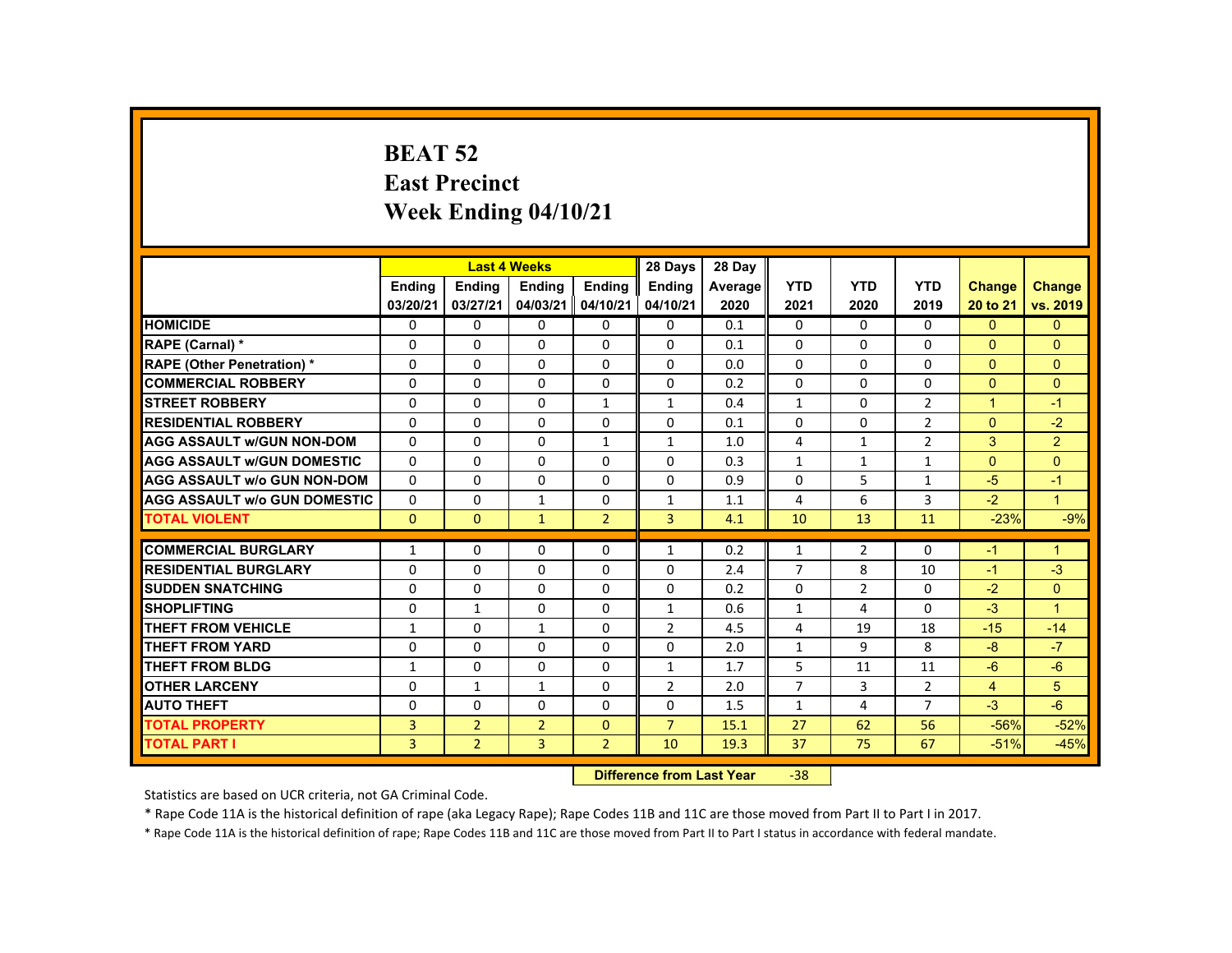# **BEAT 53 East Precinct Week Ending 04/10/21**

|                                     |                |                | <b>Last 4 Weeks</b> |                | 28 Days        | 28 Day  |                |                |                |                      |                |
|-------------------------------------|----------------|----------------|---------------------|----------------|----------------|---------|----------------|----------------|----------------|----------------------|----------------|
|                                     | <b>Ending</b>  | <b>Ending</b>  | <b>Ending</b>       | <b>Ending</b>  | <b>Endina</b>  | Average | <b>YTD</b>     | <b>YTD</b>     | <b>YTD</b>     | <b>Change</b>        | <b>Change</b>  |
|                                     | 03/20/21       | 03/27/21       | 04/03/21            | 04/10/21       | 04/10/21       | 2020    | 2021           | 2020           | 2019           | 20 to 21             | vs. 2019       |
| <b>HOMICIDE</b>                     | $\Omega$       | $\Omega$       | $\Omega$            | $\Omega$       | 0              | 0.1     | $\mathbf{1}$   | $\Omega$       | $\Omega$       | $\mathbf{1}$         | $\mathbf{1}$   |
| RAPE (Carnal) *                     | $\Omega$       | $\mathbf{1}$   | $\Omega$            | $\mathbf{0}$   | $\mathbf{1}$   | 0.0     | $\overline{2}$ | 0              | $\Omega$       | $\overline{2}$       | $\overline{2}$ |
| <b>RAPE (Other Penetration) *</b>   | $\Omega$       | $\Omega$       | $\Omega$            | $\Omega$       | $\Omega$       | 0.2     | $\Omega$       | 1              | $\Omega$       | $-1$                 | $\Omega$       |
| <b>COMMERCIAL ROBBERY</b>           | $\mathbf{0}$   | $\Omega$       | $\Omega$            | $\Omega$       | 0              | 0.0     | $\Omega$       | $\Omega$       | 0              | $\mathbf{0}$         | $\mathbf{0}$   |
| <b>STREET ROBBERY</b>               | $\mathbf{1}$   | $\Omega$       | $\mathbf{1}$        | $\Omega$       | $\overline{2}$ | 0.6     | $\overline{2}$ | $\mathbf{1}$   | 3              | $\blacktriangleleft$ | $-1$           |
| <b>RESIDENTIAL ROBBERY</b>          | $\mathbf{0}$   | 0              | $\mathbf{0}$        | 0              | 0              | 0.1     | 0              | 1              | 0              | $-1$                 | $\mathbf{0}$   |
| <b>AGG ASSAULT W/GUN NON-DOM</b>    | $\mathbf{0}$   | $\overline{2}$ | $\Omega$            | $\Omega$       | $\overline{2}$ | 1.2     | 3              | 3              | 3              | $\Omega$             | $\Omega$       |
| <b>AGG ASSAULT W/GUN DOMESTIC</b>   | $\Omega$       | $\Omega$       | $\Omega$            | $\Omega$       | $\Omega$       | 0.4     | $\mathbf{1}$   | $\mathbf{1}$   | $\mathbf{1}$   | $\Omega$             | $\Omega$       |
| <b>AGG ASSAULT w/o GUN NON-DOM</b>  | $\Omega$       | $\mathbf{1}$   | $\Omega$            | $\mathbf{1}$   | $\overline{2}$ | 1.2     | 5              | 5              | $\mathbf{1}$   | $\overline{0}$       | $\overline{4}$ |
| <b>AGG ASSAULT W/o GUN DOMESTIC</b> | $\mathbf{1}$   | $\mathbf{1}$   | $\mathbf{1}$        | $\mathbf{1}$   | 4              | 1.5     | 8              | $\mathbf{1}$   | $\overline{7}$ | $\overline{7}$       | $\mathbf{1}$   |
| <b>TOTAL VIOLENT</b>                | $\overline{2}$ | 5              | $\overline{2}$      | 2 <sup>1</sup> | 11             | 5.2     | 22             | 13             | 15             | 69%                  | 47%            |
| <b>COMMERCIAL BURGLARY</b>          | $\mathbf{0}$   | $\Omega$       | $\Omega$            | $\Omega$       | $\Omega$       | 0.2     | $\Omega$       | $\overline{2}$ | $\Omega$       | $-2$                 | $\Omega$       |
| <b>RESIDENTIAL BURGLARY</b>         | $\mathbf{1}$   | $\Omega$       | $\mathbf{0}$        | $\overline{2}$ | 3              | 3.0     | 4              | $\overline{7}$ | 19             | $-3$                 | $-15$          |
| <b>SUDDEN SNATCHING</b>             | $\Omega$       | $\Omega$       | $\Omega$            | $\Omega$       | $\Omega$       | 0.0     | $\Omega$       | $\Omega$       | $\Omega$       | $\mathbf{0}$         | $\Omega$       |
| <b>SHOPLIFTING</b>                  | $\Omega$       | $\Omega$       | $\Omega$            | $\Omega$       | $\Omega$       | 0.2     | $\Omega$       | $\Omega$       | $\Omega$       | $\Omega$             | $\Omega$       |
| <b>THEFT FROM VEHICLE</b>           | $\mathbf{1}$   | $\Omega$       | $\Omega$            | $\Omega$       | $\mathbf{1}$   | 3.6     | 9              | 12             | 17             | $-3$                 | $-8$           |
| <b>THEFT FROM YARD</b>              | $\Omega$       | $\Omega$       | $\mathbf{1}$        | 0              | $\mathbf{1}$   | 1.0     | 3              | 5              | 3              | $-2$                 | $\Omega$       |
| <b>THEFT FROM BLDG</b>              | $\mathbf{0}$   | $\mathbf{0}$   | $\mathbf{0}$        | $\mathbf{1}$   | $\mathbf{1}$   | 2.4     | 4              | $\overline{7}$ | 11             | $-3$                 | $-7$           |
| <b>OTHER LARCENY</b>                | $\Omega$       | $\mathbf{1}$   | $\mathbf{1}$        | $\Omega$       | $\overline{2}$ | 0.5     | $\overline{2}$ | 3              | $\overline{7}$ | $-1$                 | $-5$           |
| <b>AUTO THEFT</b>                   | $\Omega$       | $\Omega$       | $\Omega$            | $\mathbf{1}$   | $\mathbf{1}$   | 1.6     | 6              | 3              | 8              | $\mathbf{3}$         | $-2$           |
| <b>TOTAL PROPERTY</b>               | $\overline{2}$ | $\mathbf{1}$   | $\overline{2}$      | $\overline{4}$ | $\overline{9}$ | 12.4    | 28             | 39             | 65             | $-28%$               | $-57%$         |
| <b>TOTAL PART I</b>                 | $\overline{4}$ | 6              | $\overline{4}$      | 6              | 20             | 17.6    | 50             | 52             | 80             | $-4%$                | $-38%$         |
|                                     |                |                |                     |                |                |         |                |                |                |                      |                |

 **Difference from Last Year**‐2

Statistics are based on UCR criteria, not GA Criminal Code.

\* Rape Code 11A is the historical definition of rape (aka Legacy Rape); Rape Codes 11B and 11C are those moved from Part II to Part I in 2017.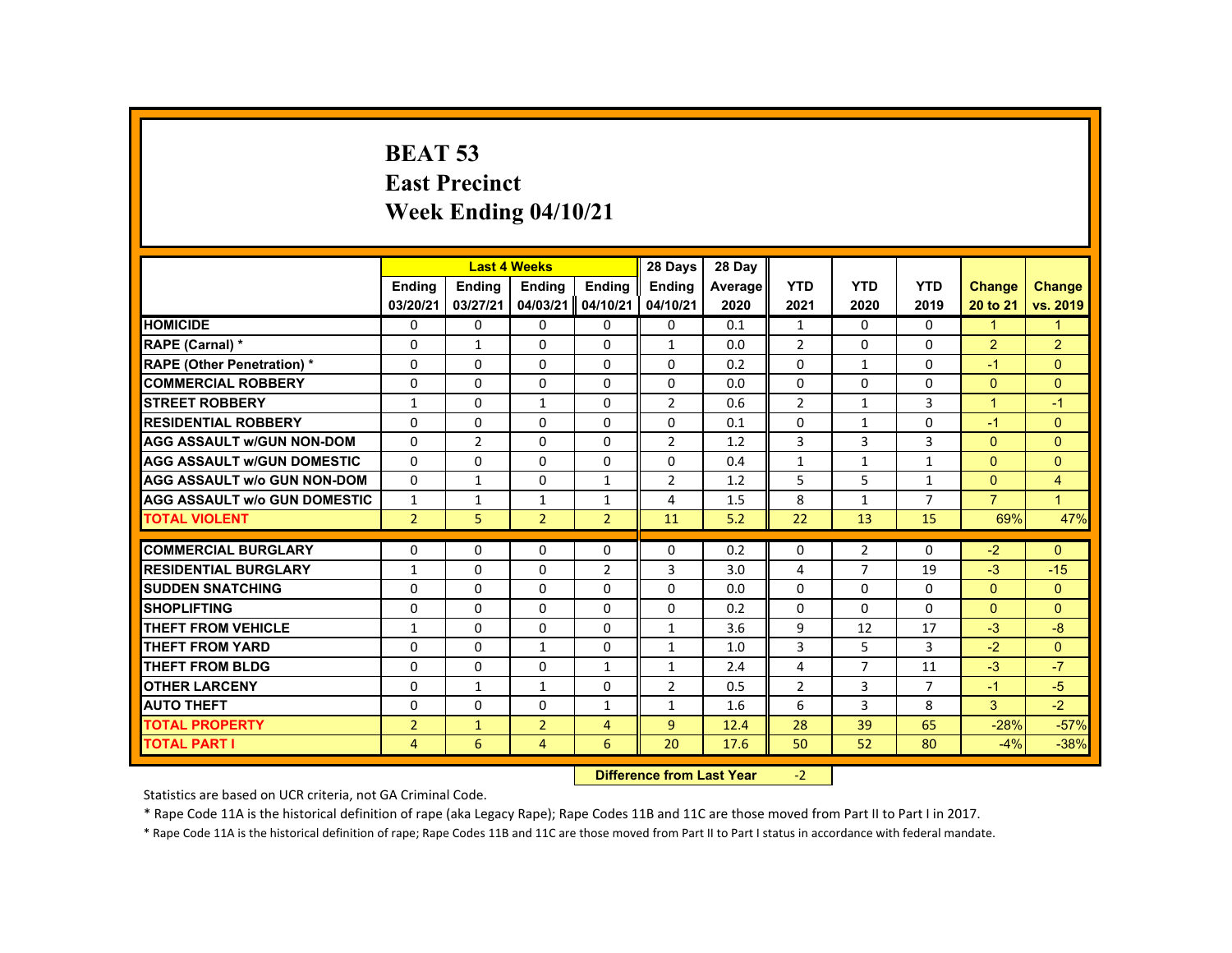### **BEAT 54 East Precinct Week Ending 04/10/21**

|                                     |                           |                | <b>Last 4 Weeks</b> |                | 28 Days        | 28 Day  |                |                |                |                      |                      |
|-------------------------------------|---------------------------|----------------|---------------------|----------------|----------------|---------|----------------|----------------|----------------|----------------------|----------------------|
|                                     | <b>Ending</b>             | <b>Ending</b>  | <b>Ending</b>       | <b>Ending</b>  | Ending         | Average | <b>YTD</b>     | <b>YTD</b>     | <b>YTD</b>     | <b>Change</b>        | <b>Change</b>        |
|                                     | 03/20/21                  | 03/27/21       | 04/03/21            | 04/10/21       | 04/10/21       | 2020    | 2021           | 2020           | 2019           | 20 to 21             | vs. 2019             |
| <b>HOMICIDE</b>                     | $\Omega$                  | $\Omega$       | $\mathbf{0}$        | $\Omega$       | 0              | 0.0     | 0              | $\Omega$       | $\Omega$       | $\Omega$             | $\Omega$             |
| RAPE (Carnal) *                     | 0                         | $\Omega$       | $\Omega$            | $\Omega$       | $\Omega$       | 0.0     | $\mathbf{1}$   | $\Omega$       | $\mathbf{1}$   | $\blacktriangleleft$ | $\Omega$             |
| <b>RAPE (Other Penetration) *</b>   | $\Omega$                  | $\Omega$       | $\Omega$            | $\Omega$       | $\Omega$       | 0.2     | $\Omega$       | $\mathbf{1}$   | $\Omega$       | $-1$                 | $\Omega$             |
| <b>COMMERCIAL ROBBERY</b>           | $\mathbf{1}$              | $\Omega$       | $\Omega$            | $\Omega$       | $\mathbf{1}$   | 0.5     | $\overline{2}$ | 3              | $\mathbf{1}$   | $-1$                 | $\overline{1}$       |
| <b>STREET ROBBERY</b>               | $\Omega$                  | $\Omega$       | $\Omega$            | $\Omega$       | $\Omega$       | 0.5     | $\mathbf{1}$   | $\overline{2}$ | 3              | $-1$                 | $-2$                 |
| <b>RESIDENTIAL ROBBERY</b>          | $\mathbf{1}$              | $\Omega$       | $\Omega$            | $\Omega$       | $\mathbf{1}$   | 0.0     | $\mathbf{1}$   | 0              | 0              | $\blacktriangleleft$ | $\mathbf{1}$         |
| <b>AGG ASSAULT W/GUN NON-DOM</b>    | $\overline{2}$            | $\Omega$       | $\Omega$            | $\mathbf{1}$   | 3              | 1.5     | 12             | $\mathbf{1}$   | $\overline{7}$ | 11                   | 5                    |
| <b>AGG ASSAULT W/GUN DOMESTIC</b>   | $\Omega$                  | $\Omega$       | $\Omega$            | $\Omega$       | $\Omega$       | 0.2     | $\Omega$       | $\mathbf{1}$   | $\Omega$       | $-1$                 | $\Omega$             |
| <b>AGG ASSAULT w/o GUN NON-DOM</b>  | $\Omega$                  | $\Omega$       | $\overline{3}$      | $\mathbf{1}$   | 4              | 0.8     | 5              | $\mathbf{1}$   | $\overline{2}$ | $\overline{4}$       | 3                    |
| <b>AGG ASSAULT W/o GUN DOMESTIC</b> | $\mathbf{1}$              | $\Omega$       | $\mathbf{1}$        | $\mathbf{1}$   | 3              | 0.2     | 5              | $\overline{3}$ | $\overline{2}$ | $\overline{2}$       | 3                    |
| <b>TOTAL VIOLENT</b>                | 5                         | $\mathbf{0}$   | $\overline{4}$      | $\overline{3}$ | 12             | 3.8     | 27             | 12             | 16             | 125%                 | 69%                  |
| <b>COMMERCIAL BURGLARY</b>          | $\Omega$                  | $\Omega$       | $\Omega$            | $\Omega$       | $\Omega$       | 0.1     | 0              | $\Omega$       | $\mathbf{1}$   | $\Omega$             | $-1$                 |
| <b>RESIDENTIAL BURGLARY</b>         | $\Omega$                  | $\mathbf{1}$   | $\mathbf{1}$        | $\Omega$       | 2              | 2.5     | 5              | 10             | 8              | $-5$                 | $-3$                 |
| <b>SUDDEN SNATCHING</b>             | $\Omega$                  | $\Omega$       | $\Omega$            | $\Omega$       | $\Omega$       | 0.2     | $\Omega$       | $\Omega$       | 3              | $\Omega$             | $-3$                 |
| <b>SHOPLIFTING</b>                  | 2                         | 2              | $\Omega$            | $\Omega$       | 4              | 4.1     | 11             | 14             | 9              | $-3$                 | $\overline{2}$       |
| <b>THEFT FROM VEHICLE</b>           | $\overline{2}$            | $\Omega$       | $\Omega$            | $\mathbf{1}$   | 3              | 3.5     | $\overline{7}$ | 20             | 36             | $-13$                | $-29$                |
| <b>THEFT FROM YARD</b>              | $\Omega$                  | $\Omega$       | $\mathbf{1}$        | $\mathbf{1}$   | $\overline{2}$ | 2.0     | 6              | 5              | 8              | $\blacktriangleleft$ | $-2$                 |
| <b>THEFT FROM BLDG</b>              | 1                         | $\Omega$       | $\Omega$            | 1              | $\overline{2}$ | 1.6     | 4              | 10             | 4              | $-6$                 | $\overline{0}$       |
| <b>OTHER LARCENY</b>                | $\Omega$                  | $\Omega$       | $\Omega$            | $\mathbf{1}$   | $\mathbf{1}$   | 1.1     | 4              | 4              | 3              | $\Omega$             | $\blacktriangleleft$ |
| <b>AUTO THEFT</b>                   |                           |                |                     |                |                |         | 8              | 5              | 10             | 3                    |                      |
|                                     | $\mathbf{1}$              | $\Omega$       | $\Omega$            | $\Omega$       | $\mathbf{1}$   | 1.9     |                |                |                |                      | $-2$                 |
| <b>TOTAL PROPERTY</b>               | 6                         | $\overline{3}$ | $\overline{2}$      | $\overline{4}$ | 15             | 16.9    | 45             | 68             | 82             | $-34%$               | $-45%$               |
| <b>TOTAL PART I</b>                 | 11                        | 3              | 6                   | $\overline{7}$ | 27             | 20.7    | 72             | 80             | 98             | $-10%$               | $-27%$               |
|                                     | Difference from Loot Voor |                |                     |                |                |         |                |                |                |                      |                      |

 **Difference from Last Year**‐8

Statistics are based on UCR criteria, not GA Criminal Code.

\* Rape Code 11A is the historical definition of rape (aka Legacy Rape); Rape Codes 11B and 11C are those moved from Part II to Part I in 2017.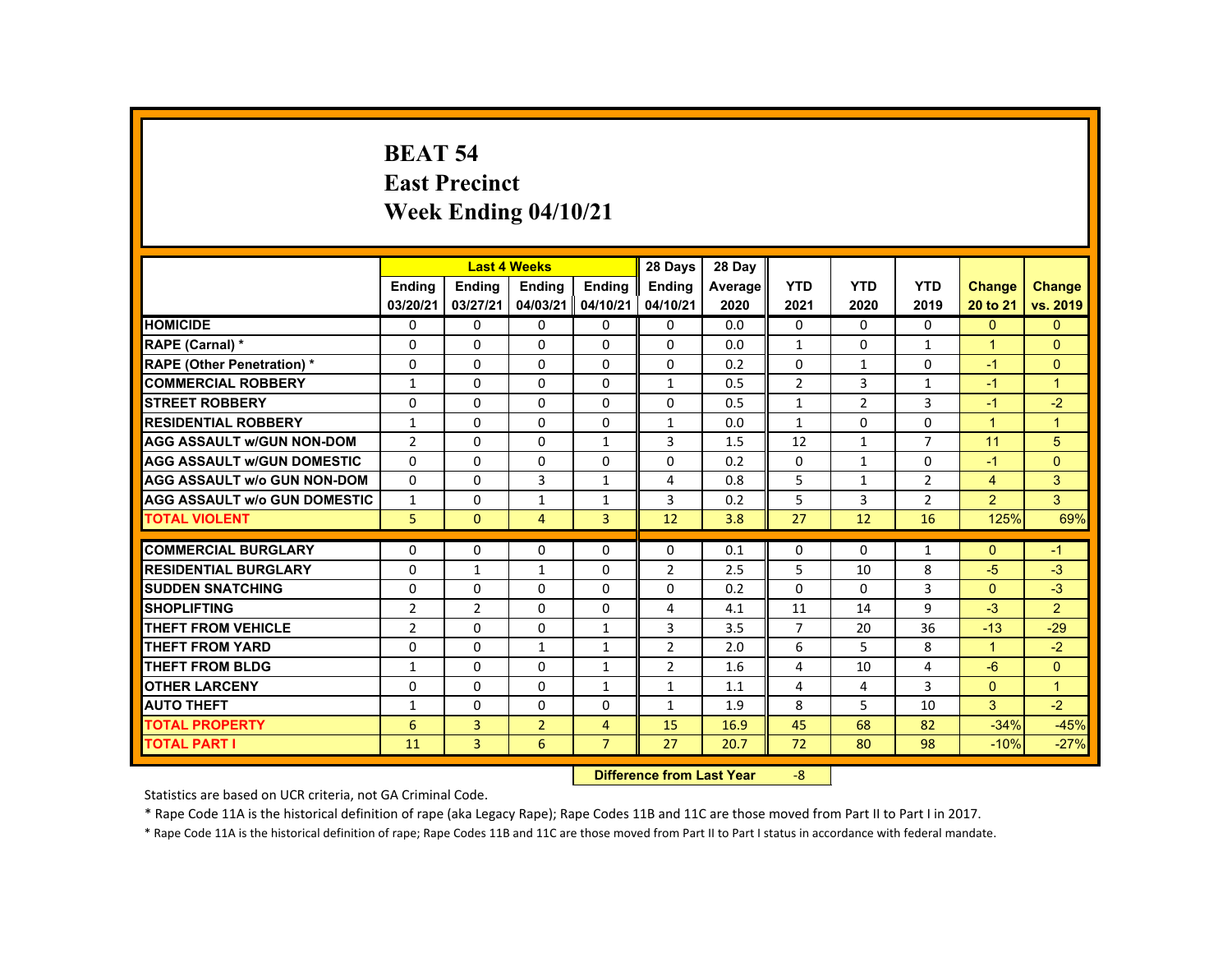# **BEAT 55 East Precinct Week Ending 04/10/21**

|                                     |                |                | <b>Last 4 Weeks</b> |               | 28 Days        | 28 Day  |                |                |                |                      |                |
|-------------------------------------|----------------|----------------|---------------------|---------------|----------------|---------|----------------|----------------|----------------|----------------------|----------------|
|                                     | <b>Endina</b>  | <b>Endina</b>  | <b>Endina</b>       | <b>Endina</b> | <b>Endina</b>  | Average | <b>YTD</b>     | <b>YTD</b>     | <b>YTD</b>     | <b>Change</b>        | <b>Change</b>  |
|                                     | 03/20/21       | 03/27/21       | 04/03/21            | 04/10/21      | 04/10/21       | 2020    | 2021           | 2020           | 2019           | 20 to 21             | vs. 2019       |
| <b>HOMICIDE</b>                     | $\Omega$       | $\Omega$       | $\Omega$            | $\Omega$      | 0              | 0.2     | 0              | $\Omega$       | $\Omega$       | $\mathbf{0}$         | $\mathbf{0}$   |
| RAPE (Carnal) *                     | 0              | $\Omega$       | $\Omega$            | $\Omega$      | $\Omega$       | 0.0     | $\Omega$       | $\Omega$       | $\overline{2}$ | $\Omega$             | $-2$           |
| <b>RAPE (Other Penetration)*</b>    | $\Omega$       | $\Omega$       | $\Omega$            | $\Omega$      | $\Omega$       | 0.0     | $\Omega$       | $\Omega$       | $\Omega$       | $\Omega$             | $\Omega$       |
| <b>COMMERCIAL ROBBERY</b>           | $\Omega$       | $\Omega$       | $\Omega$            | 0             | 0              | 0.2     | $\Omega$       | $\mathbf{0}$   | 0              | $\Omega$             | $\mathbf{0}$   |
| <b>STREET ROBBERY</b>               | $\Omega$       | $\Omega$       | $\Omega$            | $\Omega$      | $\Omega$       | 0.2     | $\Omega$       | $\mathbf{1}$   | $\mathbf{1}$   | $-1$                 | $-1$           |
| <b>RESIDENTIAL ROBBERY</b>          | $\Omega$       | $\Omega$       | $\Omega$            | $\Omega$      | $\Omega$       | 0.1     | $\Omega$       | $\Omega$       | $\Omega$       | $\Omega$             | $\Omega$       |
| <b>AGG ASSAULT w/GUN NON-DOM</b>    | $\mathbf{0}$   | $\Omega$       | $\Omega$            | $\Omega$      | $\Omega$       | 0.5     | $\mathbf{1}$   | $\Omega$       | $\Omega$       | $\mathbf{1}$         | $\overline{1}$ |
| <b>AGG ASSAULT w/GUN DOMESTIC</b>   | $\Omega$       | $\Omega$       | $\Omega$            | $\Omega$      | $\Omega$       | 0.1     | $\Omega$       | $\Omega$       | $\Omega$       | $\Omega$             | $\Omega$       |
| <b>AGG ASSAULT w/o GUN NON-DOM</b>  | $\mathbf{1}$   | $\Omega$       | $\mathbf{1}$        | 0             | $\overline{2}$ | 0.2     | $\overline{2}$ | $\Omega$       | $\mathbf{1}$   | $\overline{2}$       | $\overline{1}$ |
| <b>AGG ASSAULT w/o GUN DOMESTIC</b> | $\Omega$       | $\Omega$       | $\Omega$            | $\Omega$      | $\Omega$       | 0.5     | $\Omega$       | $\overline{2}$ | $\mathbf{1}$   | $-2$                 | $-1$           |
| <b>TOTAL VIOLENT</b>                | $\mathbf{1}$   | $\mathbf{0}$   | $\mathbf{1}$        | $\mathbf{0}$  | $\overline{2}$ | 2.0     | 3              | 3              | 5              | 0%                   | $-40%$         |
| <b>COMMERCIAL BURGLARY</b>          | $\Omega$       | $\Omega$       | $\Omega$            | $\Omega$      | $\Omega$       | 0.2     | $\overline{2}$ | $\mathbf{1}$   | 0              | $\blacktriangleleft$ | $\overline{2}$ |
| <b>RESIDENTIAL BURGLARY</b>         | $\mathbf{1}$   | $\mathbf{1}$   | $\Omega$            | $\Omega$      | $\overline{2}$ | 0.6     | 6              | 5              | 5              | $\mathbf{1}$         | $\overline{1}$ |
| <b>SUDDEN SNATCHING</b>             | 0              | $\Omega$       | $\Omega$            | $\Omega$      | $\Omega$       | 0.0     | $\Omega$       | 0              | $\mathbf{1}$   | $\Omega$             | $-1$           |
| <b>SHOPLIFTING</b>                  | 9              | $\overline{7}$ | 12                  | 11            | 39             | 9.7     | 60             | 61             | 53             | $-1$                 | $\overline{7}$ |
| <b>THEFT FROM VEHICLE</b>           | $\overline{2}$ | $\Omega$       | $\Omega$            | $\mathbf{1}$  | 3              | 2.5     | $\overline{7}$ | 8              | 11             | $-1$                 | $-4$           |
| <b>THEFT FROM YARD</b>              | $\Omega$       | $\mathbf{1}$   | $\Omega$            | $\Omega$      | $\mathbf{1}$   | 1.1     | $\overline{2}$ | 3              | 5              | $-1$                 | $-3$           |
| <b>THEFT FROM BLDG</b>              | $\Omega$       | $\Omega$       | $\Omega$            | $\Omega$      | $\Omega$       | 1.1     | 4              | 5              | 4              | $-1$                 | $\Omega$       |
| <b>OTHER LARCENY</b>                | 0              | $\Omega$       | $\mathbf{0}$        | 0             | 0              | 0.2     | $\Omega$       | $\mathbf{1}$   | $\mathbf{1}$   | $-1$                 | $-1$           |
| <b>AUTO THEFT</b>                   | 1              | $\mathbf{1}$   | $\Omega$            | $\mathbf{1}$  | 3              | 1.1     | 10             | $\overline{2}$ | 4              | 8                    | 6              |
| <b>TOTAL PROPERTY</b>               | 13             | 10             | 12                  | 13            | 48             | 16.5    | 91             | 86             | 84             | 6%                   | 8%             |
| <b>TOTAL PART I</b>                 | 14             | 10             | 13                  | 13            | 50             | 18.5    | 94             | 89             | 89             | 6%                   | 6%             |
|                                     |                |                |                     |               |                |         |                |                |                |                      |                |

 **Difference from Last Year**5

Statistics are based on UCR criteria, not GA Criminal Code.

\* Rape Code 11A is the historical definition of rape (aka Legacy Rape); Rape Codes 11B and 11C are those moved from Part II to Part I in 2017.